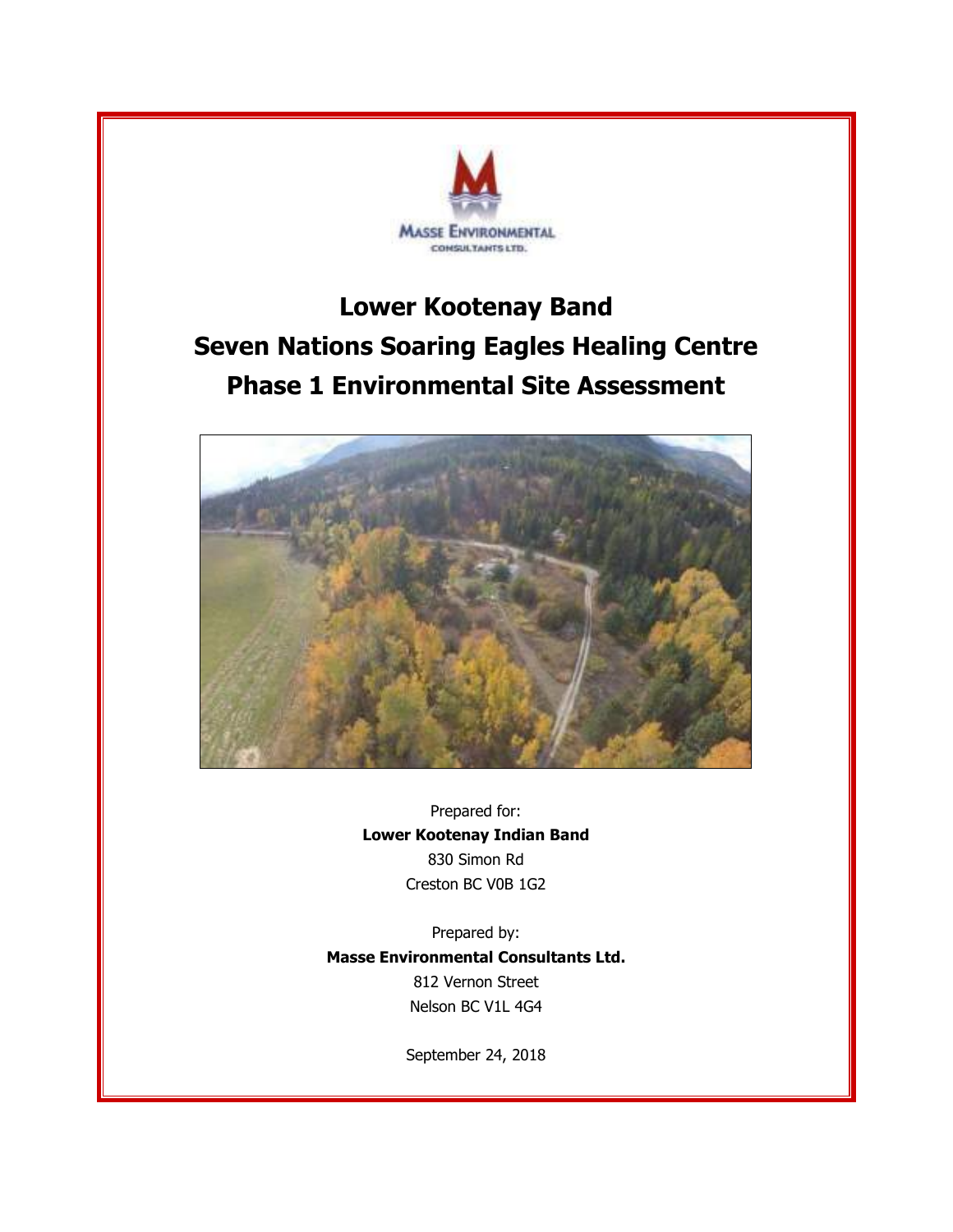Cover Photo: Aerial view of the Site (David Nairne & Associates Ltd. 2018)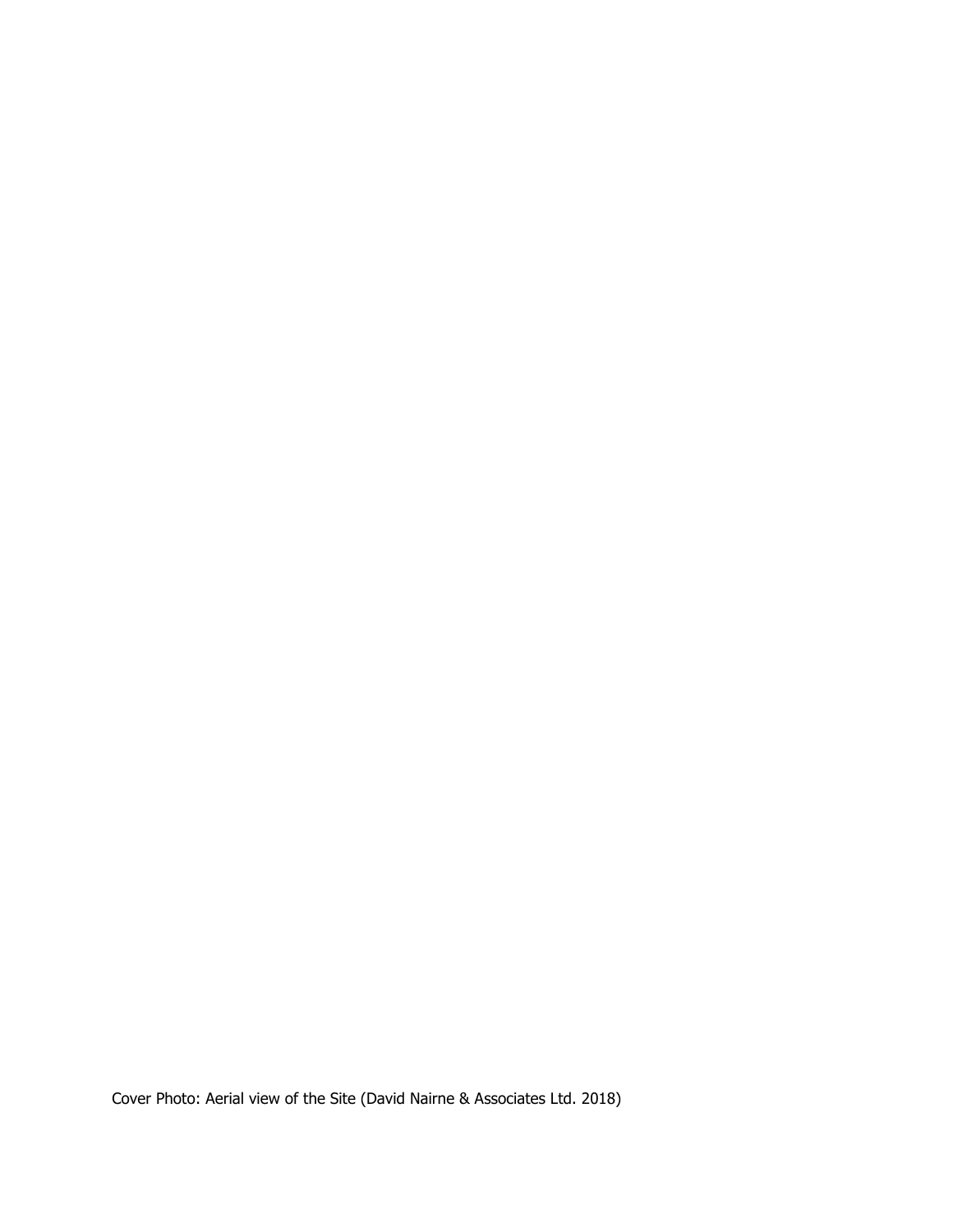### **EXECUTIVE SUMMARY**

<span id="page-2-0"></span>Masse Environmental Consultants Ltd. (Masse Environmental) was contracted by the Lower Kootenay Band (LKB) to conduct an environmental site assessment (ESA) on a on a rural residential lot located within the LKB Indian Reserve (Creston I.R. No. 1C) on West Creston Road near the community of West Creston, BC. The Stage 1 ESA was conducted to assess for actual and/ or potential environmental contamination on the property.

The Site is approximately 3 hectares (ha) and comprises a small corner of IR 1C. The current land use of the Site is residential and there is one single-family residence surrounded by pasture. Prior to construction of the residence in 1992, the Site was undeveloped and was regularly utilized as a camp spot by the Ktunaxa Nation.

Based on the information collected and observations made during the Stage 1 ESA, no evidence of actual and/or potential environmental contamination resulting from previous land use, property development, management and operation of the property, and offsite contaminant migration was observed. It is our opinion that no significant environmental risks or impairments are present on the subject site. No further environmental investigation is required at this time.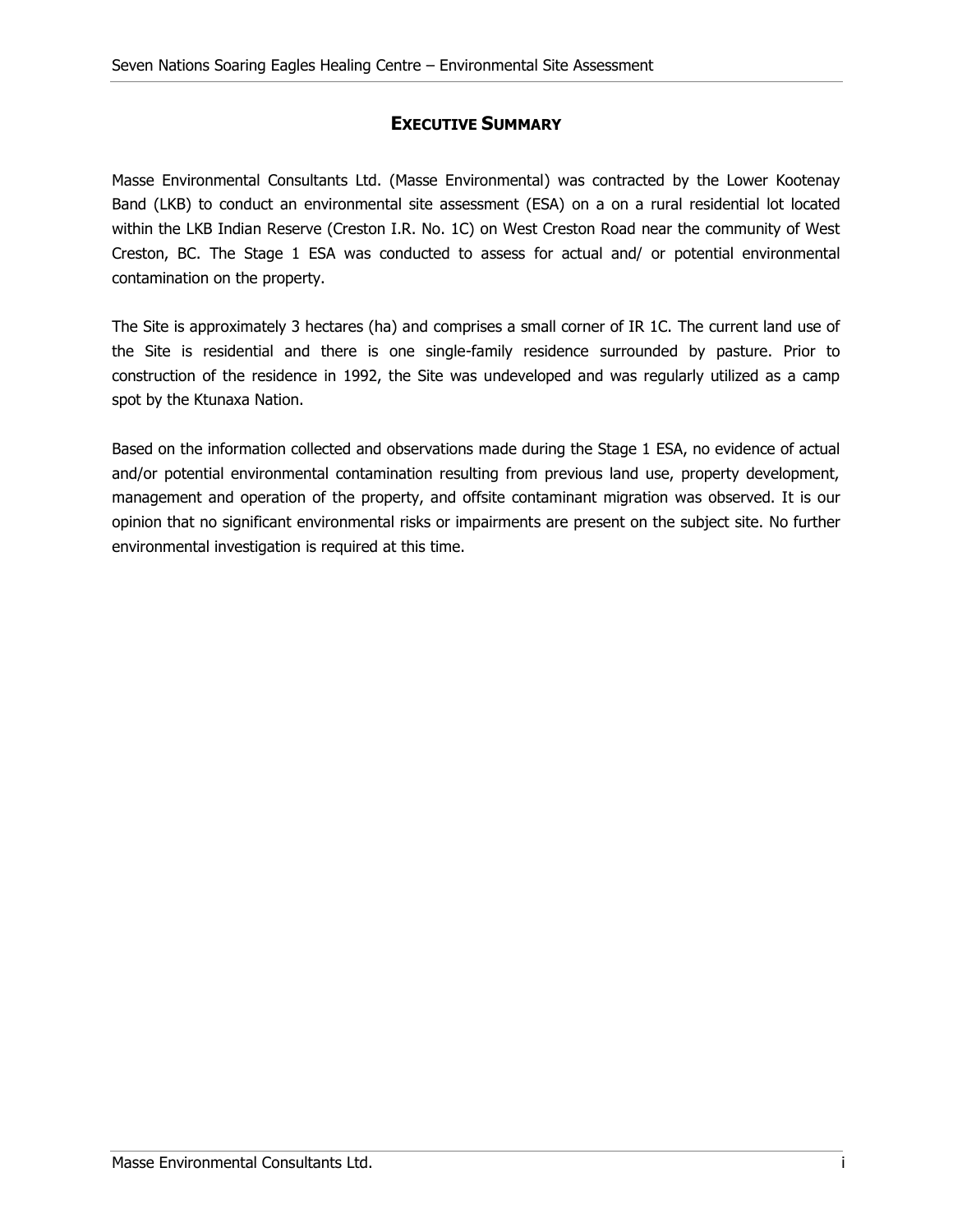### **LIABILITY AND LIMITATIONS**

<span id="page-3-0"></span>This environmental site assessment was conducted on the dates presented; therefore, conditions and observations made at this period of time must be recognized as having a limited life. Should activities change or be introduced on the subject property which do not follow environmental best management practices, this report would be deemed invalid.

No sampling and analysis of soil, water, groundwater, air, wastes, or building materials were conducted as part of this study. Consequently, unknown, unidentified, and unforeseen property contamination may exist.

This report is intended to provide information relevant to actual and potential environmental contamination on the subject property based reasonably foreseeable risks, information gathered from reasonably ascertainable records, and a single site visit. Its accuracy relies upon the full disclosure of accurate information from all sources.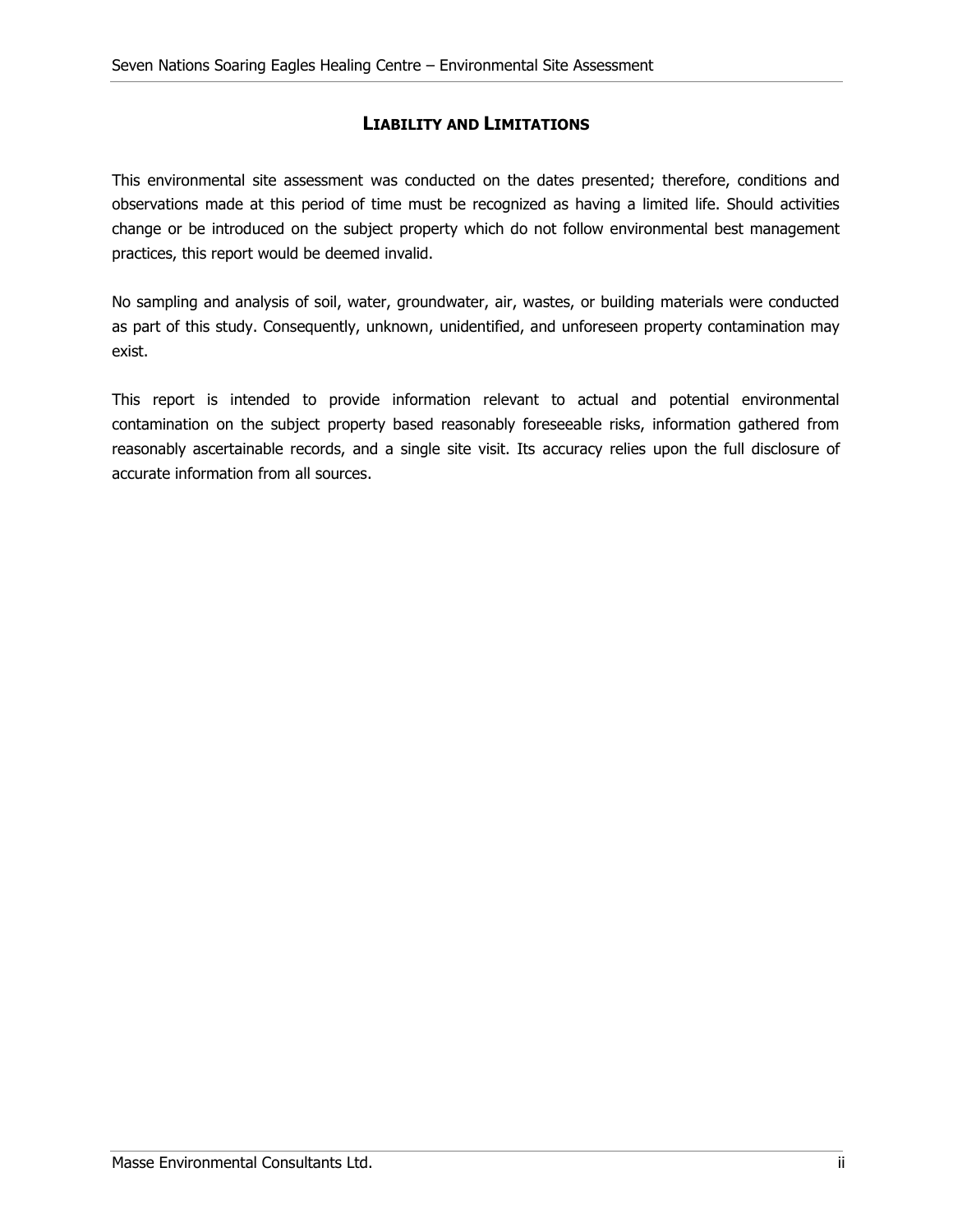### <span id="page-4-0"></span>**TABLE OF CONTENTS**

| 1           |       |  |  |  |
|-------------|-------|--|--|--|
|             | 1.1   |  |  |  |
|             | 1.2   |  |  |  |
| $2^{\circ}$ |       |  |  |  |
|             | 2.1   |  |  |  |
|             | 2.2   |  |  |  |
|             | 2.3   |  |  |  |
|             | 2.4   |  |  |  |
| 3           |       |  |  |  |
|             | 3.1   |  |  |  |
|             | 3.2   |  |  |  |
|             | 3.3   |  |  |  |
|             | 3.4   |  |  |  |
|             | 3.5   |  |  |  |
| 4           |       |  |  |  |
| 5           |       |  |  |  |
|             | 5.1   |  |  |  |
|             | 5.2   |  |  |  |
|             | 5.3   |  |  |  |
|             | 5.4   |  |  |  |
|             | 5.5   |  |  |  |
|             | 5.6   |  |  |  |
|             | 5.7   |  |  |  |
|             | 5.7.1 |  |  |  |
|             | 5.7.2 |  |  |  |
|             | 5.7.3 |  |  |  |
|             | 5.7.4 |  |  |  |
|             | 5.7.5 |  |  |  |
|             | 5.7.6 |  |  |  |
|             | 5.8   |  |  |  |
|             | 5.9   |  |  |  |
|             | 5.10  |  |  |  |
| 6           |       |  |  |  |
| 7           |       |  |  |  |
| 8           |       |  |  |  |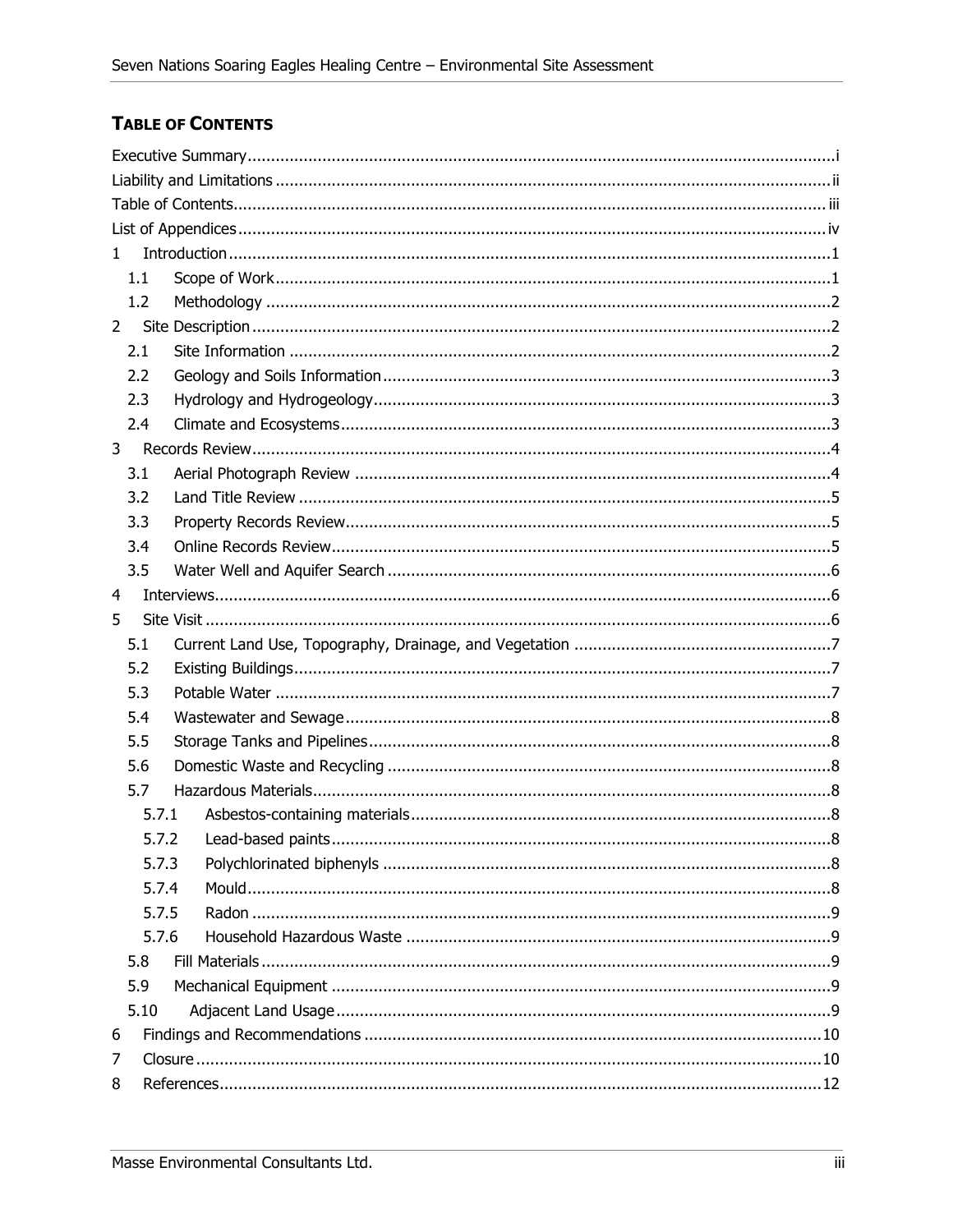### List of Tables

| Table 4. Summary of Site Information for Neighbouring Residential Properties. 10 |  |
|----------------------------------------------------------------------------------|--|

### <span id="page-5-0"></span>**LIST OF APPENDICES**

| Appendix A. Site Maps  |                                   |
|------------------------|-----------------------------------|
|                        | Appendix B. Aerial Photographs    |
| Appendix C. Land Title |                                   |
|                        | Appendix D. ERIS Database Reports |
|                        | Appendix E. Photo Documentation   |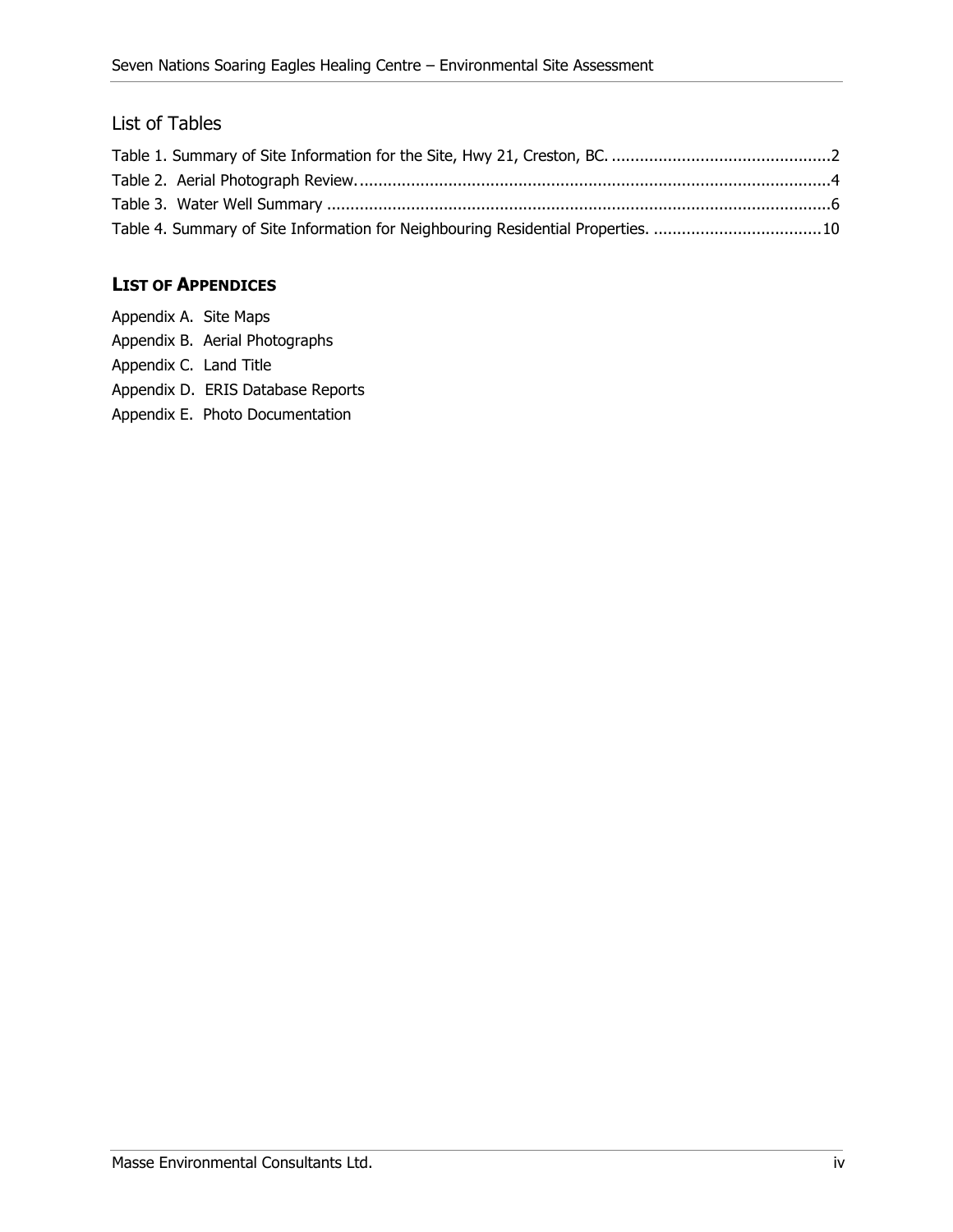### <span id="page-6-0"></span>**1 INTRODUCTION**

#### <span id="page-6-1"></span>**1.1 Scope of Work**

Masse Environmental Consultants Ltd. (Masse Environmental) was contracted the Lower Kootenay Band (LKB) to conduct a Phase 1 environmental site assessment (ESA) on a on a rural residential lot, known locally as "Nick's Garden Lot". This lot is located within the LKB Indian Reserve (Creston I.R. No. 1C), on West Creston Road near the community of West Creston, BC. The LKB has proposed to develop this property into a cultural, land-based healing centre for Aboriginal adults recovering from alcohol and drug misuse/abuse or other dependencies. The current development proposal for the Seven Nations Soaring Eagles Healing Centre includes the construction of 711 m<sup>2</sup> of new buildings over an area of approximately 3 hectares (ha) in the southwest corner of IR 1C. This 3 ha corner of IR 1C will be referred to as the Site in the remainder of the report.

The purpose of the ESA is to meet the current proponent requirements for the Aboriginal Affairs and Northern Development Canada Environmental Review process for developments on First Nation Reserve Land. The ESA assesses the Site for actual and/or potential environmental contamination resulting from previous land use, property development, management and operation of the property, and offsite contaminant migration.

The scope of work for the ESA included the following tasks:

- Collecting information on the land-use and zoning for the Site and surrounding properties;
- Reviewing available reports to assess regional geology, soils, hydrology, hydrogeology, climate, and ecosystems associated with the Site;
- Reviewing the following historical records: aerial photographs, land titles, property records, historical archives, and government health records to assess historical usage of the Site and surrounding properties;
- Requesting an online review of publically accessible information pertaining to registered environmental impacts associated with the Site and surrounding properties;
- Collecting information on water wells drilled on the Site and surrounding properties;
- Reviewing any previous environmental investigations that have been completed for the Site;
- Interviewing persons knowledgeable of past and present activities at the Site;
- Conducting a field visit to visually observe the conditions on the Site and the surrounding properties and to search for indications of potential contamination; and,
- Providing a report to summarize all of the ESA findings and to present the professional opinion of Masse Environmental regarding actual and/or potential environmental contamination on the Site.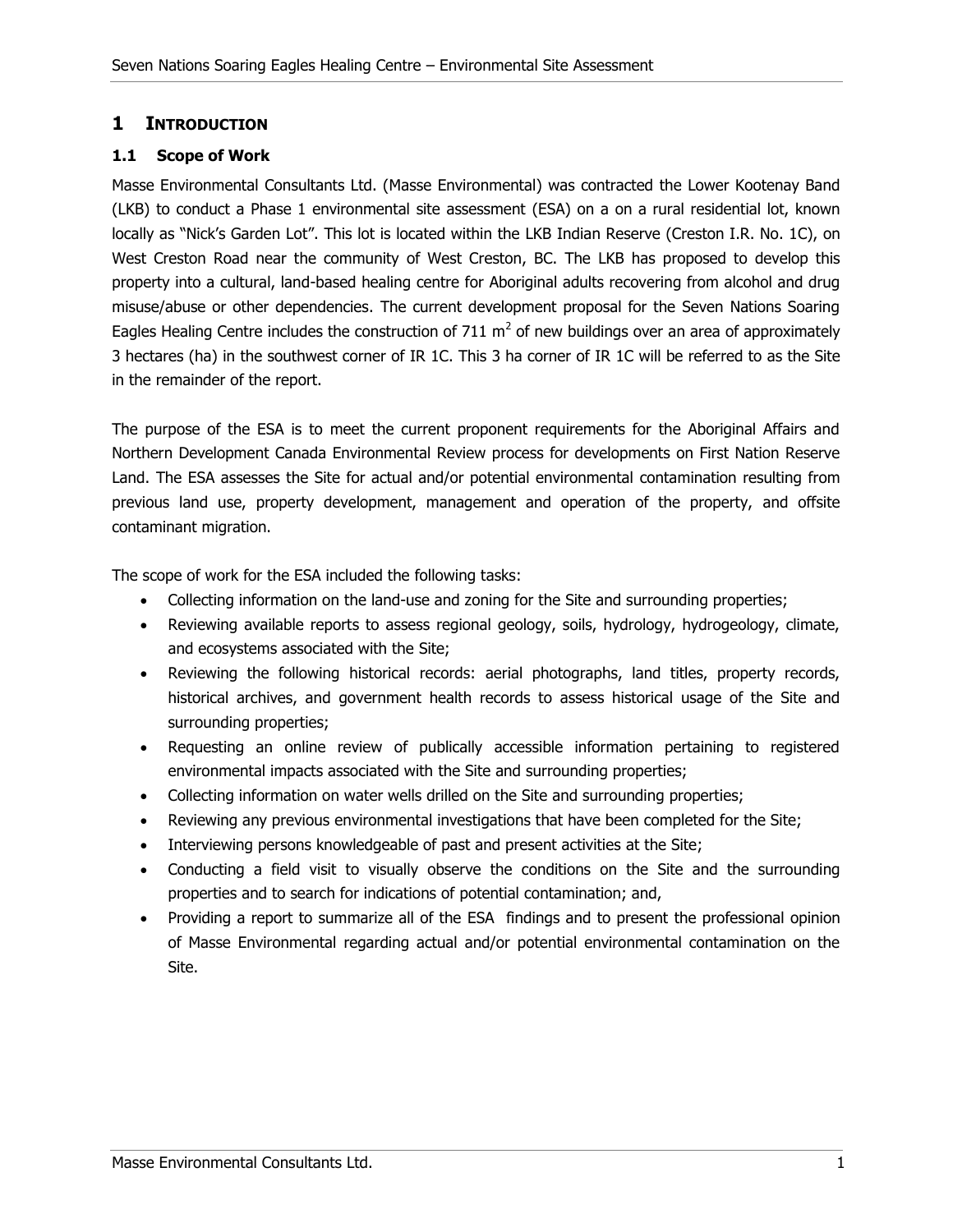#### <span id="page-7-0"></span>**1.2 Methodology**

This ESA followed the principles, practices, and guidelines outlined in the following regulatory documents:

 Canadian Standards Association (CSA) Z768-01 Phase 1 Environmental Site Assessment (ESA) Guidelines (CSA 2016);

The site visit was conducted by Iraleigh Anderson, A.Ag. on July 24, 2018. The Site was visited to assess for actual and/or potential environmental contamination.

### <span id="page-7-1"></span>**2 SITE DESCRIPTION**

#### <span id="page-7-2"></span>**2.1 Site Information**

The project site is located within the LKB Indian Reserve (Creston I.R. No. 1C). It is a rural residential lot, known locally as "Nick's Garden Lot". This lot is situated west of the Kootenay River (UTM 11U 528677 5437251), approximately 8 km west of the city of Creston, BC, and is accessed approximately 6 km south of the Crowsnest Highway on West Creston Road. The project site is ~3 ha and comprises a small corner of IR 1C. The majority of IR 1C lies to the east of the Site and straddles the Kootenay River. A location map and a detailed Site map are provided in Appendix A. Location information is summarised in [Table 1.](#page-7-3)

| Legal Description        | Part of Indian Reserve 1C, excluding PL 59632, District Lot 9999. |
|--------------------------|-------------------------------------------------------------------|
| UTM at center            | 11U 528706.5437249                                                |
| Area                     | $\sim$ 3 ha                                                       |
| <b>Utility Providers</b> | Electricity - overhead power lines from West Creston Rd.          |
|                          | Wood heating                                                      |
| <b>Onsite Facilities</b> | Single-family residence                                           |
|                          | Garden, shed, chicken coop                                        |
|                          | Septic tank and field                                             |
|                          | Non-potable water well                                            |
|                          | Metal household waste bin                                         |

<span id="page-7-3"></span>Table 1. Summary of Site Information for the Site, Hwy 21, Creston, BC.

The Site was undeveloped prior to the early 1990s and was regularly utilized as a camp spot by the Ktunaxa Nation (Curtis Wullum – *personal communication*). The current single family residence was constructed in 1992 and has been occupied since that time.

Surrounding land use within a 0.5 km radius of the Site includes Crown Reserve, Indian Reserve, agricultural, and country residential. The majority of the surrounding land to the north, west and south is forested. Hayfields are present to the east.

The pastures located to the northeast, east, and southeast of the Site (including land within IR 1C) have been grazed for approximately 100 years (Curtis Wullum – *personal communication*). Prior to 1975 (construction of the Libby Dam), the IR 1C was part of a large wetland complex located within the Kootenay River floodplain. Following 1975, much of the floodplain was developed for agricultural purposes; however, the IR 1C lands west of an historical side channel of the Kootenay River lie outside of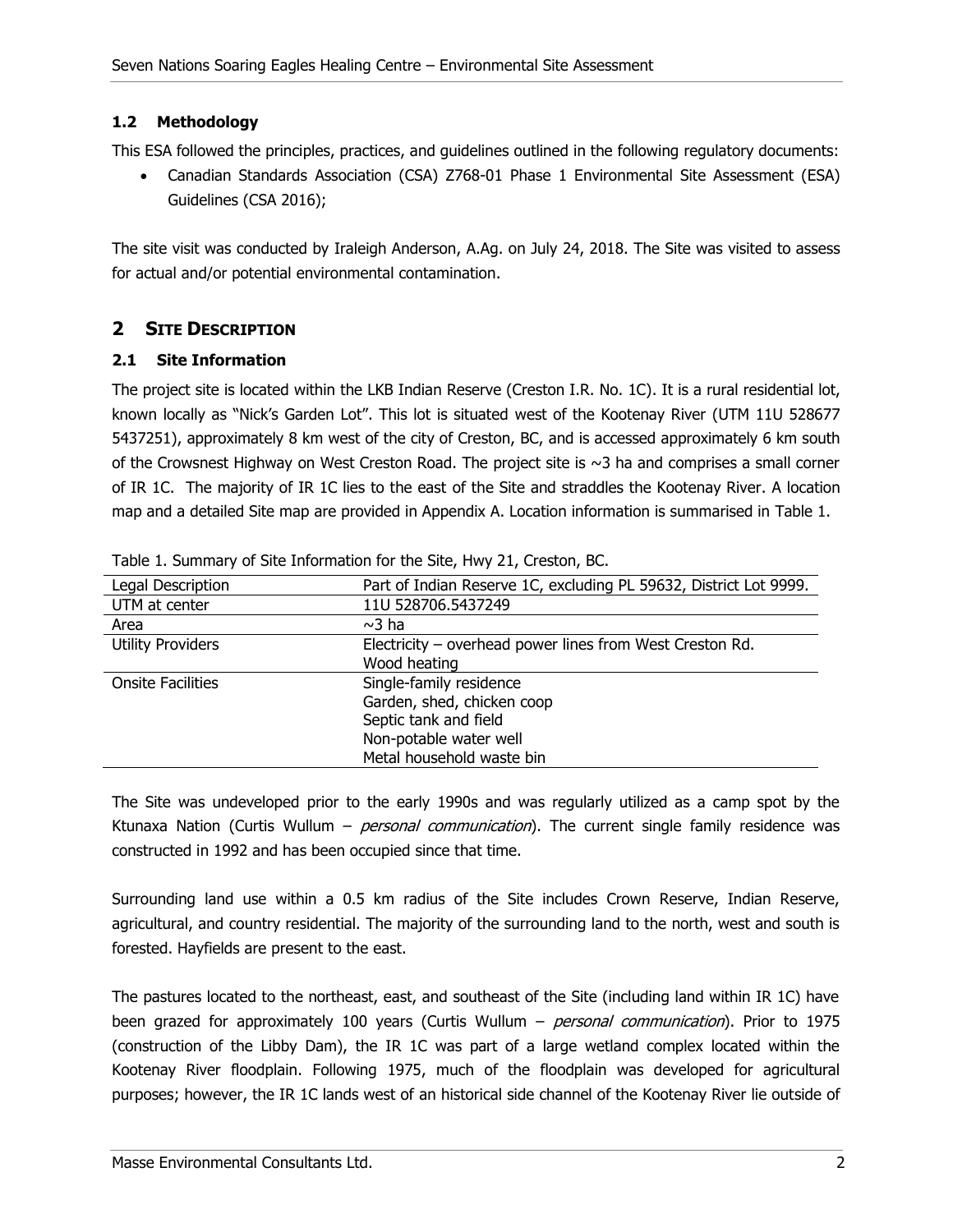the boundaries of any diking district and are subject to more violent flooding by the river. These lands remain undeveloped to this day.

The Corn Creek marshes north and northwest of the Site were historical duck hunting grounds (IR 1C 1972). This land forms part of the Creston Valley Wildlife Management Area (CVWMA) – a 7,000 hectare section of provincial crown land managed for important wildlife values, particularly wetland habitat for migratory waterfowl.

### <span id="page-8-0"></span>**2.2 Geology and Soils Information**

The Site is located on the Kootenay River floodplain in the Creston Valley, a wide  $(\sim 10{\text -}20 \text{ km})$ intermountain valley that lies at the south end of Kootenay Lake between the Purcell and Selkirk Ranges. The soils of the floodplain are derived from Kootenay River alluvial deposits of clays and silts. The soils of the project Site form part of the Burtontown Association which is dominated by Orthic Dystric Brunisol and Lithic Dystric Brunisol soils with rapid drainage developed in shallow, medium and coarse textured colluvium overlying medium-grained bedrock. The topography of the site is classified as moderately sloping, moderately rolling terrain with an elevation of 420-1220 m. (Jungen 1980).

### <span id="page-8-1"></span>**2.3 Hydrology and Hydrogeology**

The Site is located in the Lower Kootenay Basin hydrologic zone. A portion of the Site, to the north and west, is located within the historic footprint of the active floodplain of the Kootenay River. Prior to the construction of the Libby Hydroelectric Dam (LBH) in 1975 this area received annual flooding from the Kootenay River. Since construction of LBH, the Kootenay River floodplain in the Creston Valley has undergone a transformation from riparian wetland habitat towards intensive agricultural use. Lands within IR 1C have been developed for agricultural use.

The Site is located immediately south of a small marsh, which occurs in an old channel of Corn Creek, a fifth order stream that flows into a historical side channel of the Kootenay River > 1 km north of the Site. There is a mapped stream (iMap BC) that flows through the northwest corner of the Site; however, this stream is actually an extension of the marsh mentioned above.

The natural contouring of the Site slopes gently north and north east towards the Kootenay River floodplain and the historical side channel of the Kootenay River. The Kootenay River is located >500 m east of the Site and it is expected that groundwater under the site flows in this direction. There is no mapped aquifer information available for the area underlying the Site; however, information from wells drilled within 0.5 km of the Site indicates that a bedrock aquifer is present 115 ft to 330 ft below the ground surface.

#### <span id="page-8-2"></span>**2.4 Climate and Ecosystems**

The Site is situated within the Interior Cedar – Hemlock (very dry warm ICHxw) biogeoclimactic ecosystem subzone. The ICH zone occupies the lower slopes of the Columbia Mountains within the Moist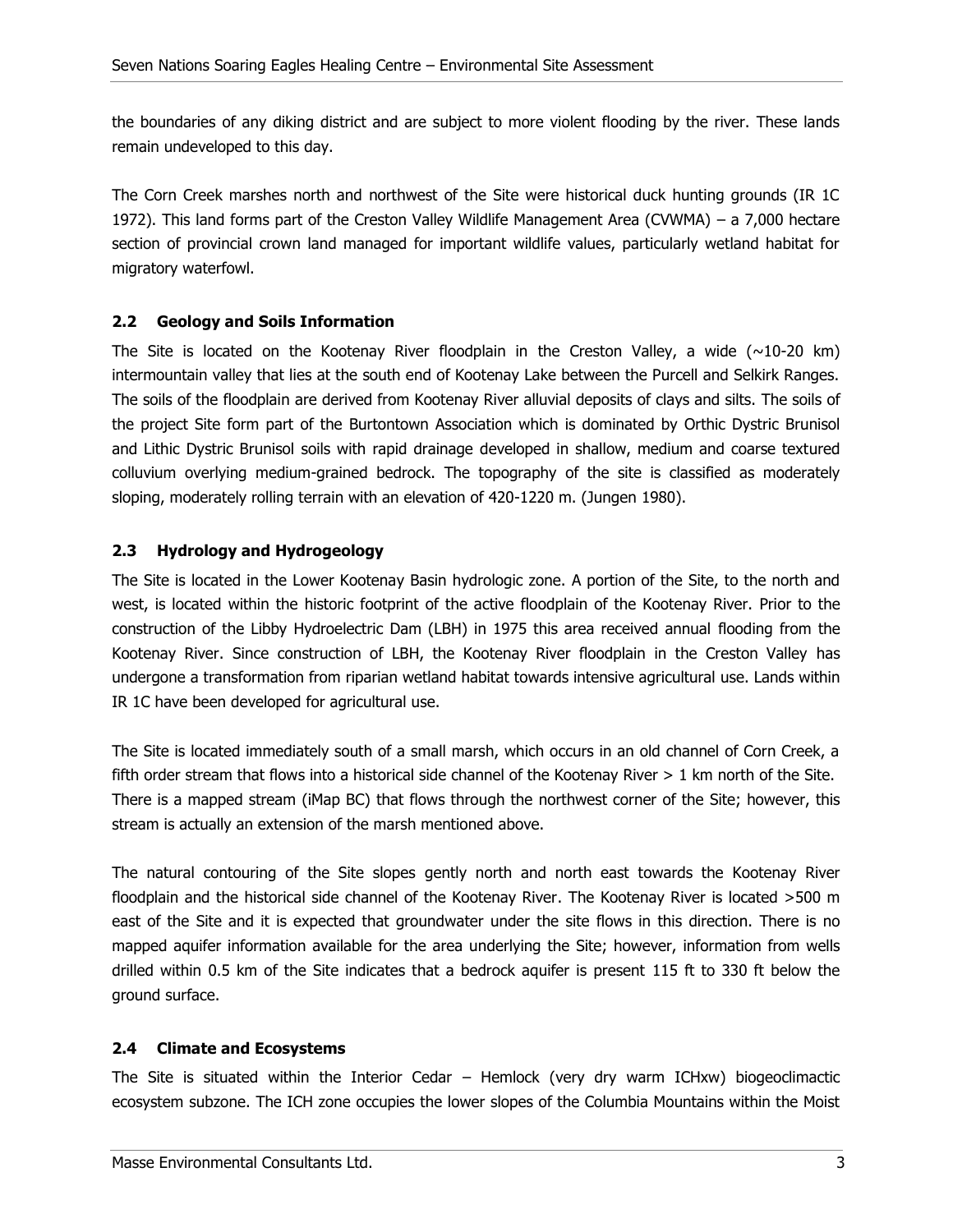Climatic Region. Prevailing westerly winds bring in warm, moist Pacific air masses, which deposit considerable moisture as they are forced to rise over the Columbia Mountains. The warmest and driest portion of this area lies along Kootenay Lake. The ICHxw has the greatest diversity of tree species in the province and is characterized by very hot, moist summers and very mild winters with light snowfall (Braumandl and Curran 1992).

The nearest Canadian long term climate station is located in Creston, BC (WPCC) at an elevation of 538 m. The average temperature recorded at this station from 1981 to 2010 was 8.2 degrees Celsius ( $^{\circ}$ C). Historical temperatures were highest during the months of June, July, and August and lowest during the months of December, January, and February. The average annual precipitation was recorded at 563 millimetres (mm) per year, with 446 mm falling as rain and 117 mm falling as snow. Historically, precipitation was heaviest during the months of November, December, and January, and May and June. The climate at the Site is expected to be similar. (Government Canada 2018)

### <span id="page-9-0"></span>**3 RECORDS REVIEW**

#### <span id="page-9-1"></span>**3.1 Aerial Photograph Review**

Aerial photographs of the Site and surrounding area were obtained from GeoBC's Base Map Online Store to identify historic land use and development. Google Earth was also used to obtain more recent imagery. It should be recognized that aerial photographs give a snap shot at one period in time and do not portray land use and development as a continuous story. Therefore, it is possible that some features of interest could have been constructed and removed between the coverage dates.

Copies of the aerial photographs are provided in Appendix B. A summary of the aerial photograph review is presented in [Table 2.](#page-9-2)

| <b>Date</b><br>(Photo ID)    | <b>Aerial Photograph Interpretation</b>                                                                                                                                                                                                                                                                                                                                                                                           |  |
|------------------------------|-----------------------------------------------------------------------------------------------------------------------------------------------------------------------------------------------------------------------------------------------------------------------------------------------------------------------------------------------------------------------------------------------------------------------------------|--|
| July 10, 1968<br>BC5294/88   | Site is undeveloped and lies on the margin of flooded lands along the Kootenay<br>River. West Creston Road appears to be under construction and a small wagon<br>road is faintly visible in the east half of the Site. Lands to the immediate south<br>and west appear to be a mix of rural residential and undeveloped land. Lands to<br>the north and northwest are undeveloped lands leased to the Canada Wildlife<br>Service. |  |
| July 13, 1978<br>BC78107/233 | Site remains undeveloped. West Creston Road construction appears complete and<br>an access road enters the Site from the southeast corner. Lands to the east and<br>southeast of the Site have been reclaimed as agricultural land. All other<br>surrounding land appears unchanged.                                                                                                                                              |  |

<span id="page-9-2"></span>

|  | Table 2. Aerial Photograph Review. |  |
|--|------------------------------------|--|
|  |                                    |  |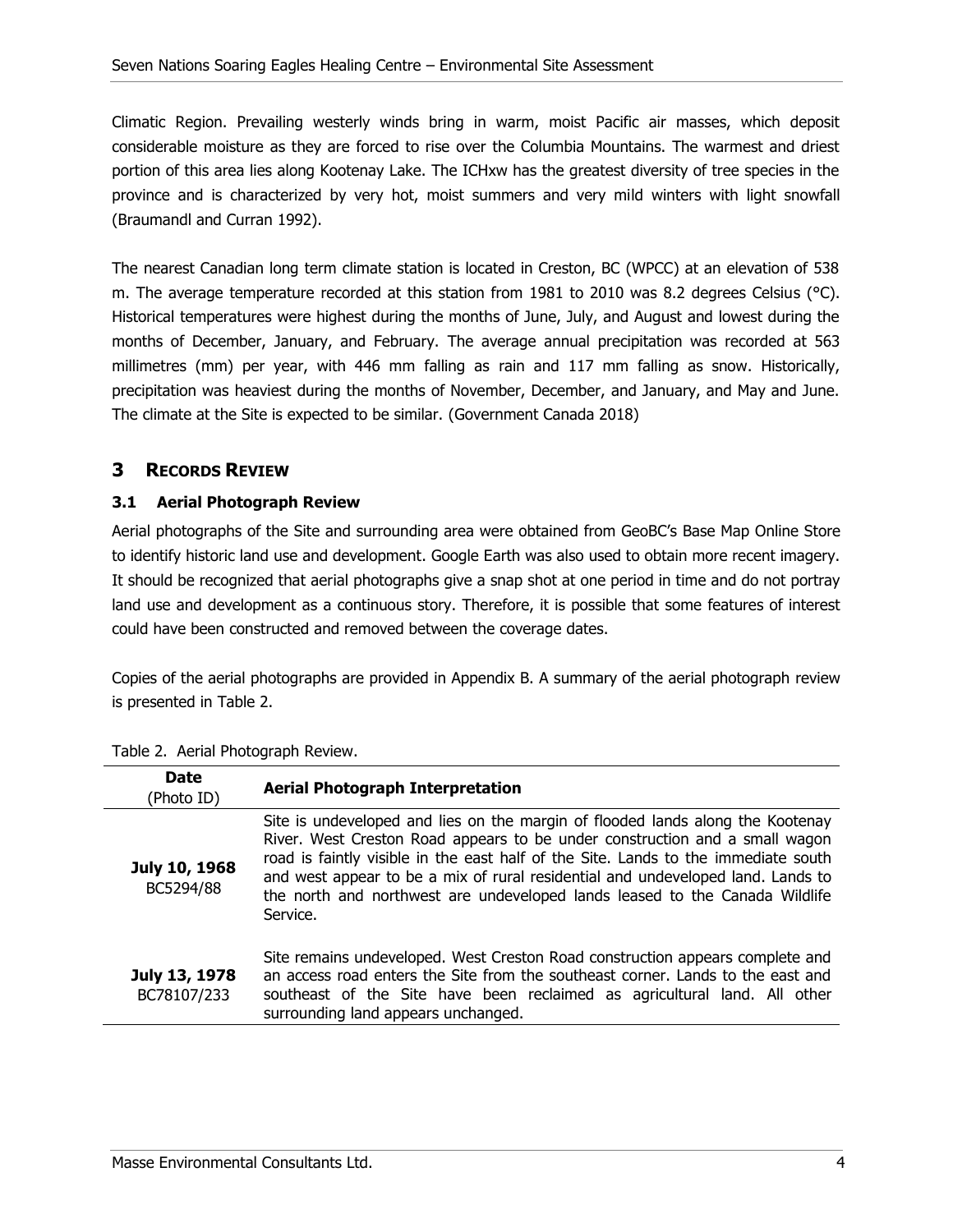| <b>Date</b><br>(Photo ID)         | <b>Aerial Photograph Interpretation</b>                                                                                                                                                                                                                                                                                                                                                                                                 |
|-----------------------------------|-----------------------------------------------------------------------------------------------------------------------------------------------------------------------------------------------------------------------------------------------------------------------------------------------------------------------------------------------------------------------------------------------------------------------------------------|
| July 22, 1988<br>BC788029/173     | Site remains undeveloped but may be fenced for grazing. There is a small<br>structure visible at the northern property boundary, possibly a cattle structure.<br>Agricultural lands to the east and southeast of the Site are being cultivated. A few<br>new rural residential properties have been developed southwest of the Site.                                                                                                    |
| July 17, 2000<br>BCB00003/71      | The single family residence has been constructed onsite near the centre of the<br>property. A heavily used vehicle trail runs through the northwest area of the<br>property accessing pasture lands to the north on IR 1C. Continued rural<br>residential development is evident south and southwest of the Site.                                                                                                                       |
| <b>August 4, 2010</b><br>(GE2010) | Site is largely unchanged, a trail has been developed to access the garden shed.<br>Surrounding properties also appear largely unchanged with the exception of minor<br>construction within established rural residential properties. The Agricultural lands<br>to the east and southeast of the Site are being cultivated again and an access<br>road off West Creston Road has been developed at the southeast corner of the<br>Site. |
| June 3, 2016<br>(GE2016)          | Site and surrounding properties appear unchanged with the exception that the<br>LKB IR 1C land to the north of the Site are being cultivated.                                                                                                                                                                                                                                                                                           |

#### <span id="page-10-0"></span>**3.2 Land Title Review**

The site lies within the LKB Indian Reserve (Creston I.R. No. 1C). The Site is composed of two lots, both unencumbered band land:

- Lot 1, PL 2407R RSBC BC, PIN 1140287.
- Lot 2, PL 59632 CLSR BC, PIN (unavailable)

Further land title information was unavailable.

#### <span id="page-10-1"></span>**3.3 Property Records Review**

No building records review were available at the time of

#### <span id="page-10-2"></span>**3.4 Online Records Review**

Masse Environmental submitted a request to EcoLog Environmental Risk Information Service Ltd. (ERIS) for preparation of a BC Premium Report. The ERIS the LKB Indian Reserve (Creston I.R. No. 1C), BC Premium has been designed to meet the BC Stage 1 ESA requirements for the historical records review. It includes searches of all of the ERIS environmental and historical databases out to a 250 m radius from the centre of the Site and a search of the BC Site Registry out to a 500 m radius from the centre of the Site. The report has been included in Appendix D. A list of all of the searched databases and descriptions of these databases is included in the appendix of the ERIS BC Premium Report. Two databases returned unplottable results for the area searched. These are discussed below.

The Environmental Issues Inventory System (EIIS) database returned a result for the East Kootenay District Regional Landfill, indicating an active waste disposal site registered under the St. Mary's Band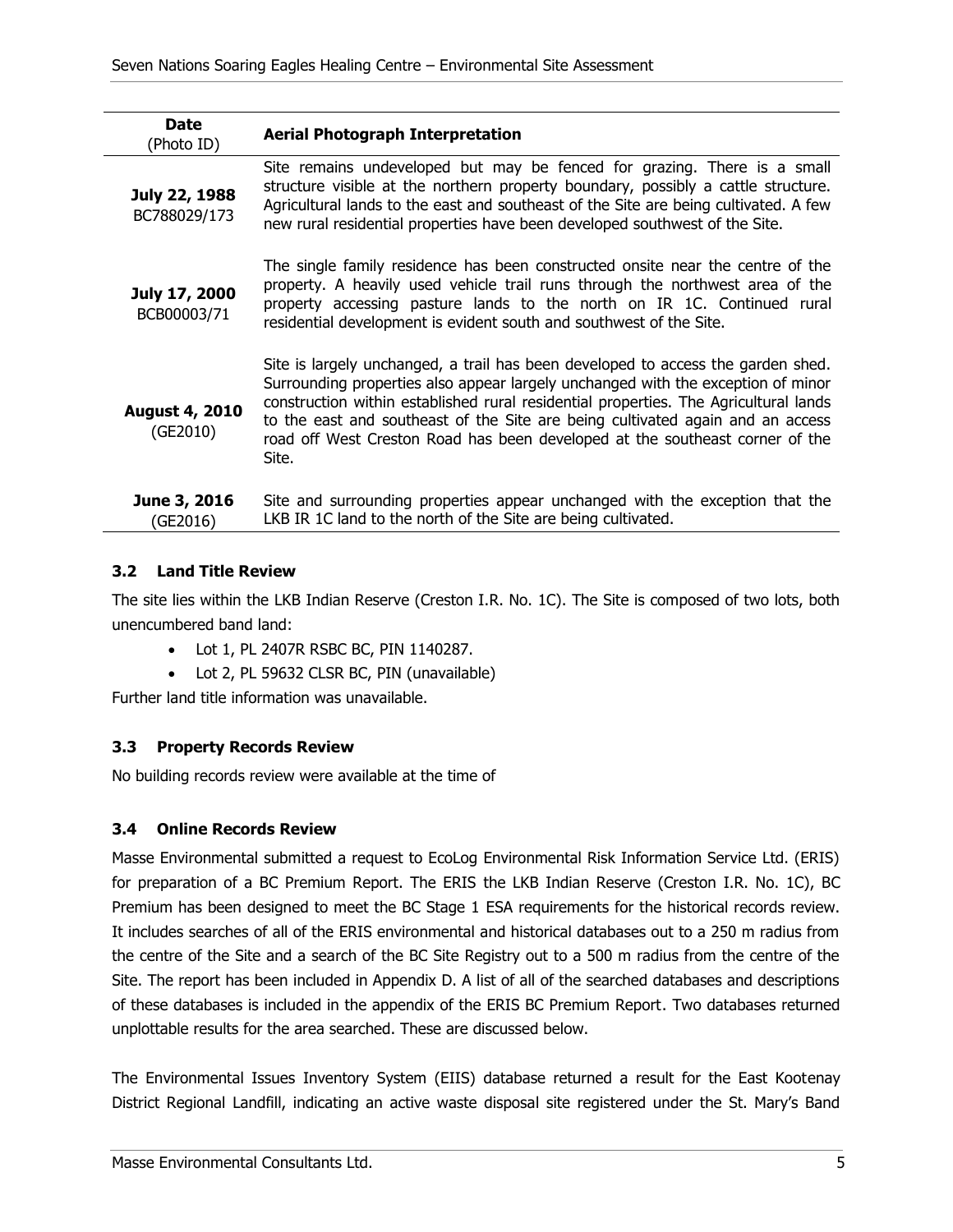(IR No. 1). The Indian & Northern Affairs Fuel Tanks (IAFT) database also returned two results for the St. Eugene Mission School, indicating the presence of two underground tanks. Both these results are not applicable to the Site as the St. Mary's Indian Reserve (Cranbrook I.R. No. 1) and the Central Subregion Landfill (formerly the East Kootenay District Regional Landfill) are located nearly 100 linear km away, east of Cranbrook, BC.

### <span id="page-11-0"></span>**3.5 Water Well and Aquifer Search**

A water well search was conducted for wells located within a 0.5 km radius from the approximate center of the Site using the iMapBC. Nine water well records were identified within this radius. All of these wells are located upgradient of the Site, in either a south or west direction. Well record details and locations are included in Appendix D.

| Well # | Well Tag # | Well Depth (ft) | <b>Comment</b>                   |
|--------|------------|-----------------|----------------------------------|
|        | 66856      | 310             | 5 US Gal/min. Private domestic.  |
|        | 93230      | 115             | 5 US Gal/min. Private domestic.  |
| 3      | 109940     | 330             | 7 US Gal/min. Private domestic.  |
| 4      | 47082      | 205             | 4 US Gal/min. Unknown well use.  |
| 5      | 66466      | 120             | 10 US Gal/min. Private domestic. |
| 6      | 66931      | 140             | 3 US Gal/min. Private domestic.  |
| 7      | 105524     | 275             | 3 US Gal/min. Private domestic.  |
| 8      | 71617      | 285             | No yield - decommissioned        |
| 9      | 71618      | 145             | Unknown yield. Private domestic. |

<span id="page-11-3"></span>Table 3. Water Well Summary

An unmapped water well is known to be located within the Site approximately 30 feet north of the residence. The well is 150 mm in diameter but the depth is unknown.

### <span id="page-11-1"></span>**4 INTERVIEWS**

A telephone interview was conducted with Cathy Cholpecki, the current resident of the Site, on Monday, July 23, 2018. An in-person interview was also conducted with Curtis Wullum of the Lower Kootenay Band during the site visit on July 24, 2018. The information provided from both interviews has been incorporated into the site visit findings, where applicable (Section [5\)](#page-11-2).

The interviewees were not aware of the presence of any historical fuel tanks onsite or of any imported fill. To the best of their knowledge, no agricultural pesticides have been used or stored on the property. The property is a traditional Ktunaxa Nation camp spot used to monitor the western margin of the Creston Valley Territory. Prior to construction of the residence in 1992, the property was a garden.

### <span id="page-11-2"></span>**5 SITE VISIT**

On July 24, 2018, Masse Environmental representative, Iraleigh Anderson visited the Site. The purpose of the site visit was to observe the current Site conditions as well as those of the neighbouring properties. Photographic documentation of the site visit is included in Appendix E.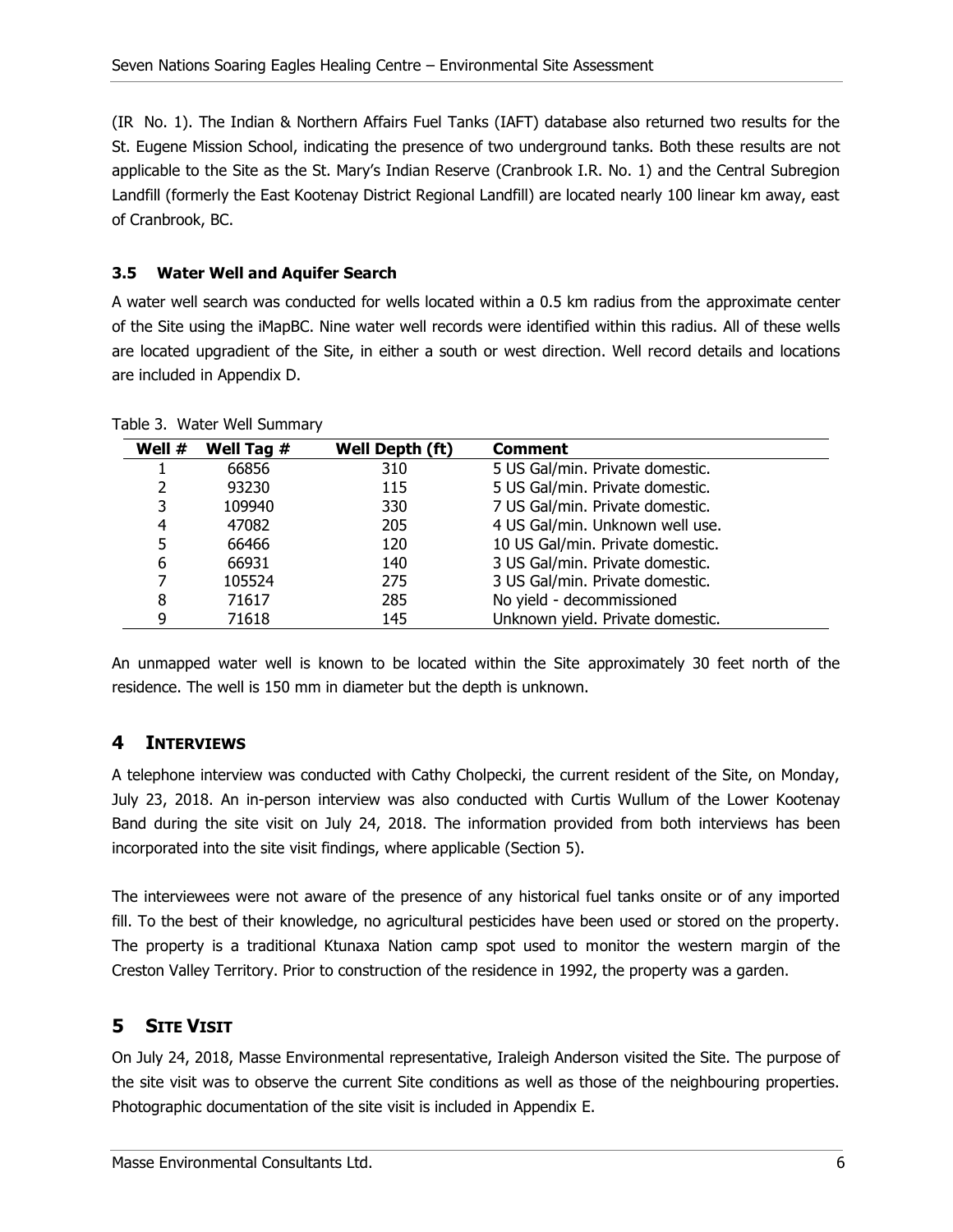#### <span id="page-12-0"></span>**5.1 Current Land Use, Topography, Drainage, and Vegetation**

The current land use of the Site is residential and there is one single-family residence [\(Photo 1\)](#page-54-0), a garden, and a shed on the property [\(Photo 2\)](#page-54-1). The residence is surrounded by pasture [\(Photo 3\)](#page-54-2) with West Creston Road located immediately southwest [\(Photo 4\)](#page-54-3).

Elevations onsite range from 530-543 metres above sea level (masl) with most of the Site situated above the Regional District of Central Kootenay's flood construction level of 537.4 masl (DNA 2018A). The site sits at the crest of a small mound, which gently slopes to the northwest towards the marsh and to the east towards the Kootenay River floodplain (DNA 2018B).

The majority of the Site is covered with agronomic grasses and invasive weeds [\(Photo 5\)](#page-54-4) and conditions indicate a long history of grazing by cattle and ungulates. The northwest corner of the site is mixed forest with canopy cover ranging from  $60 - 100$  % [\(Photo 6\)](#page-54-5). The mixed forest is dominated by mature trembling aspen (*Populous tremuloides*). An open stand of disturbed poplar is located to the east and southeast of the residence, along the margin of the neighbouring agricultural field [\(Photo 7\)](#page-55-0). Canopy cover, also dominated by trembling aspen in this stand, ranged from  $40 - 80$  %.

### <span id="page-12-1"></span>**5.2 Existing Buildings**

At the time of the site visit there was one permanent building onsite with an estimated footprint of 140  $m^2$  (Google Earth). This split-level residence was constructed in 1992 on a concrete foundation [\(Photo 8\)](#page-55-1). Exterior siding is vinyl and roofing materials are asphalt shingles. Masse Environmental did not enter the premises to inspect the building materials inside. Services to the residence are limited to overhead power lines. The current resident was unaware of any gas service and indicated that the building is heated using a forced air wood furnace.

Infrastructure associated with the residence includes a gravel driveway, a concrete slab carport, and a raised wooden deck [\(Photo 1](#page-54-0) & [Photo 8\)](#page-55-1). The residential area of the Site has been fenced [\(Photo 9\)](#page-55-2) and other features onsite include a garden and wooden garden shed [\(Photo 2\)](#page-54-1), a chicken coop, and a metal garbage bin.

#### <span id="page-12-2"></span>**5.3 Potable Water**

One 150 mm diameter water supply well has been drilled onsite (DNA 2018A) approximately 9 m north of the residence [\(Photo 10\)](#page-55-3). Well records are not available. The current resident indicated that the well water is not potable.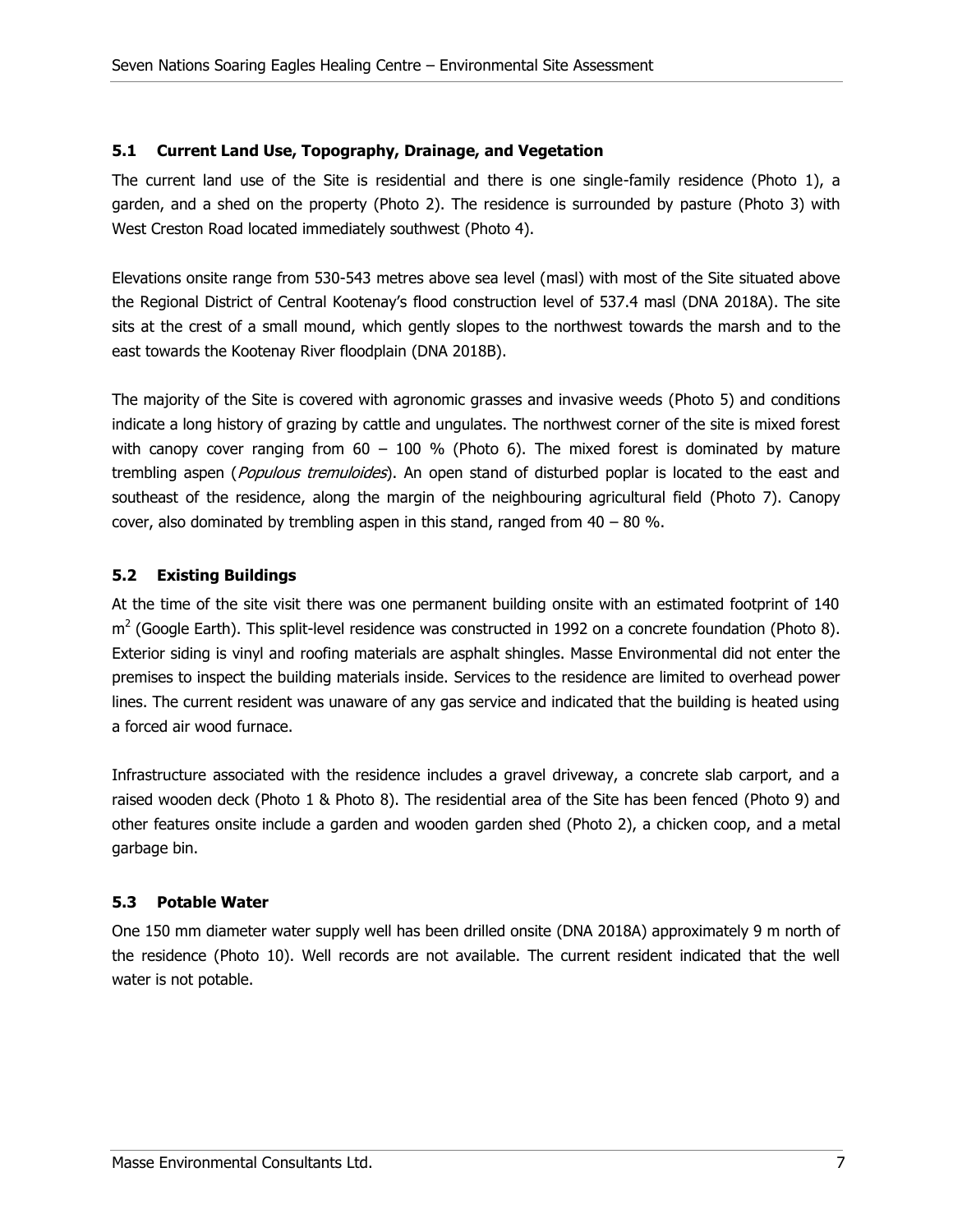#### <span id="page-13-0"></span>**5.4 Wastewater and Sewage**

Wastewater and sewage from the residence are discharged to a septic tank of unknown liquid capacity located behind the house [\(Photo 11\)](#page-55-4). The tank is connect to a septic field that infiltrates into the garden (DNA 2018A).

#### <span id="page-13-1"></span>**5.5 Storage Tanks and Pipelines**

No storage tanks were observed on the Site. There was no indication that any above-ground or underground storage tanks have been present on the Site.

#### <span id="page-13-2"></span>**5.6 Domestic Waste and Recycling**

A metal waste bin was observed onsite adjacent to the gravel driveway [\(Photo 12\)](#page-55-5). Decaling on the bin indicated pick up service by Ray's Garbage Pick-Up. Recycling is presumably taken offsite for disposal at the RDCK Creston Landfill, located approximately 18 km away at 1501 Mallory Road.

#### <span id="page-13-3"></span>**5.7 Hazardous Materials**

Given the year of construction of the residence onsite (constructed in 1992), regulated hazardous building materials are not anticipated onsite.

#### <span id="page-13-4"></span>5.7.1 Asbestos-containing materials

The potential for the presence of asbestos-containing materials onsite is low. The production and use of asbestos-containing building construction materials in Canada has declined since the 1970s.

#### <span id="page-13-5"></span>5.7.2 Lead-based paints

The potential for the presence of lead-based paints onsite is low. Consumer paints produced in Canada and the U.S. have been virtually lead-free since the 1990s.

#### <span id="page-13-6"></span>5.7.3 Polychlorinated biphenyls

Polychlorinated (PCBs) were commonly used as dielectric fluids in electrical transformers prior to 1977. Power pole-mounted electrical transformers were observed along the West Creston Road overhead power line [\(Photo 13\)](#page-56-0) and there is some potential for the presence of PCB materials inside these transformers.

#### <span id="page-13-7"></span>5.7.4 Mould

In consideration of the age of the house and the climate in Creston, BC, the potential for the presence of mould onsite is low. However, Masse Environmental did not enter the premises to inspect the inside of the residence and poor ventilation could lead to the establishment of mould inside any poorly ventilated space.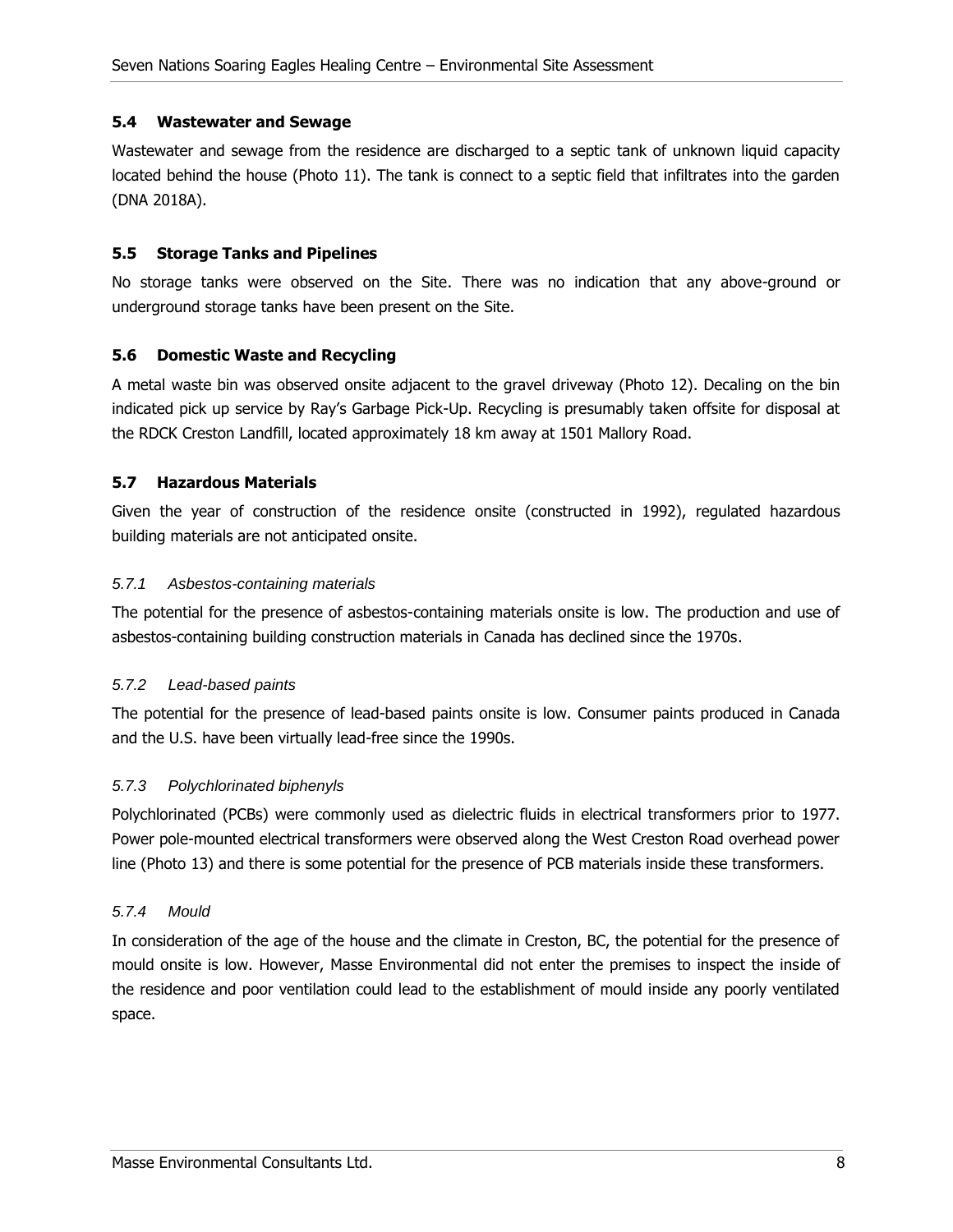#### <span id="page-14-0"></span>5.7.5 Radon

The Kootenay Region has high radon gas generating potential (REMC 2012). Radon is a naturally occurring radioactive gas which occurs in geological formations where high concentrations of granite, uranium, shale, or phosphate are present. It is a colorless, odourless, tasteless gas that can diffuse from the soil into buildings. An increased risk of lung cancer has been associated with long-term exposure to high-levels of radon gas. In enclosed spaces, with poor air circulation, such as basements below (or partially below) grade, radon gas can accumulate to dangerous levels. The residence onsite has potential to contain elevated levels of radon in poorly ventilated areas.

#### <span id="page-14-1"></span>5.7.6 Household Hazardous Waste

The property is not known to generate or store hazardous waste and excellent housekeeping practices were observed around the residence during the site visit. Small quantities of miscellaneous cleaning products are expected to be stored inside the premises. Small quantities of gardening products were observed in the carport [\(Photo 14\)](#page-56-1). One 10 L Jerry can was observed onsite, presumably filled with gasoline for the ride on mower. One 4 L jug of engine oil was also observed adjacent to the Jerry can. One portable propane tank was observed onsite within the BBQ.

#### <span id="page-14-2"></span>**5.8 Fill Materials**

The Site follows the natural contouring of the area and there was no indication that large volumes of fill material has been imported to the Site. One mound of soil was observed onsite covered in wormwood (Artemisia absinthum). The current resident indicated that this material was stripped from the pasture during construction of pasture access trail.

#### <span id="page-14-3"></span>**5.9 Mechanical Equipment**

A ride-on lawnmower was observed on the Site during the site visit [\(Photo 14\)](#page-56-1). It was stored under the carport on the concrete slab. There was no evidence of fuel spillage on the concrete slab around the mower.

#### <span id="page-14-4"></span>**5.10 Adjacent Land Usage**

Adjacent lands northwest, north, east, and southeast are all downslope from the Site. The northwestern edge of the Site neighbors the southern tip of the CVWMA. The northeastern edge of the Site extends into the main portion of the LKB Indian Reserve IR 1C and the eastern edge of the site neighbours private owned undeveloped agricultural land.

West Creston Road is located immediately southwest of the Site. Two country residential properties neighbour the Site to the southeast and southwest beyond West Creston Road. The residence at 1275 West Creston Road has been constructed at a similar elevation to the Site, whereas the residence at 1255 West Creston Road has been constructed upgradient atop a bench [\(Photo 15\)](#page-56-2). During the site visit there was no observable evidence of any activities occurring on these properties that would raise potential environmental concern with respect to the Site. Table 4 contains a summary of the legal, land-use, and zoning information pertaining to the neighbouring properties.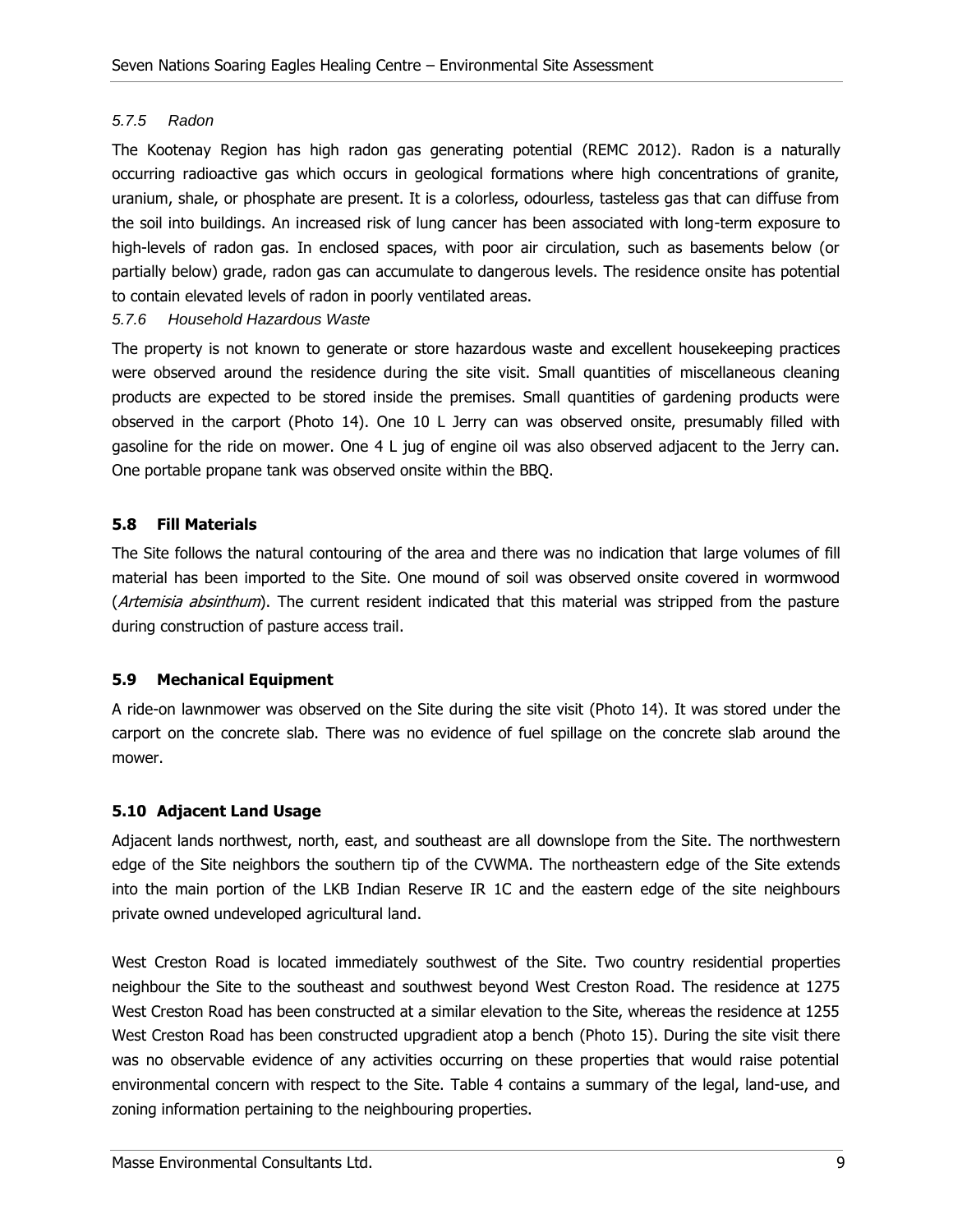<span id="page-15-2"></span>Table 4. Summary of Site Information for Neighbouring Residential Properties.

| 1275 West Creston Road   |                                  |  |  |
|--------------------------|----------------------------------|--|--|
| Legal Description        | Lot A, PL NEP12734, DL 281, KLD. |  |  |
| UTM at center            | 11U 528617.5437177               |  |  |
| Area                     | 6.32 Acres                       |  |  |
| Zoning                   | Country Residential (R2)         |  |  |
| <b>Onsite Facilities</b> | Single Family Residence          |  |  |
|                          |                                  |  |  |
| 1255 West Creston Road   |                                  |  |  |
| Legal Description        | Lot 1, PL NEP22669, DL 281, KLD. |  |  |
| UTM at center            | 11U 528811.5437045               |  |  |
| Area                     | 5.86 Acres                       |  |  |
| Zoning                   | Country Residential (R2)         |  |  |
| <b>Onsite Facilities</b> | Single Family Residence          |  |  |

#### <span id="page-15-0"></span>**6 FINDINGS AND RECOMMENDATIONS**

Based on the information collected and observations made during the Stage 1 ESA, no evidence of actual and/or potential environmental contamination resulting from previous land use, property development, management and operation of the property, and offsite contaminant migration was observed.

### <span id="page-15-1"></span>**7 CLOSURE**

This report has been prepared by Masse Environmental, solely for the use of the Lower Kootenay Band. It has been prepared in accordance with the CSA Z768 Phase 1 ESA Guidelines (CSA 2016) and currently acceptable practises at the time. No other warranty is made, expressed, or implied. Use of this report by other parties, and any actions or decisions made based on this report, are the responsibility of such parties. Masse Environmental accepts no responsibility for damages, if any, that may be suffered by other parties. Distribution of this report beyond the client can only be made at the mutual agreement of both the client and the author and is not assignable.

Should you have any questions, please do not hesitate to contact the undersigned.

Yours Sincerely,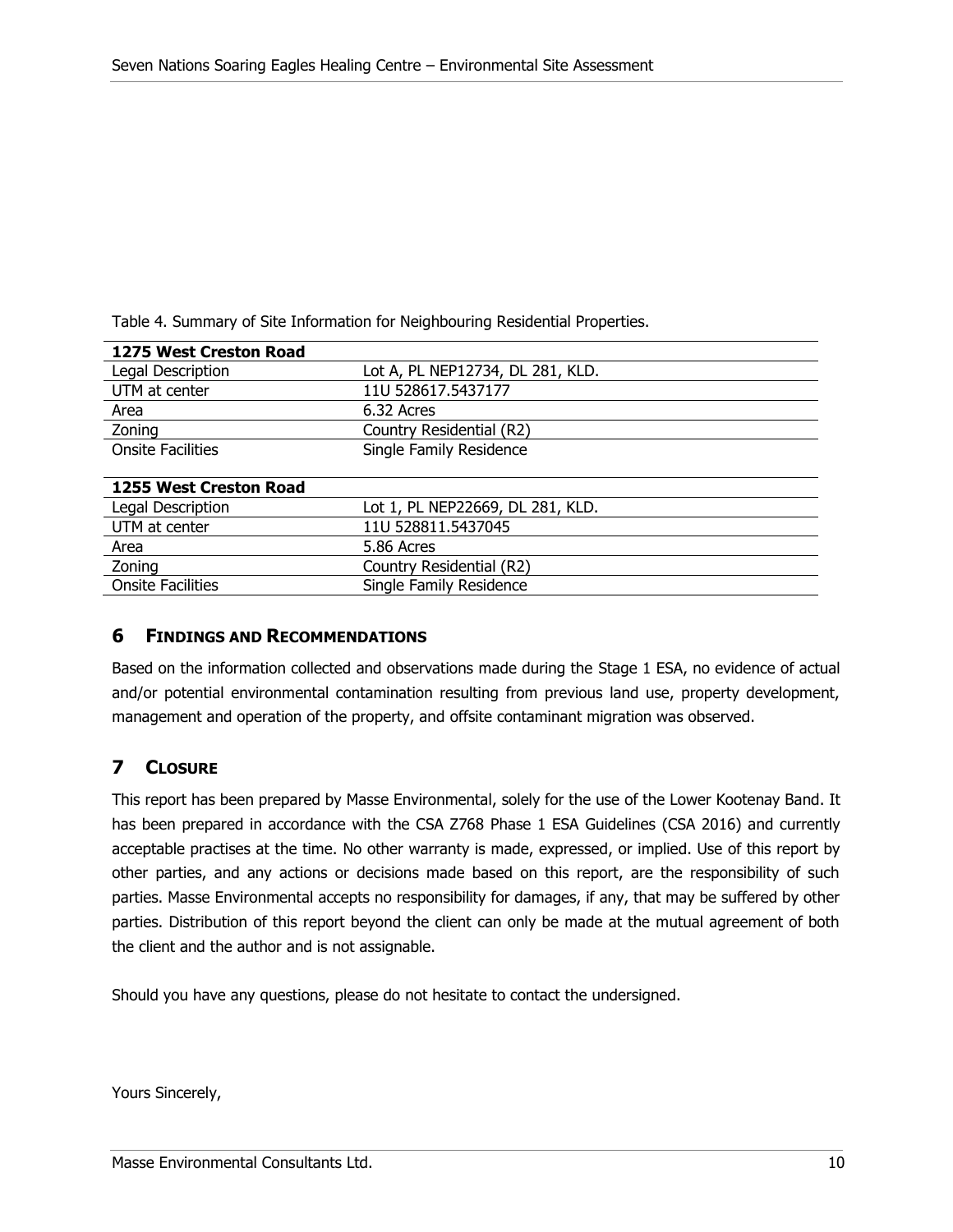Y

Jennifer Ross, M.Sc., P. Chem. Masse Environmental Consultants Ltd.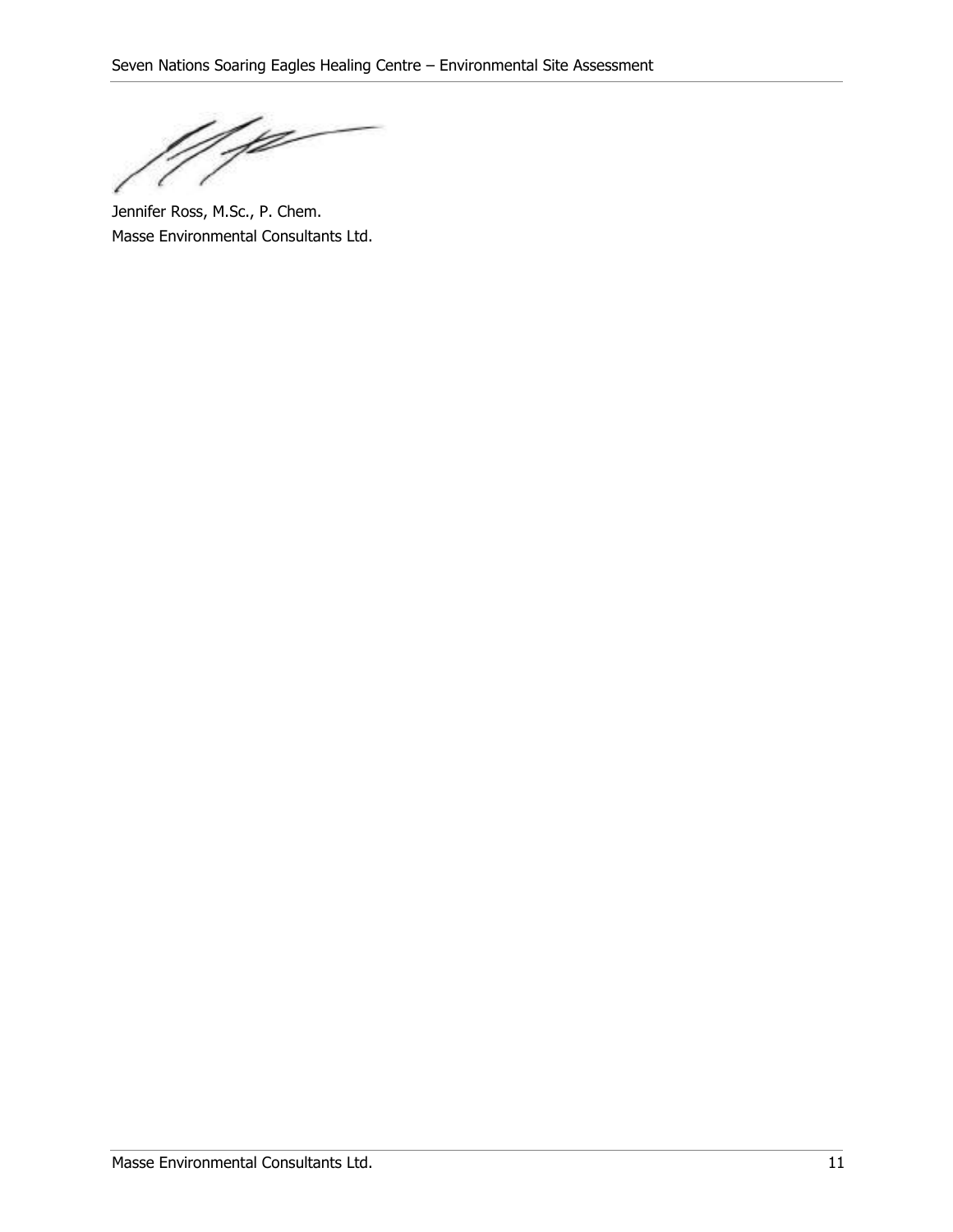### <span id="page-17-0"></span>**8 REFERENCES**

Braumandl, T. F., and Curran, M. P., 1992. A Field Guide for Site Identification and Interpretation for the Nelson Forest Region. Reprinted with update 2002. British Columbia Ministry of Forests, Victoria, BC.

[CSA] Canadian Standards Association. 2016. Phase 1 Environmental Site Assessment Z768-01. Canadian Standards Association, Toronto, Ontario.

[DNA] David Nairne & Associates. 2018A. Seven Nations Soaring Eagles Healing Centre Feasibility Study. Prepared for the Yaqan Nukiy Lower Kootenay Band by David Nairne Associates Ltd. May 2018.

[DNA] David Nairne & Associates. 2018B. Proposed Treatment Facility Environmental Scoping Report. Prepared for the Yaqan Nukiy Lower Kootenay Band by David Nairne Associates Ltd. March 2018.

Government Canada 2018. Canadian Climate Normals 1981 – 2010 Station Data. Available online at: http://climate.weather.gc.ca/climate\_normals/results\_1981\_2010\_e.html

IR 1C 1972. Land Use Study for IR 1C (pages 31-36). Provided to Masse Environmental by Curtis Wullum (LKB). Reference information unavailable.

Jungen, J. R., 1980. Soil Resources of the Nelson Map Area (82F) Report No. 28 British Columbia Soil Survey. British Columbia Ministry of Environment, Resources Analysis Branch, Kelowna, BC.

Province of BC, 2018. iMap BC 2.0. Available online at: http://www.data.gov.bc.ca/dbc/geographic/view\_and\_analyze/imapbc/index.page

REMC 2012. Radon Potential Map British Columbia. Produced by Radon Environmental Management Corp. for the BC Lung Association. 2012.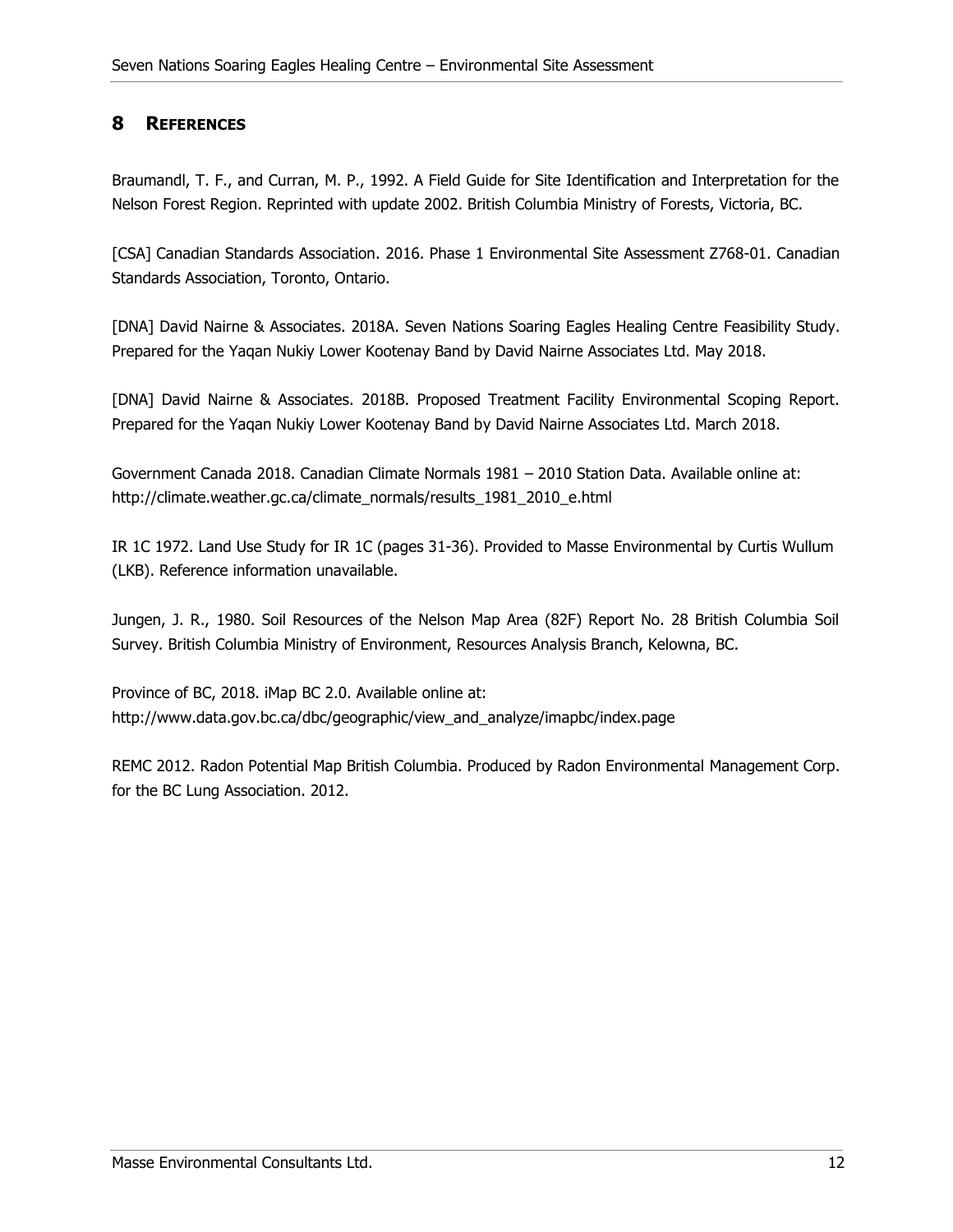**Appendix A** Site Maps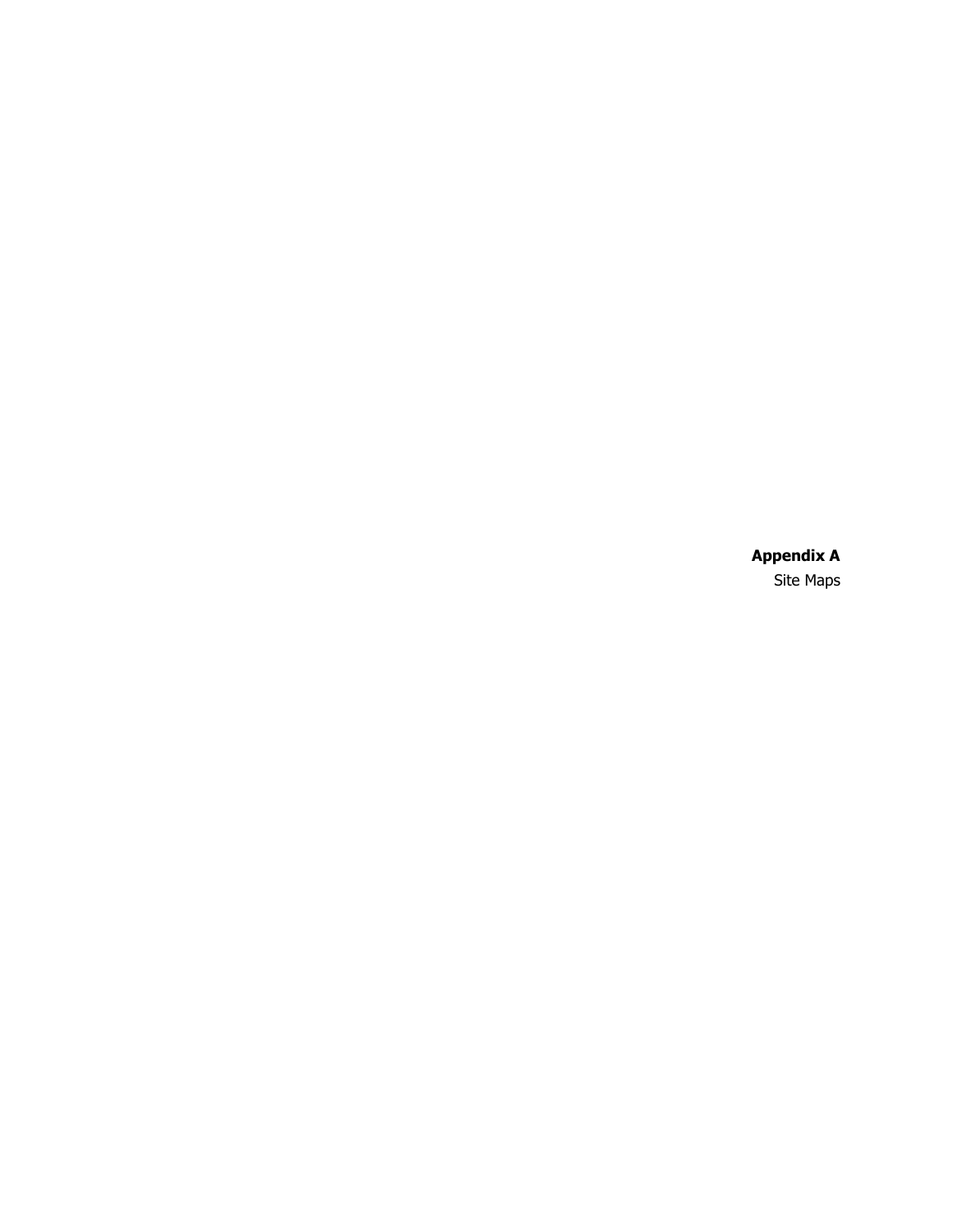

Figure 1. Location Map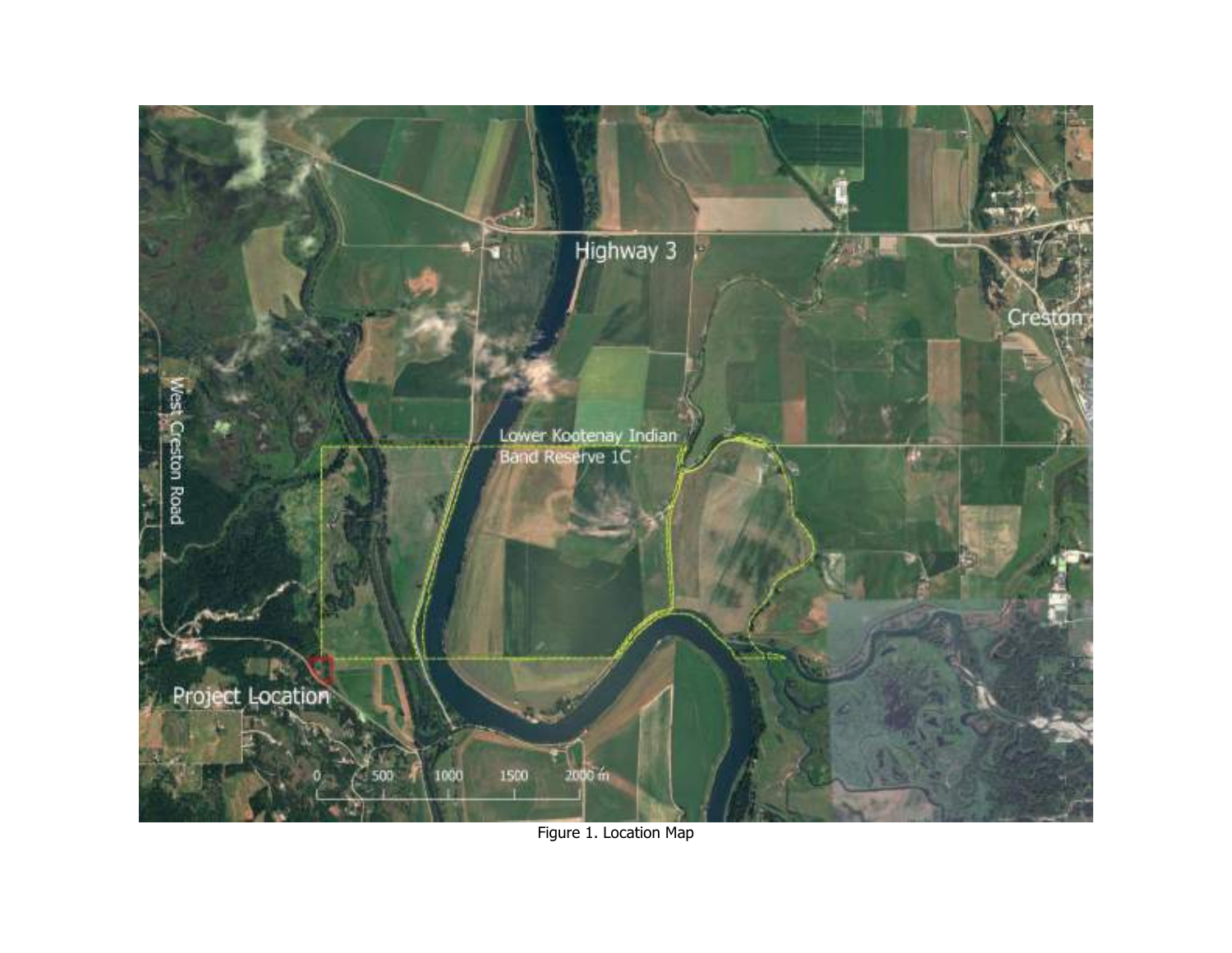

Figure 2. Detailed Site Map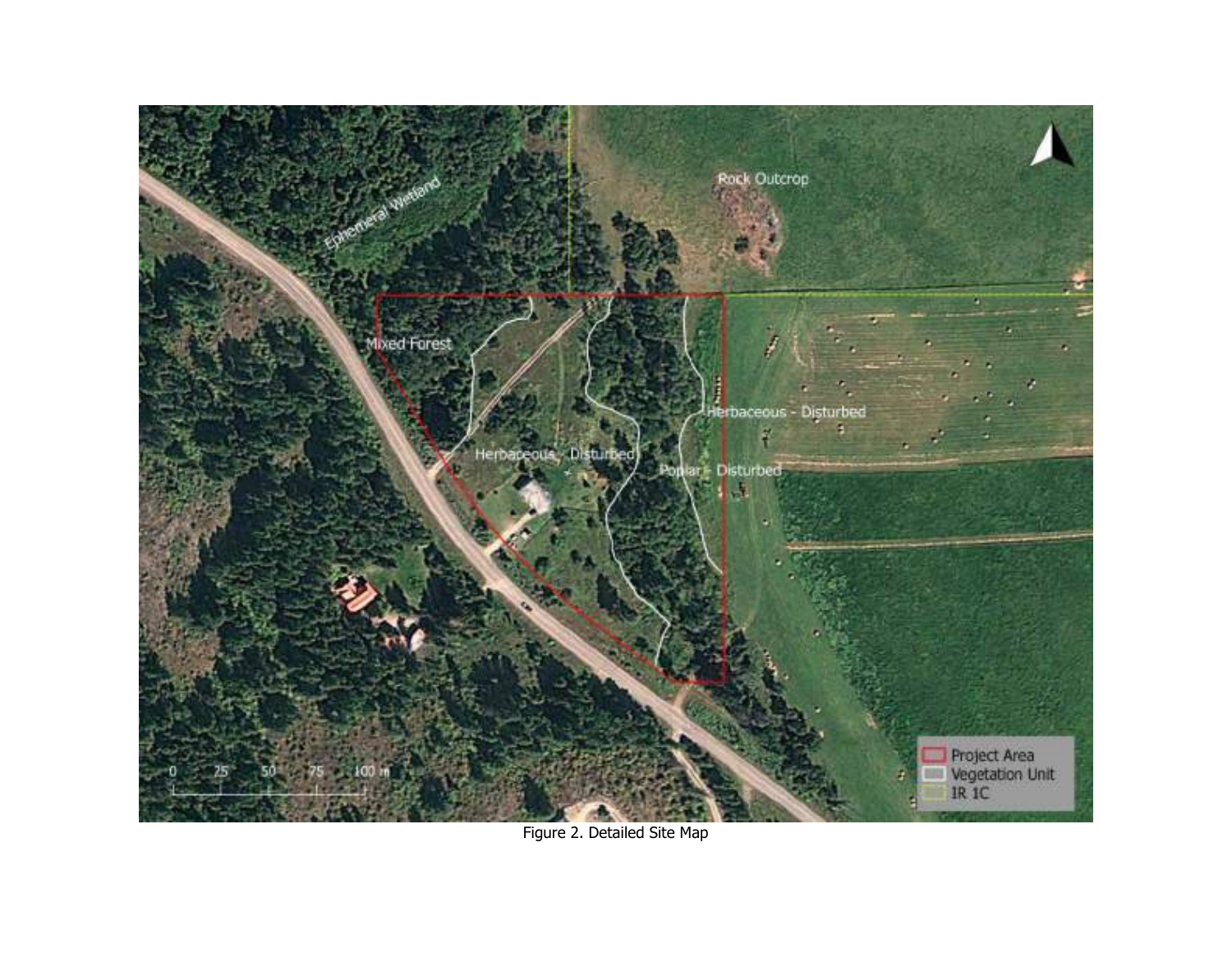**Appendix B** Aerial Photographs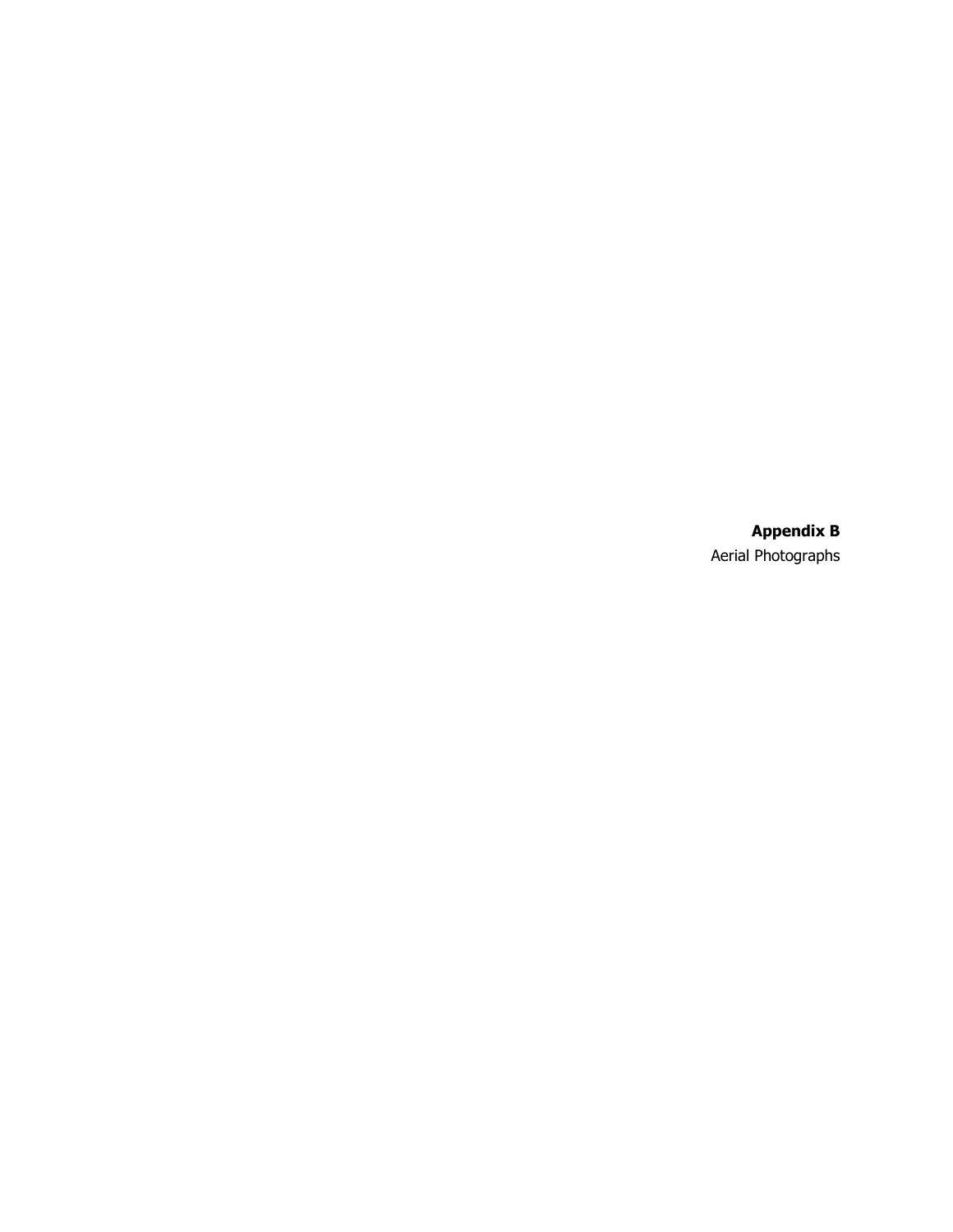

Figure 3. 1968 air photo (BC5294/88). Approximate boundaries of Site marked.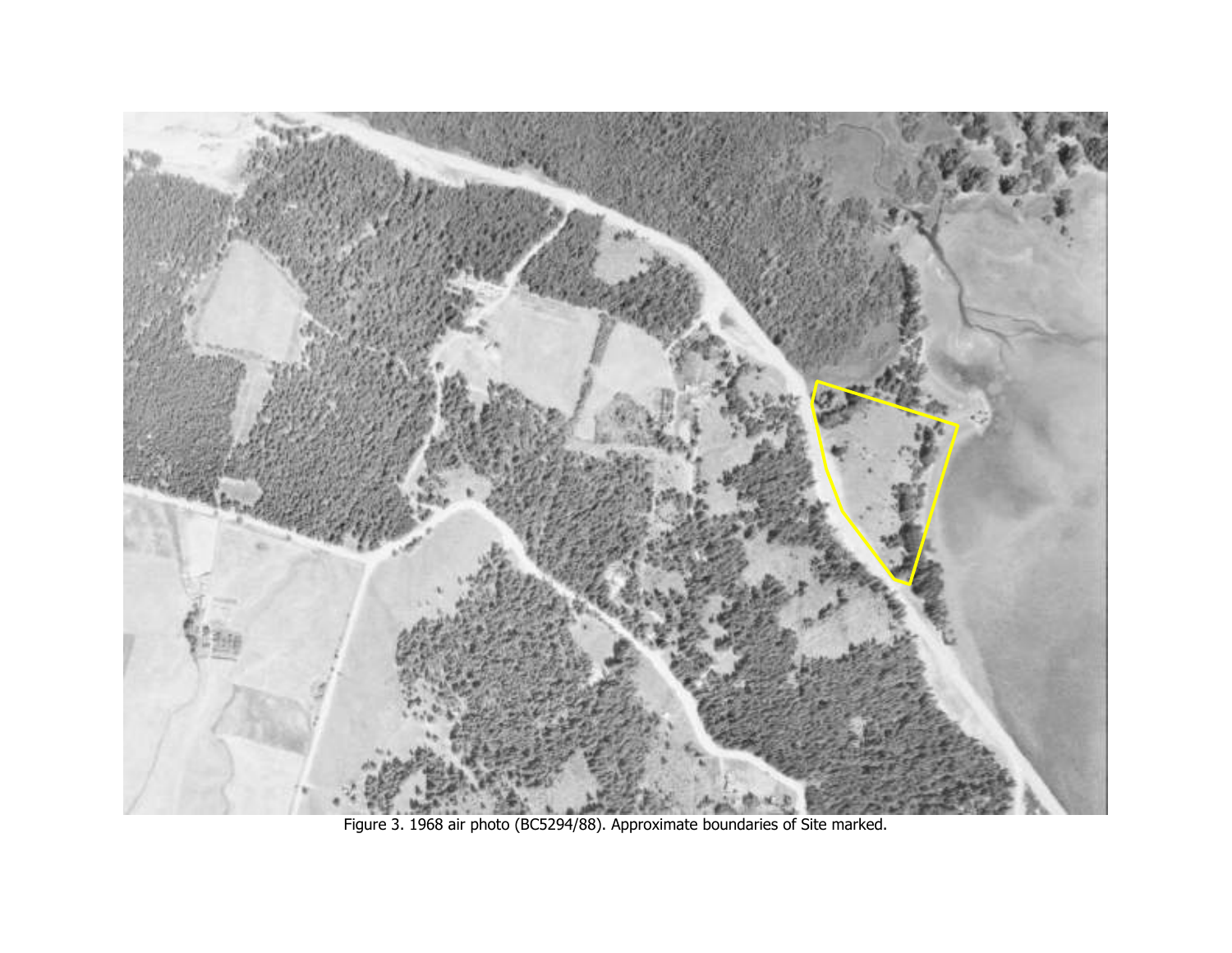

Figure 4. 1978 air photo (BCC78107/233). Approximate boundaries of Site marked.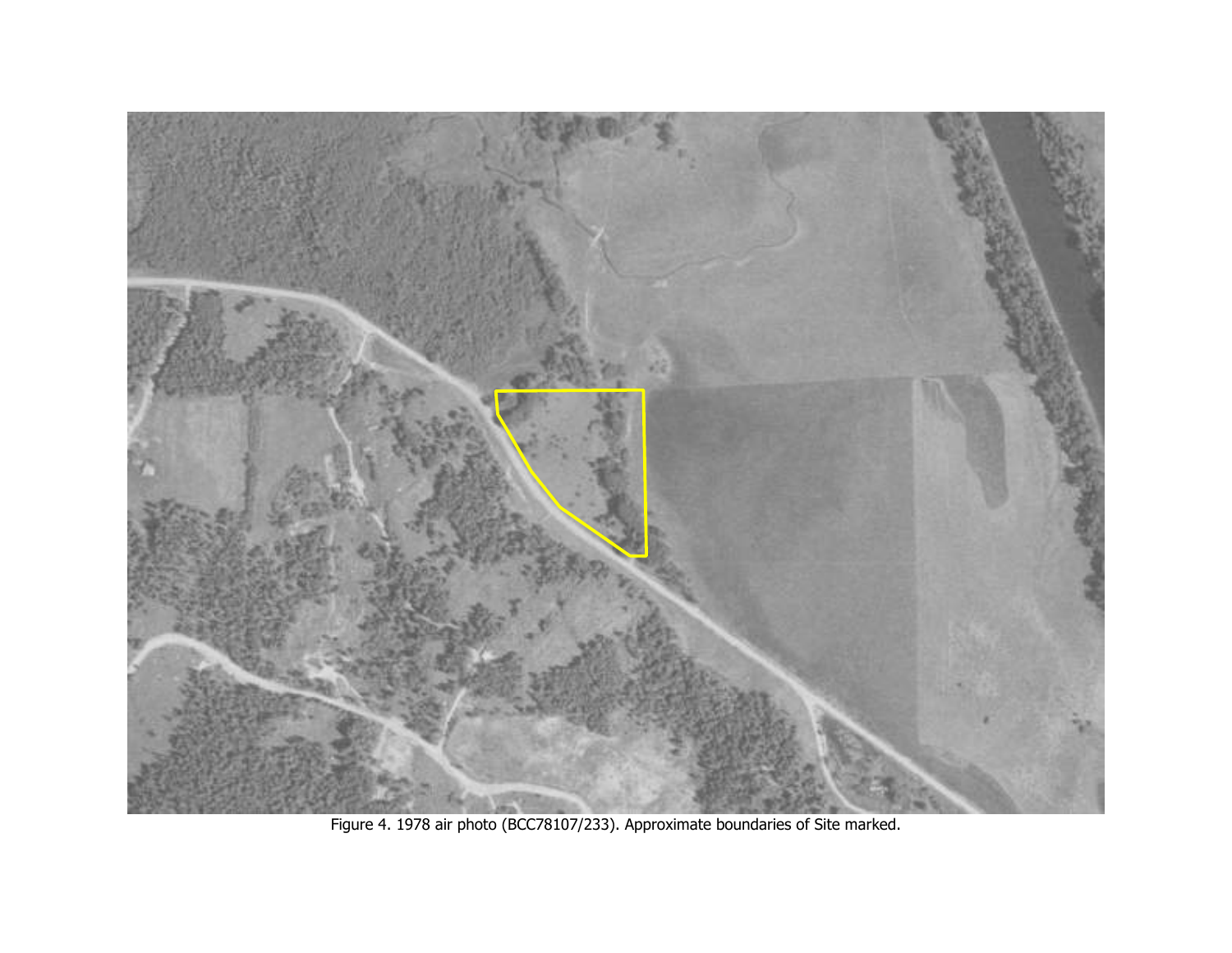

Figure 5. 1988 air photo (BC88029/173). Approximate boundaries of Site marked.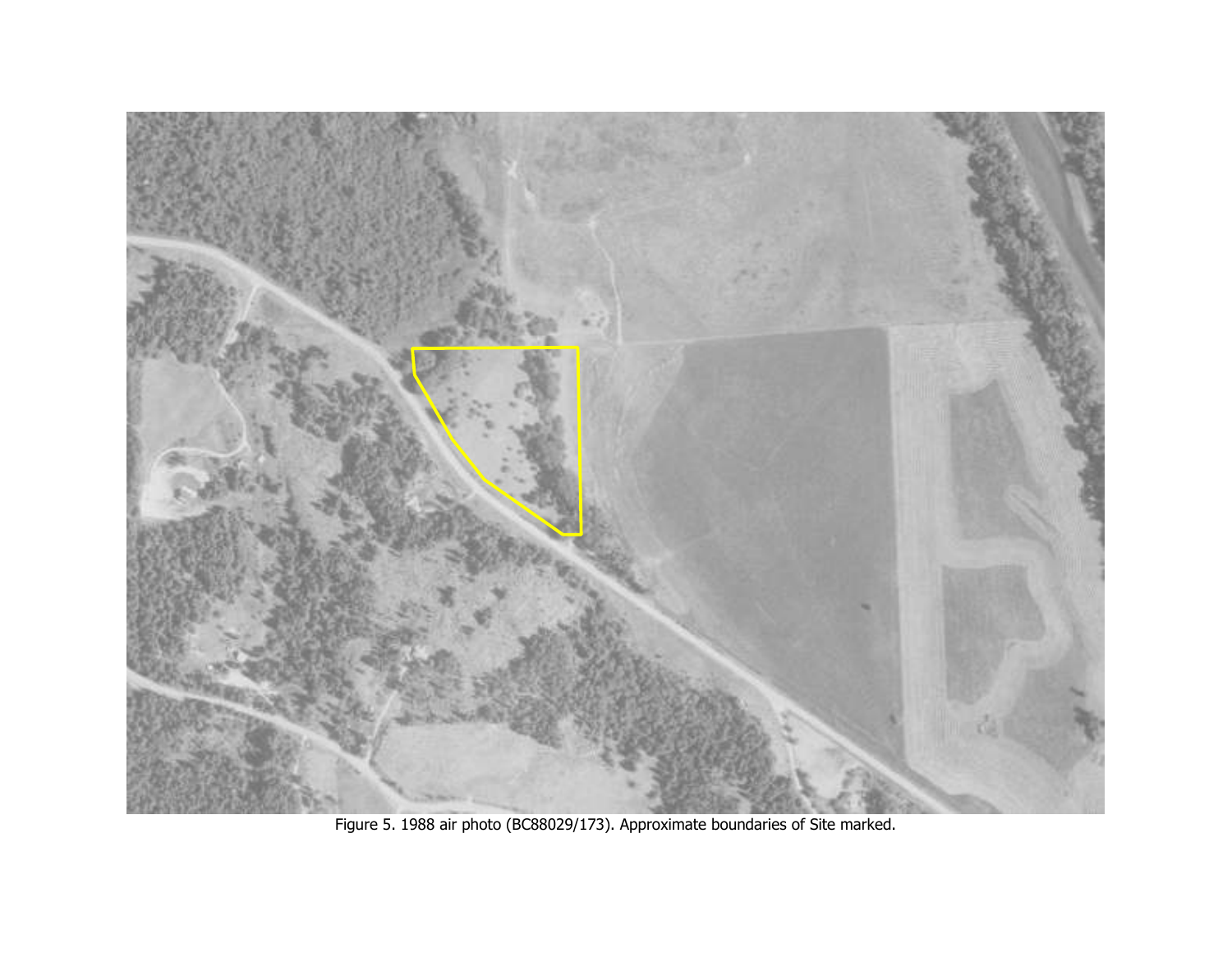

Figure 6. 2000 air photo (BCB00003/71). Approximate boundaries of Site marked.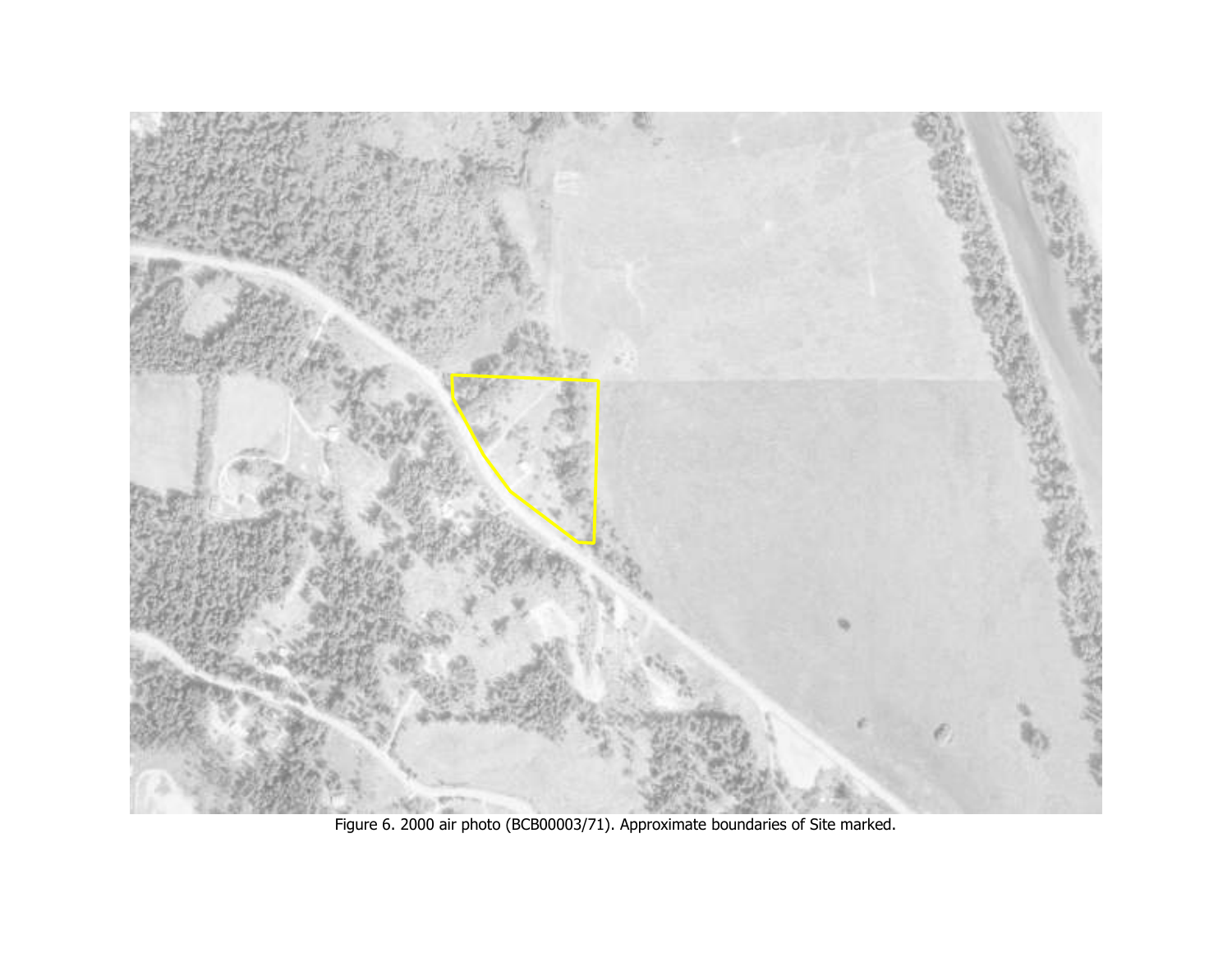

Figure 7. 2010 air photo (Google Earth). Approximate boundaries of Site marked.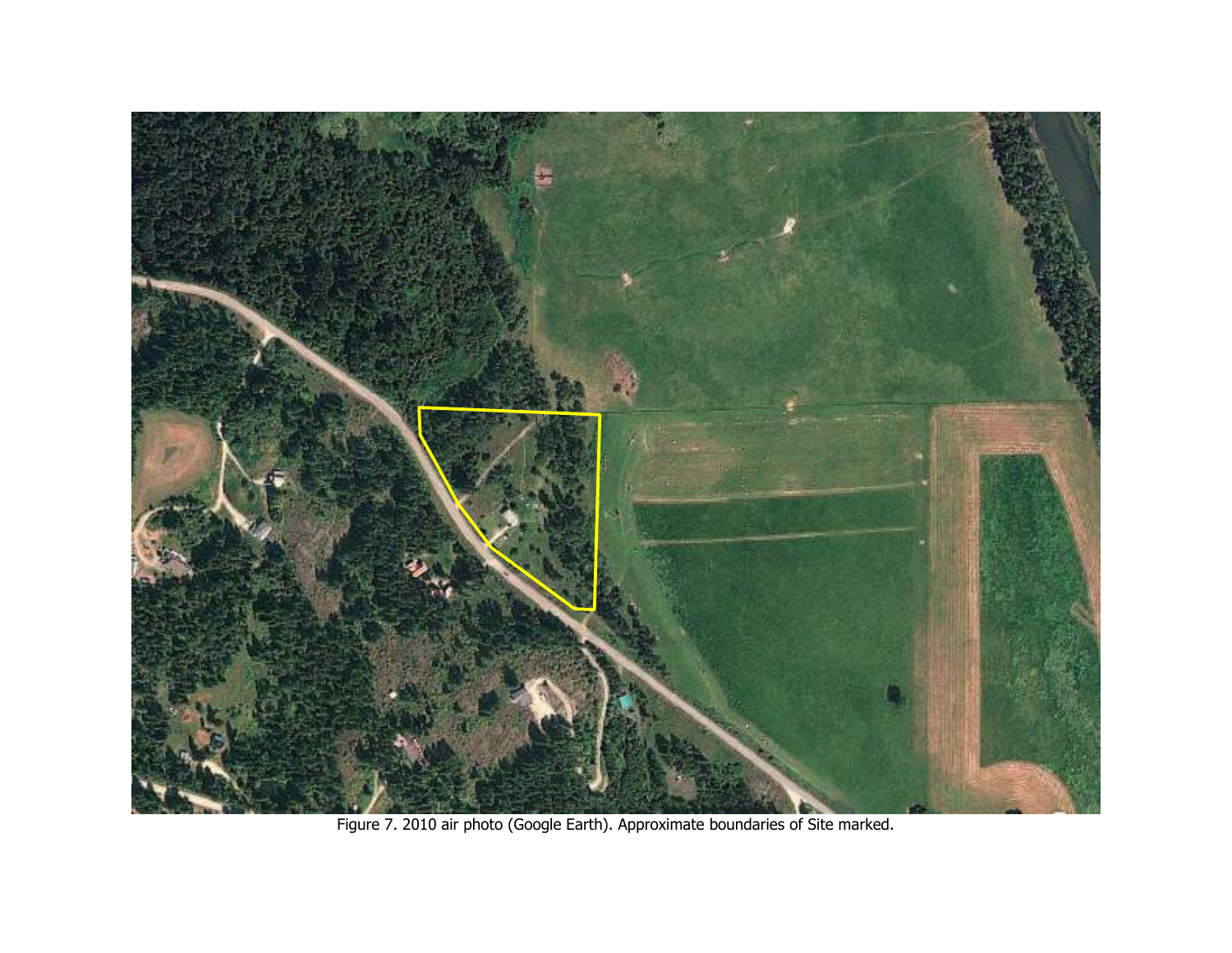

Figure 8. 2016 air photo (Google Earth). Approximate boundaries of Site marked.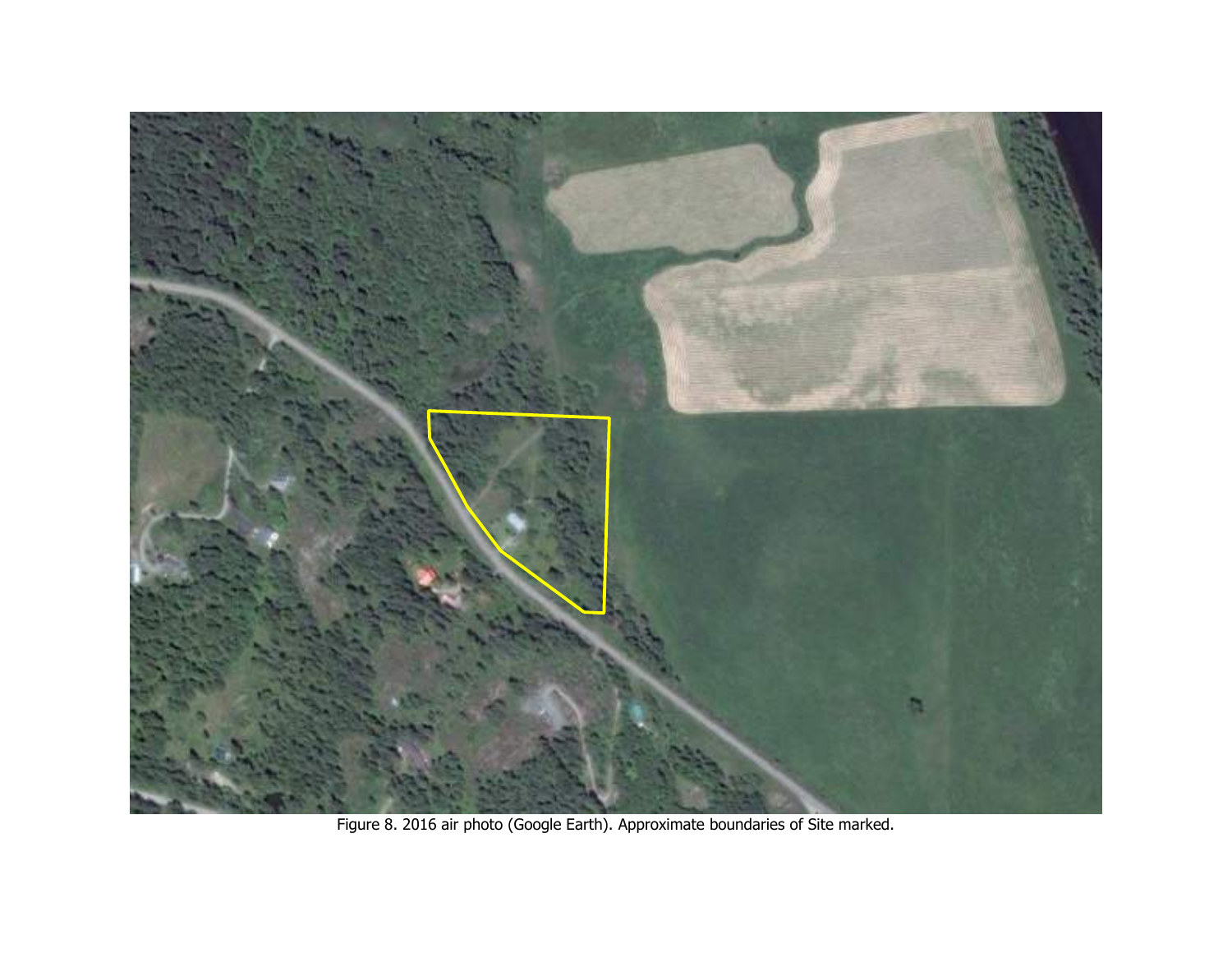**Appendix D** ERIS Database Reports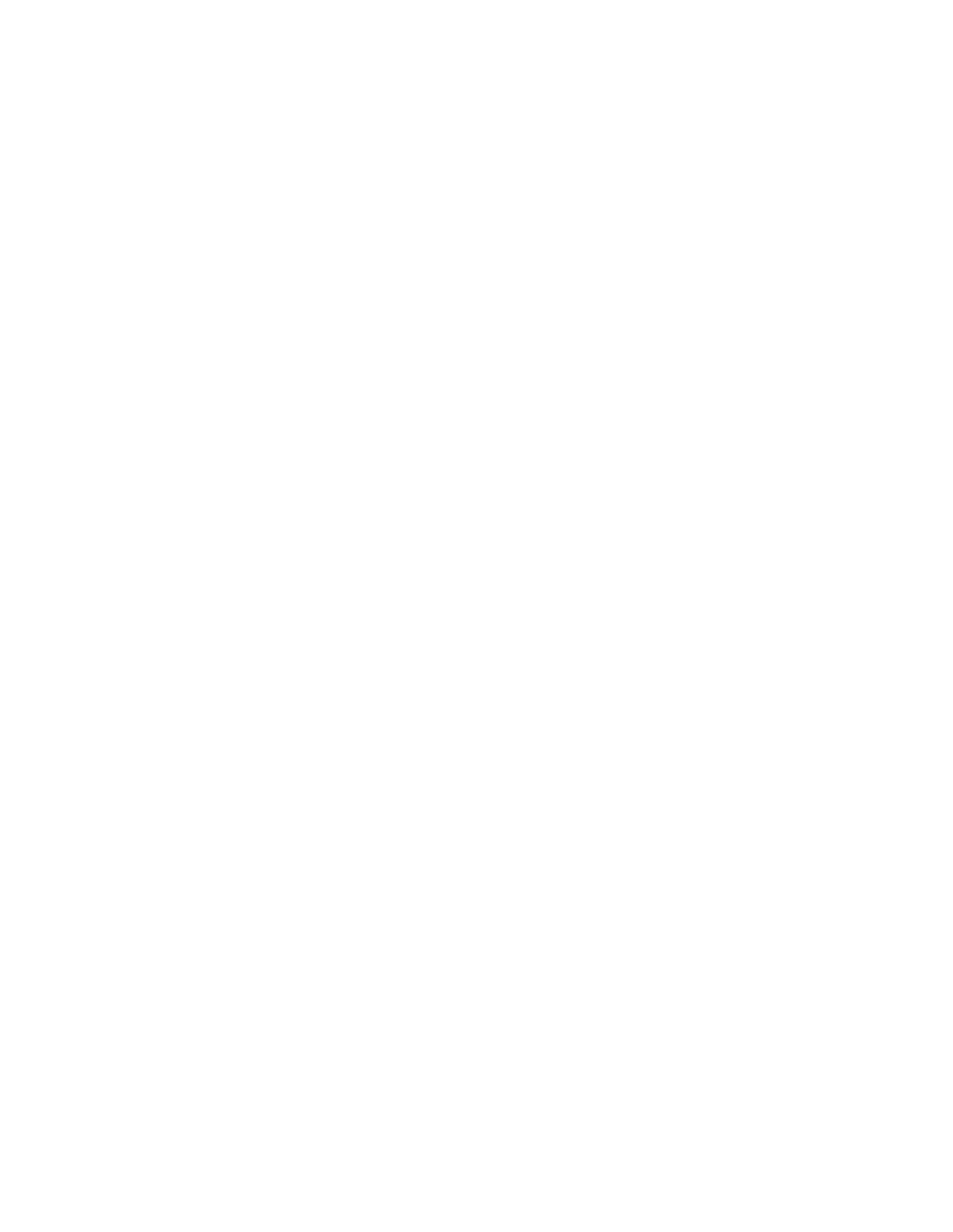

# DATABASE **REPORT**

<span id="page-30-0"></span>

| <b>Project Property:</b> | <b>Lower Kootenay Band IR1C ESA</b><br><b>Nicks Garden Lot</b><br><b>Creston BC</b> |
|--------------------------|-------------------------------------------------------------------------------------|
| <b>Project No:</b>       | 2018-653                                                                            |
| <b>Report Type:</b>      | <b>BC Premium Report</b>                                                            |
| <b>Order No:</b>         | 20180713125                                                                         |
| <b>Requested by:</b>     | <b>Masse Environmental Consultants Ltd.</b>                                         |
| <b>Date Completed:</b>   | <b>July 19, 2018</b>                                                                |

**Environmental Risk Information Services** A division of Glacier Media Inc. P: 1.866.517.5204 E: info@erisinfo.com

www.erisinfo.com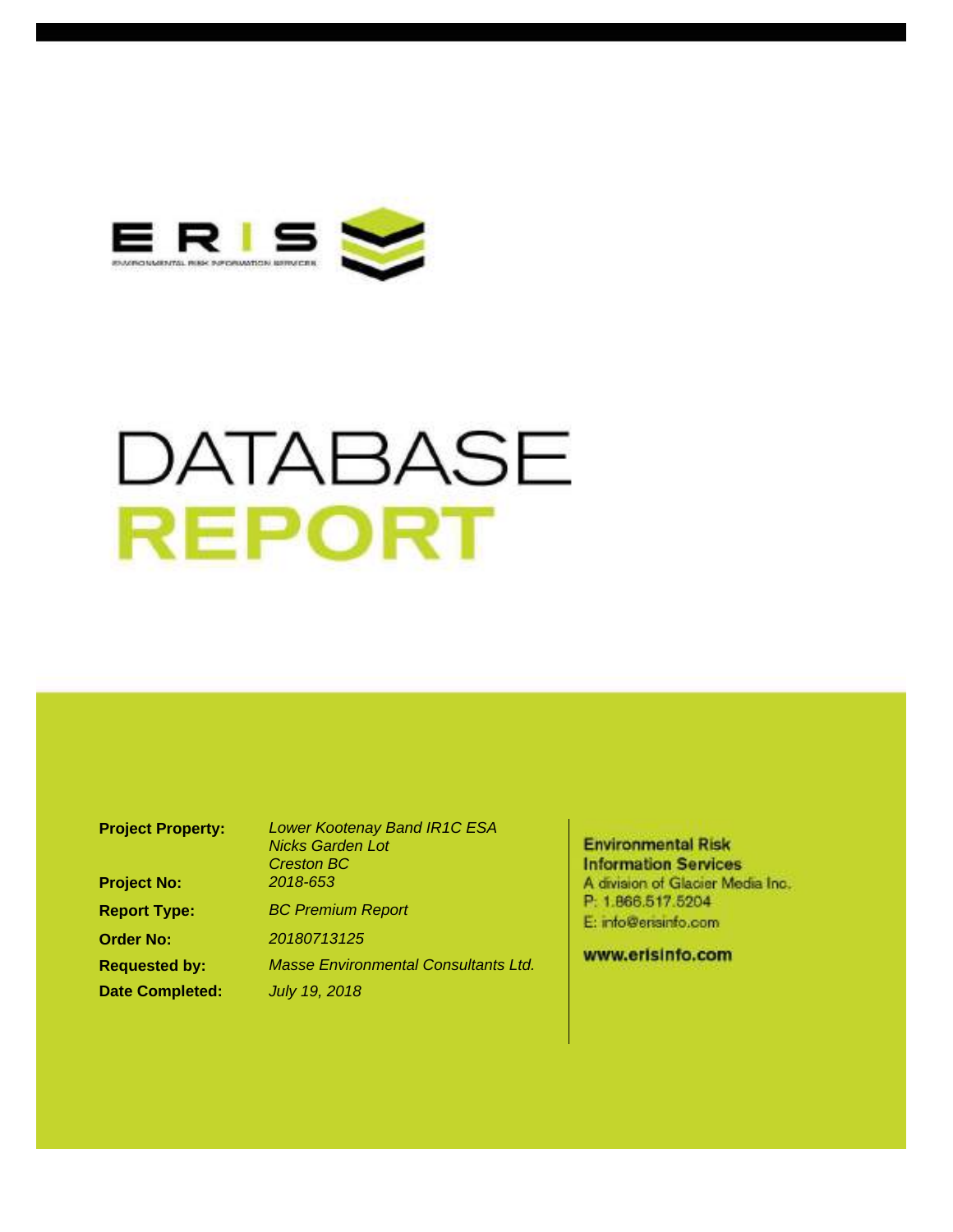## Table of Contents

#### **Notice: IMPORTANT LIMITATIONS and YOUR LIABILITY**

**Reliance on information in Report:** This report DOES NOT replace a full Phase I Environmental Site Assessment but is solely intended to be used as a database review of environmental records.

**License for use of information in Report:** No page of this report can be used without this cover page, this notice and the project property identifier. The information in Report(s) may not be modified or re-sold.

**Your Liability for misuse:** Using this Service and/or its reports in a manner contrary to this Notice or your agreement will be in breach of copyright and contract and ERIS may obtain damages for such mis-use, including damages caused to third parties, and gives ERIS the right to terminate your account, rescind your license to any previous reports and to bar you from future use of the Service.

**No warranty of Accuracy or Liability for ERIS:** The information contained in this report has been produced by ERIS Information Limited Partnership ("ERIS") using various sources of information, including information provided by Federal and Provincial government departments. The report applies only to the address and up to the date specified on the cover of this report, and any alterations or deviation from this description will require a new report. This report and the data contained herein does not purport to be and does not constitute a guarantee of the accuracy of the information contained herein and does not constitute a legal opinion nor medical advice. Although ERIS has endeavored to present you with information that is accurate, ERIS disclaims, any and all liability for any errors, omissions, or inaccuracies in such information and data, whether attributable to inadvertence, negligence or otherwise, and for any consequences arising therefrom. Liability on the part of ERIS is limited to the monetary value paid for this report.

<span id="page-31-0"></span>**Trademark and Copyright:** You may not use the ERIS trademarks or attribute any work to ERIS other than as outlined above. This Service and Report(s) are protected by copyright owned by ERIS Information Limited Partnership. Copyright in data used in the Service or Report(s) (the "Data") is owned by ERIS or its licensors. The Service, Report(s) and Data may not be copied or reproduced in whole or in any substantial part without prior written consent of ERIS.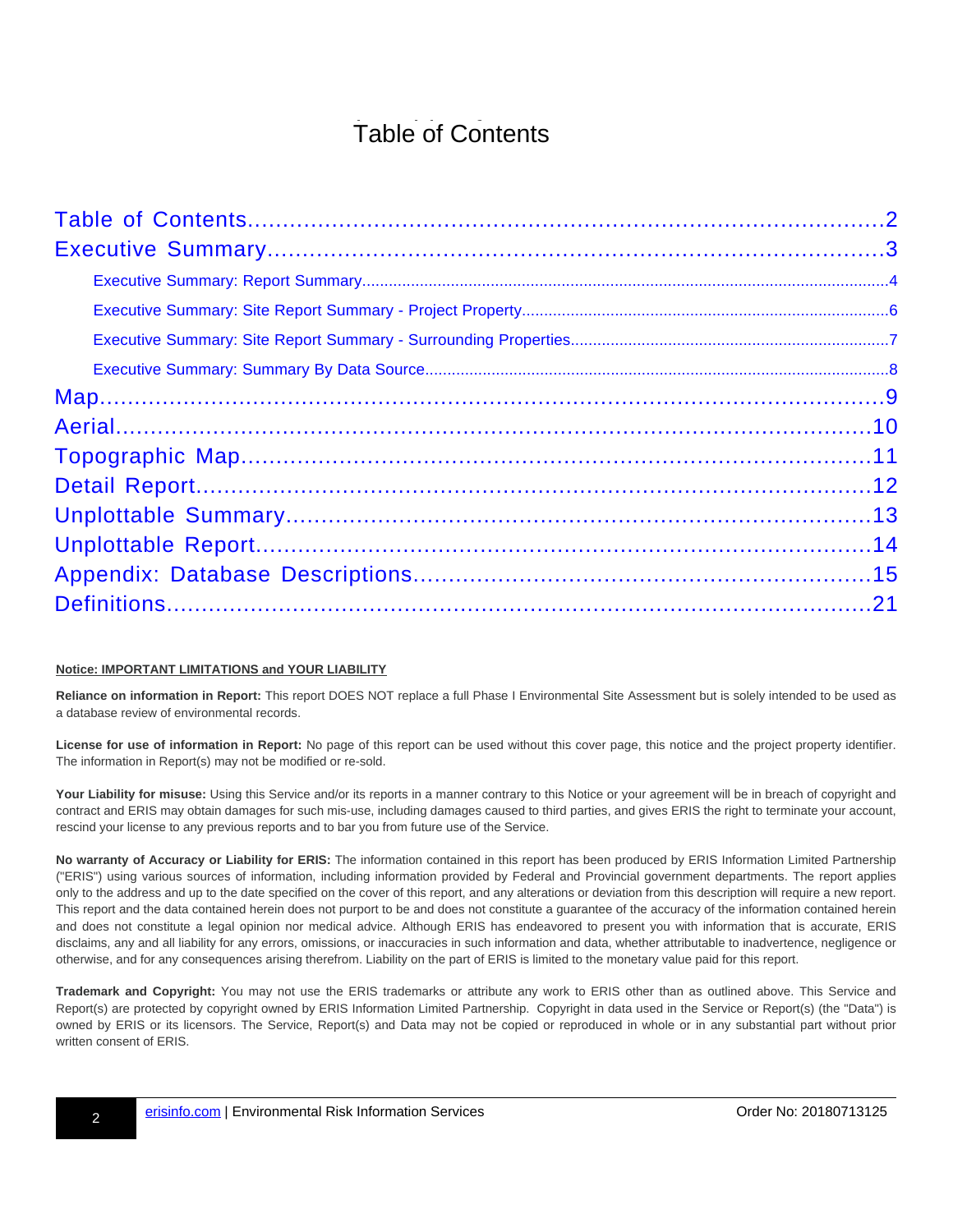## Executive Summary

#### **Property Information:**

| <b>Project Property:</b> |                      | Lower Kootenay Band IR1C ESA<br>Nicks Garden Lot Creston BC |  |
|--------------------------|----------------------|-------------------------------------------------------------|--|
| <b>Project No:</b>       |                      | 2018-653                                                    |  |
| Coordinates:             |                      |                                                             |  |
|                          | Latitude:            | 49.087475                                                   |  |
|                          | Longitude:           | -116.606779                                                 |  |
|                          | <b>UTM Northing:</b> | 5,437,254.47                                                |  |
|                          | <b>UTM Easting:</b>  | 528,710.75                                                  |  |
|                          | <b>UTM Zone:</b>     | UTM Zone 11U                                                |  |
| Elevation:               |                      | 1,774 FT                                                    |  |
|                          |                      | 540.84 M                                                    |  |
|                          |                      |                                                             |  |
|                          |                      |                                                             |  |

#### **Order Information:**

**Order No:** 20180713125<br> **Date Requested:** 2018 *July* 13, 2018 **Date Requested:** 

Requested by: **Masse Environmental Consultants Ltd. Report Type:** BC Premium Report

#### <span id="page-32-0"></span>**Historical/Products:**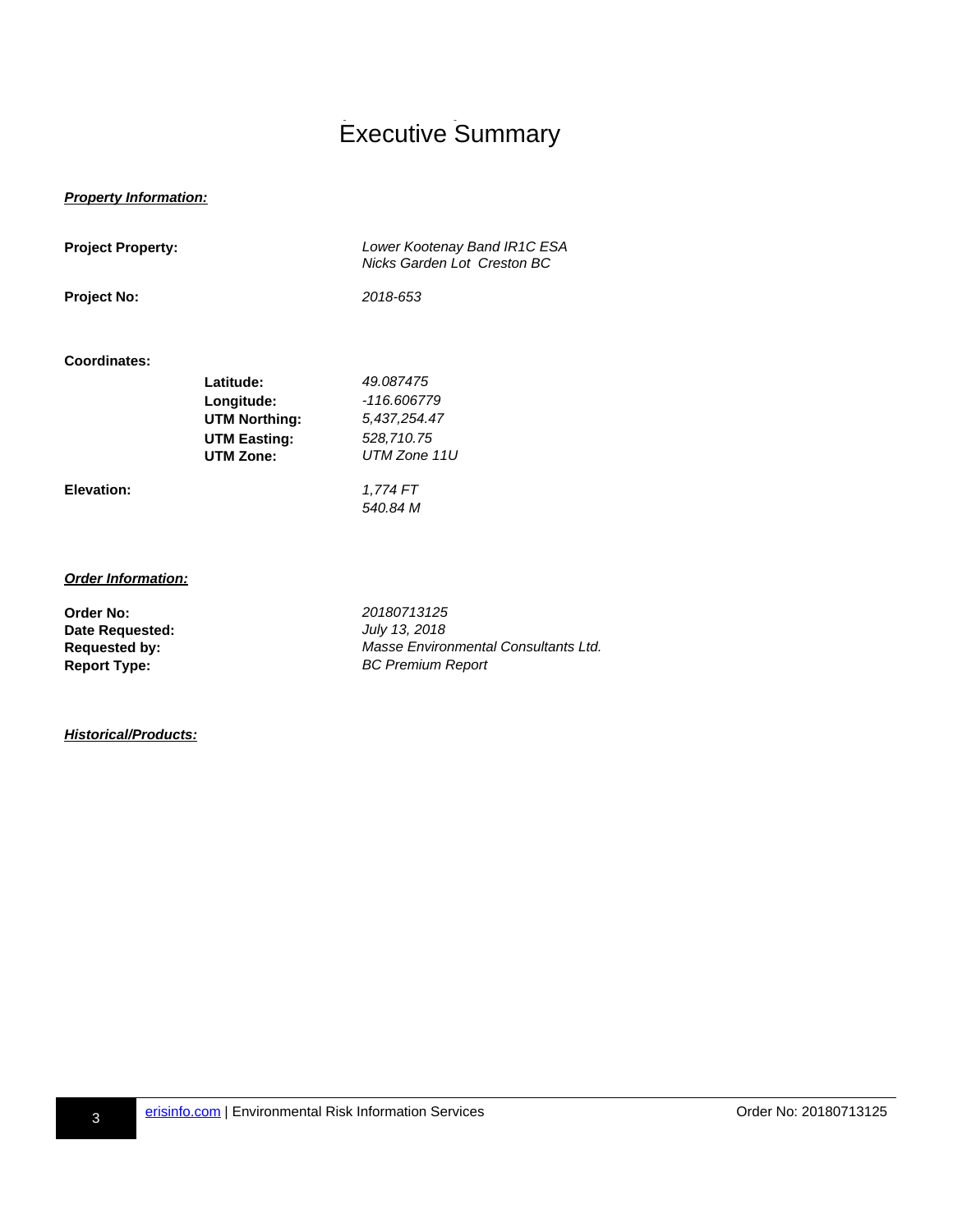### Executive Summary: Report Summary

<span id="page-33-33"></span><span id="page-33-32"></span><span id="page-33-31"></span><span id="page-33-30"></span><span id="page-33-29"></span><span id="page-33-28"></span><span id="page-33-27"></span><span id="page-33-26"></span><span id="page-33-25"></span><span id="page-33-24"></span><span id="page-33-23"></span><span id="page-33-22"></span><span id="page-33-21"></span><span id="page-33-20"></span><span id="page-33-19"></span><span id="page-33-18"></span><span id="page-33-17"></span><span id="page-33-16"></span><span id="page-33-15"></span><span id="page-33-14"></span><span id="page-33-13"></span><span id="page-33-12"></span><span id="page-33-11"></span><span id="page-33-10"></span><span id="page-33-9"></span><span id="page-33-8"></span><span id="page-33-7"></span><span id="page-33-6"></span><span id="page-33-5"></span><span id="page-33-4"></span><span id="page-33-3"></span><span id="page-33-2"></span><span id="page-33-1"></span><span id="page-33-0"></span>

| Database           | Name                                                                          | Searched | Search<br>Radius | Project<br><b>Property</b> | Within<br>0.25 km | $0.25$ km to<br>0.50 km | <b>Total</b> |
|--------------------|-------------------------------------------------------------------------------|----------|------------------|----------------------------|-------------------|-------------------------|--------------|
| <b>AMS</b>         | <b>Authorization Management</b>                                               | Y        | 0.25             | 0                          | 0                 |                         | 0            |
| <b>ARIS</b>        | <b>System (formerly WASTE)</b><br><b>Assessment Report Indexing</b><br>System | Y        | 0.25             | 0                          | 0                 |                         | 0            |
| <b>AUWR</b>        | <b>Automobile Wrecking &amp; Supplies</b>                                     | Υ        | 0.25             | 0                          | 0                 |                         | 0            |
| <b>BOGW</b>        | <b>BC Oil and Gas Wells</b>                                                   | Y        | 0.25             | 0                          | 0                 |                         | 0            |
| <b>CHEM</b>        | <b>Chemical Register</b>                                                      | Y        | 0.25             | 0                          | 0                 |                         | 0            |
| <b>CNG</b>         | <b>Compressed Natural Gas Stations</b>                                        | Υ        | 0.25             | 0                          | 0                 |                         | 0            |
| <b>COAL</b>        | <b>Coal Tar Sites</b>                                                         | Y        | 0.25             | 0                          | 0                 |                         | 0            |
| <b>CONV</b>        | <b>Compliance and Enforcement</b><br>Summary                                  | Y        | 0.25             | 0                          | 0                 |                         | 0            |
| <b>DIS</b>         | <b>Wastewater Discharge Inventory</b>                                         | Y        | 0.25             | 0                          | 0                 |                         | 0            |
| <b>DRYCLEANERS</b> | <b>Dry Cleaning Facilities</b>                                                | Y        | 0.25             | 0                          | 0                 |                         | 0            |
| <b>EEM</b>         | <b>Environmental Effects Monitoring</b>                                       | Υ        | 0.25             | 0                          | 0                 |                         | 0            |
| <b>EHS</b>         | <b>ERIS Historical Searches</b>                                               | Y        | 0.25             | 0                          | 0                 |                         | 0            |
| <b>EIIS</b>        | <b>Environmental Issues Inventory</b><br>System                               | Y        | 0.25             | 0                          | 0                 |                         | 0            |
| EM                 | <b>Environmental Monitoring</b><br>Locations                                  | Y        | 0.25             | 0                          | 0                 |                         | 0            |
| <b>FCON</b>        | <b>Federal Convictions</b>                                                    | Y        | 0.25             | 0                          | 0                 |                         | 0            |
| <b>FCS</b>         | <b>Contaminated Sites on Federal</b><br>Land                                  | Υ        | 0.25             | 0                          | 0                 |                         | 0            |
| <b>FISH</b>        | <b>Commercial Fisheries</b>                                                   | Y        | 0.25             | 0                          | 0                 |                         | 0            |
| <b>FOFT</b>        | <b>Fisheries &amp; Oceans Fuel Tanks</b>                                      | Υ        | 0.25             | 0                          | 0                 |                         | 0            |
| <b>GEN</b>         | <b>Waste Generators Summary</b>                                               | Υ        | 0.25             | 0                          | 0                 |                         | 0            |
| GEN <sub>2</sub>   | <b>Generators - Special Waste</b><br><b>Information System (SWIS)</b>         | Y        | 0.25             | 0                          | 0                 |                         | 0            |
| <b>GHG</b>         | <b>Greenhouse Gas Emissions from</b><br><b>Large Facilities</b>               | Y        | 0.25             | 0                          | 0                 |                         | 0            |
| <b>IAFT</b>        | Indian & Northern Affairs Fuel<br><b>Tanks</b>                                | Y        | 0.25             | 0                          | 0                 |                         | 0            |
| <b>LUM</b>         | <b>Lumber Mills</b>                                                           | Y        | 0.25             | 0                          | 0                 |                         | 0            |
| <b>MINE</b>        | <b>Canadian Mine Locations</b>                                                | Υ        | 0.25             | 0                          | 0                 |                         | 0            |
| <b>MNR</b>         | <b>Minerals Deposits Database</b>                                             | Υ        | 0.25             | 0                          | 0                 |                         | 0            |
| <b>NATE</b>        | <b>National Analysis of Trends in</b>                                         | Y        | 0.25             | 0                          | 0                 |                         | 0            |
| <b>NCPL</b>        | <b>Emergencies System (NATES)</b><br><b>Non-Compliance Reports</b>            | Υ        | 0.25             | 0                          | 0                 |                         | 0            |
| <b>NDFT</b>        | <b>National Defense &amp; Canadian</b><br><b>Forces Fuel Tanks</b>            | Υ        | 0.25             | 0                          | 0                 |                         | 0            |
| <b>NDSP</b>        | <b>National Defense &amp; Canadian</b>                                        | Υ        | 0.25             | 0                          | 0                 |                         | 0            |
| <b>NDWD</b>        | <b>Forces Spills</b><br><b>National Defence &amp; Canadian</b>                | Υ        | 0.25             | 0                          | 0                 |                         | 0            |
| <b>NEBI</b>        | <b>Forces Waste Disposal Sites</b><br><b>National Energy Board Pipeline</b>   | Υ        | 0.25             | 0                          | 0                 |                         | 0            |
| <b>NEBW</b>        | <b>Incidents</b><br><b>National Energy Board Wells</b>                        | Υ        | 0.25             | 0                          | 0                 |                         | 0            |
| <b>NEES</b>        | <b>National Environmental</b>                                                 | Υ        | 0.25             | 0                          | 0                 |                         | 0            |
| <b>NPCB</b>        | <b>Emergencies System (NEES)</b><br><b>National PCB Inventory</b>             | Υ        | 0.25             | 0                          | 0                 |                         | 0            |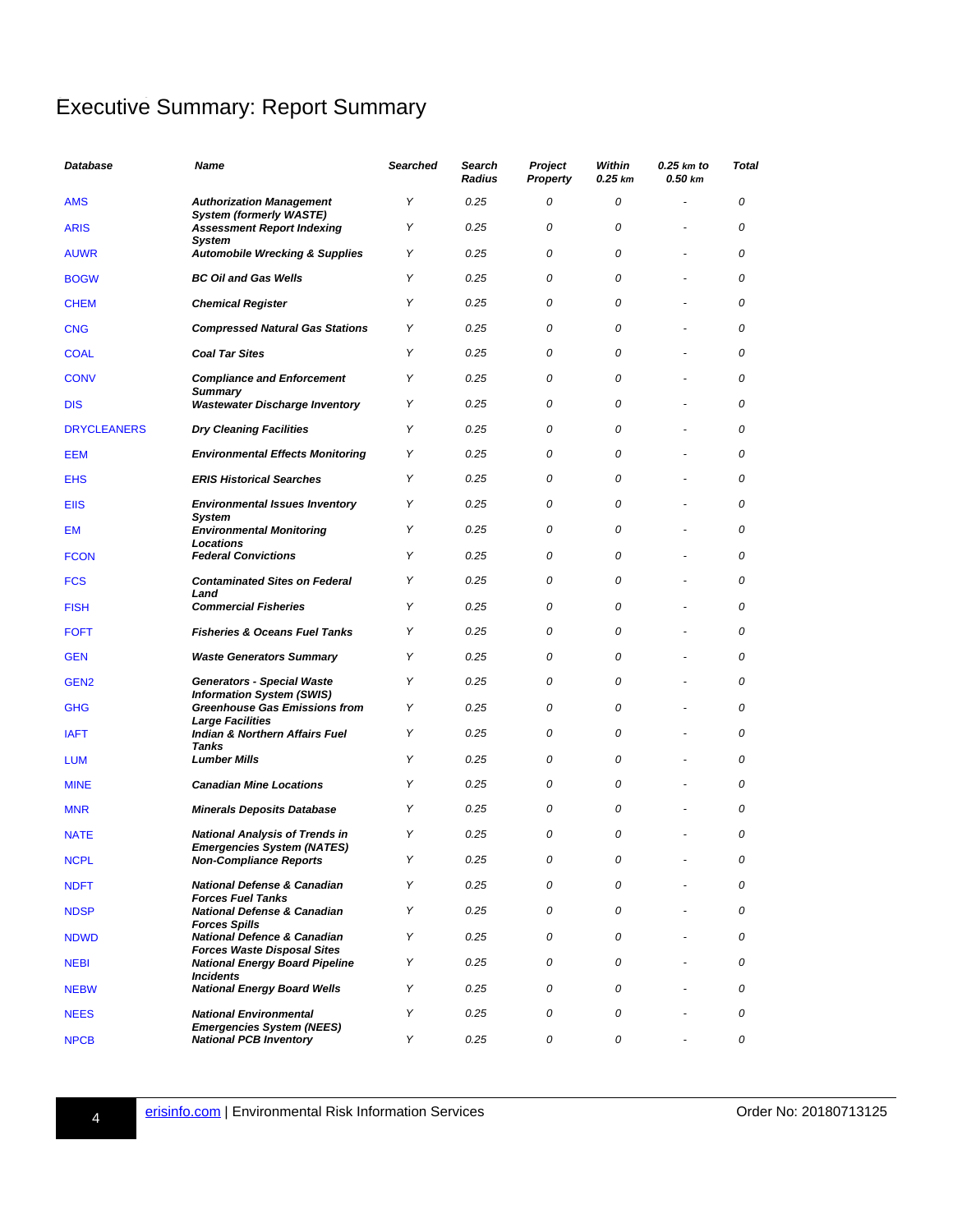<span id="page-34-17"></span><span id="page-34-16"></span><span id="page-34-15"></span><span id="page-34-14"></span><span id="page-34-13"></span><span id="page-34-12"></span><span id="page-34-11"></span><span id="page-34-10"></span><span id="page-34-9"></span><span id="page-34-8"></span><span id="page-34-7"></span><span id="page-34-6"></span><span id="page-34-5"></span><span id="page-34-4"></span><span id="page-34-3"></span><span id="page-34-2"></span><span id="page-34-1"></span>

| <b>Database</b> | <b>Name</b>                                                              | <b>Searched</b> | <b>Search</b><br><b>Radius</b> | Project<br>Property | Within<br>$0.25$ km | $0.25$ km to<br>0.50 km  | <b>Total</b> |  |
|-----------------|--------------------------------------------------------------------------|-----------------|--------------------------------|---------------------|---------------------|--------------------------|--------------|--|
| <b>NPRI</b>     | <b>National Pollutant Release</b><br><b>Inventory</b>                    | Υ               | 0.25                           | 0                   | 0                   | ٠                        | 0            |  |
| <b>OGW</b>      | <b>Oil and Gas Wells</b>                                                 | Υ               | 0.25                           | 0                   | 0                   |                          | 0            |  |
| <b>PAP</b>      | <b>Canadian Pulp and Paper</b>                                           | Υ               | 0.25                           | 0                   | 0                   |                          | 0            |  |
| <b>PCB</b>      | <b>Inventory of PCB Storage Sites</b>                                    | Υ               | 0.25                           | 0                   | 0                   |                          | 0            |  |
| <b>PCFT</b>     | Parks Canada Fuel Storage Tanks                                          | Υ               | 0.25                           | 0                   | 0                   |                          | 0            |  |
| <b>PES</b>      | <b>Pesticide Register</b>                                                | Υ               | 0.25                           | 0                   | 0                   | $\overline{\phantom{a}}$ | 0            |  |
| <b>PRAI</b>     | <b>Private Aggregate Inventory</b>                                       | Υ               | 0.25                           | 0                   | 0                   |                          | 0            |  |
| <b>PUAI</b>     | <b>Public Aggregate Inventory</b>                                        | Υ               | 0.25                           | 0                   | 0                   |                          | 0            |  |
| <b>REC</b>      | <b>Waste Receivers Summary</b>                                           | Υ               | 0.25                           | 0                   | 0                   |                          | 0            |  |
| <b>REC SWIS</b> | <b>Receivers - Special Waste</b>                                         | Υ               | 0.25                           | 0                   | 0                   |                          | 0            |  |
| <b>RST</b>      | <b>Information System (SWIS)</b><br><b>Retail Fuel Storage Tanks</b>     | Υ               | 0.25                           | 0                   | 0                   |                          | 0            |  |
| <b>SCT</b>      | <b>Scott's Manufacturing Directory</b>                                   | Υ               | 0.25                           | 0                   | 0                   |                          | 0            |  |
| <b>SREG</b>     | <b>Site Registry</b>                                                     | Υ               | 0.50                           | 0                   | 0                   | 0                        | 0            |  |
| <b>TANK VAN</b> | <b>Vancouver Heating Oil</b>                                             | Υ               | 0.25                           | 0                   | 0                   |                          | 0            |  |
| <b>TCFT</b>     | <b>Underground Storage Tanks</b><br><b>Transport Canada Fuel Storage</b> | Υ               | 0.25                           | 0                   | 0                   |                          | 0            |  |
| <b>WDS</b>      | <b>Tanks</b><br><b>Waste Disposal Site Inventory</b>                     | Υ               | 0.25                           | 0                   | 0                   |                          | 0            |  |
| <b>WWIS</b>     | <b>Water Well Information System</b>                                     | Υ               | 0.25                           | 0                   | 0                   | $\ddot{\phantom{1}}$     | 0            |  |
|                 |                                                                          | Total:          |                                | 0                   | 0                   | 0                        | 0            |  |

<span id="page-34-0"></span>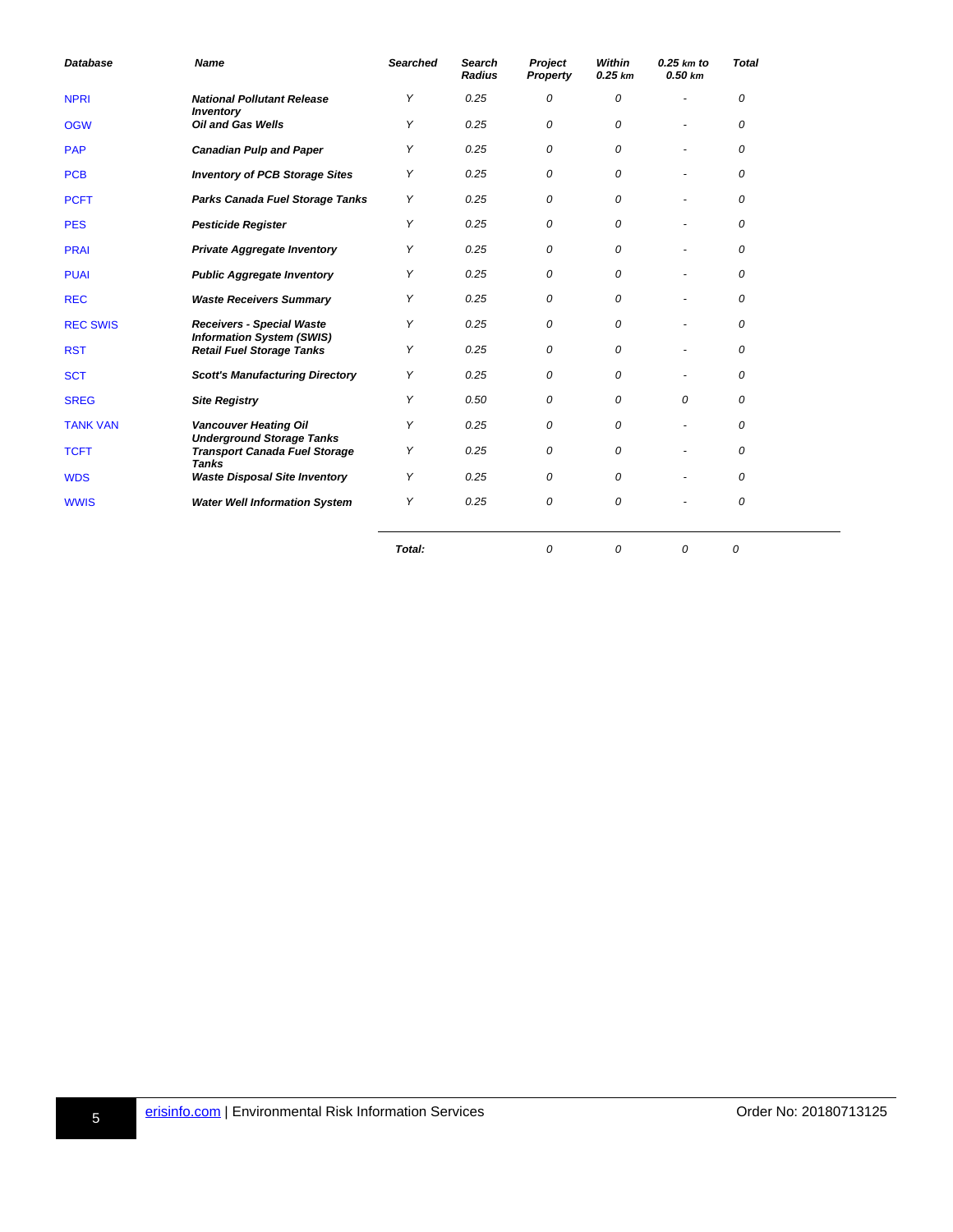### Executive Summary: Site Report Summary - Project Property

| Map<br>Kev | DB | <b>Company/Site Name</b> | Address | Dir/Dist (m) | Elev diff<br>(m) | Page<br><b>Number</b> |
|------------|----|--------------------------|---------|--------------|------------------|-----------------------|
|            |    |                          |         |              |                  |                       |

<span id="page-35-0"></span>No records found in the selected databases for the project property.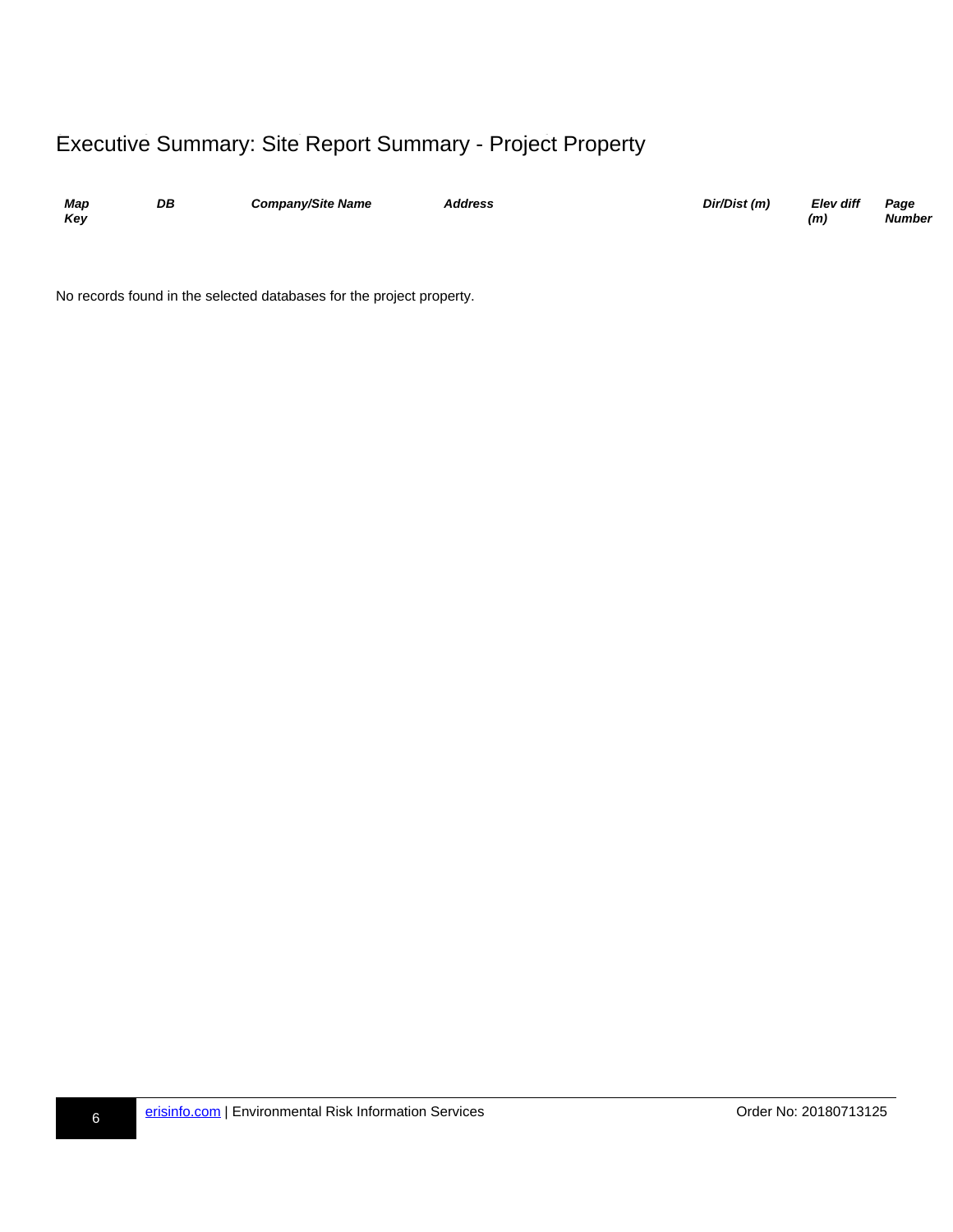## Executive Summary: Site Report Summary - Surrounding Properties

| Map | DB | <b>Company/Site Name</b> | <b>Address</b> | Dir/Dist (m) | <b>Elev Diff</b> | Page          |
|-----|----|--------------------------|----------------|--------------|------------------|---------------|
| Kev |    |                          |                |              | (m)              | <b>Number</b> |

<span id="page-36-0"></span>No records found in the selected databases for the surrounding properties.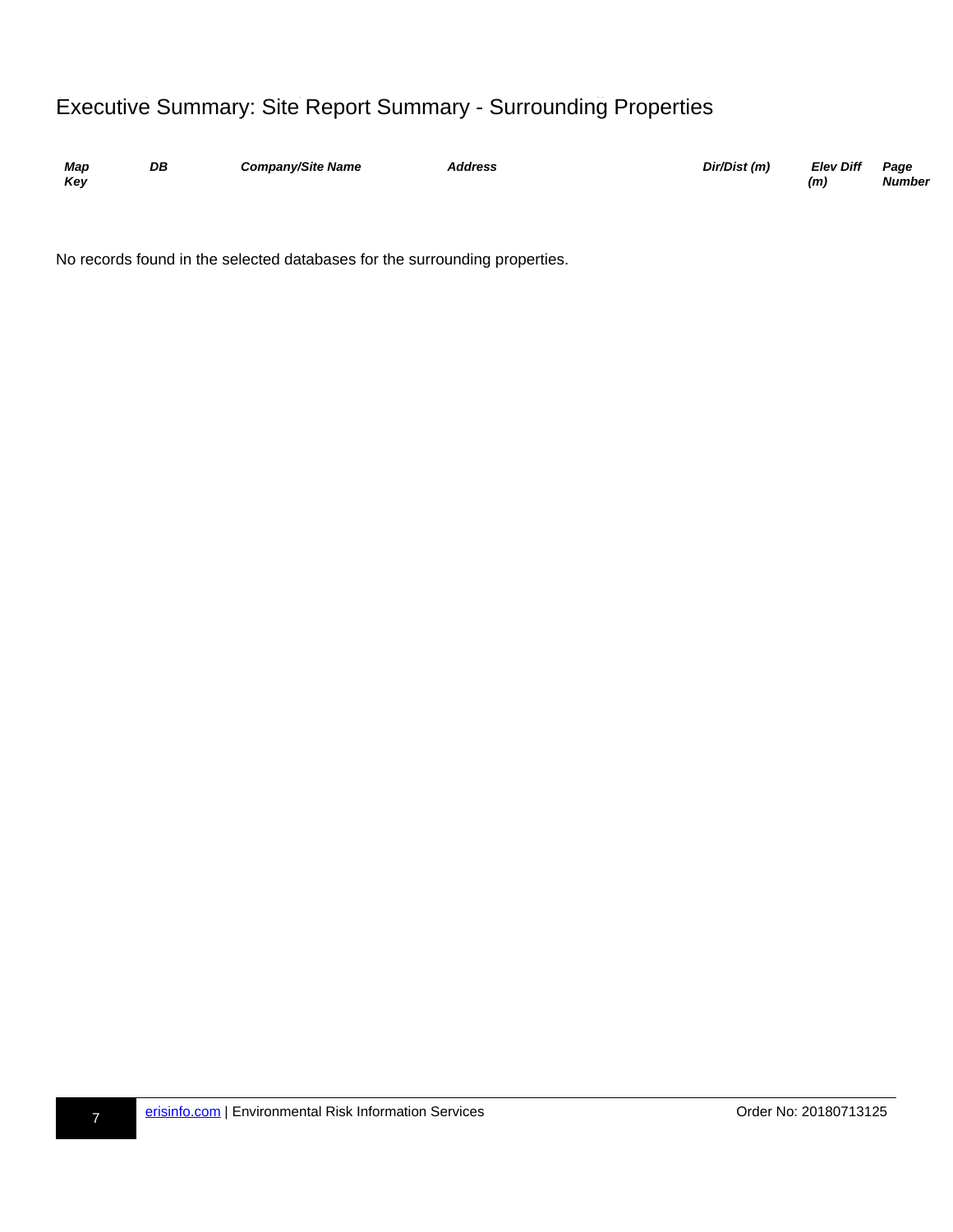## **Executive Summary: Summary By Data Source**

<span id="page-37-0"></span>No records found in the selected databases for the project property or surrounding properties.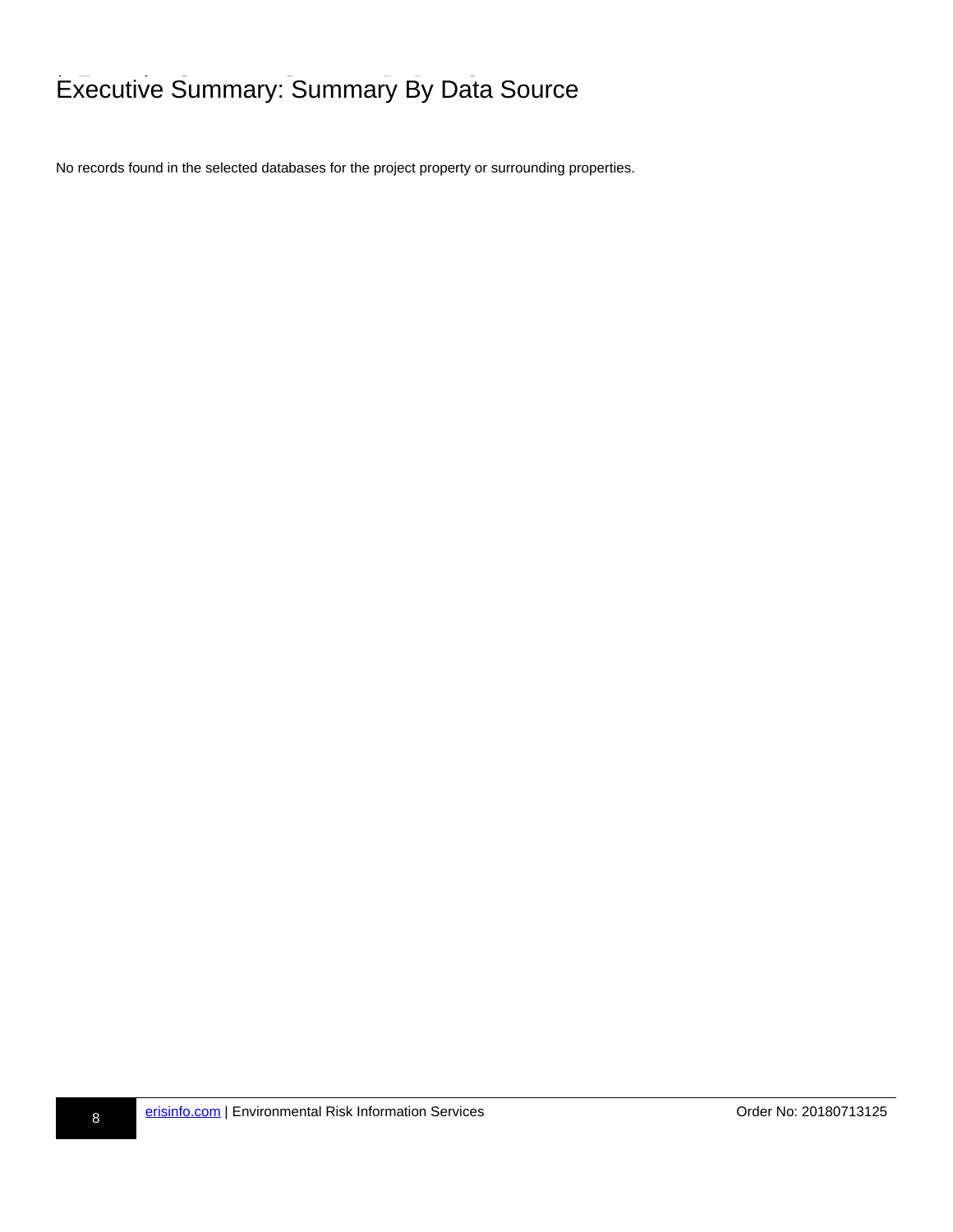

<span id="page-38-0"></span>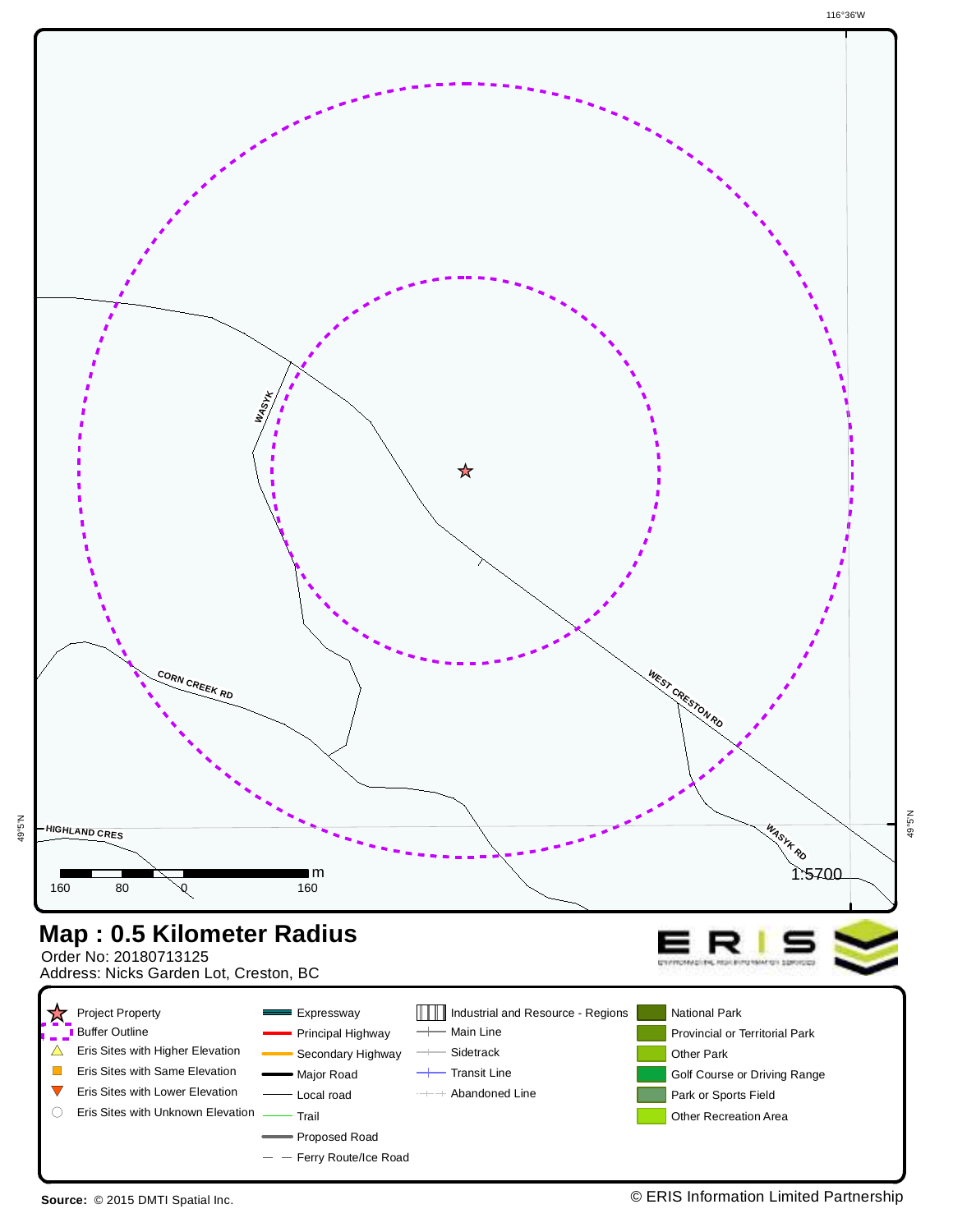

## Order No: <sup>20180713125</sup> **Aerial (2016)**

## **Address: Nicks Garden Lot, Creston, BC**

<span id="page-39-0"></span>



© ERIS Information Limited Partnership **Source:** ESRI World Imagery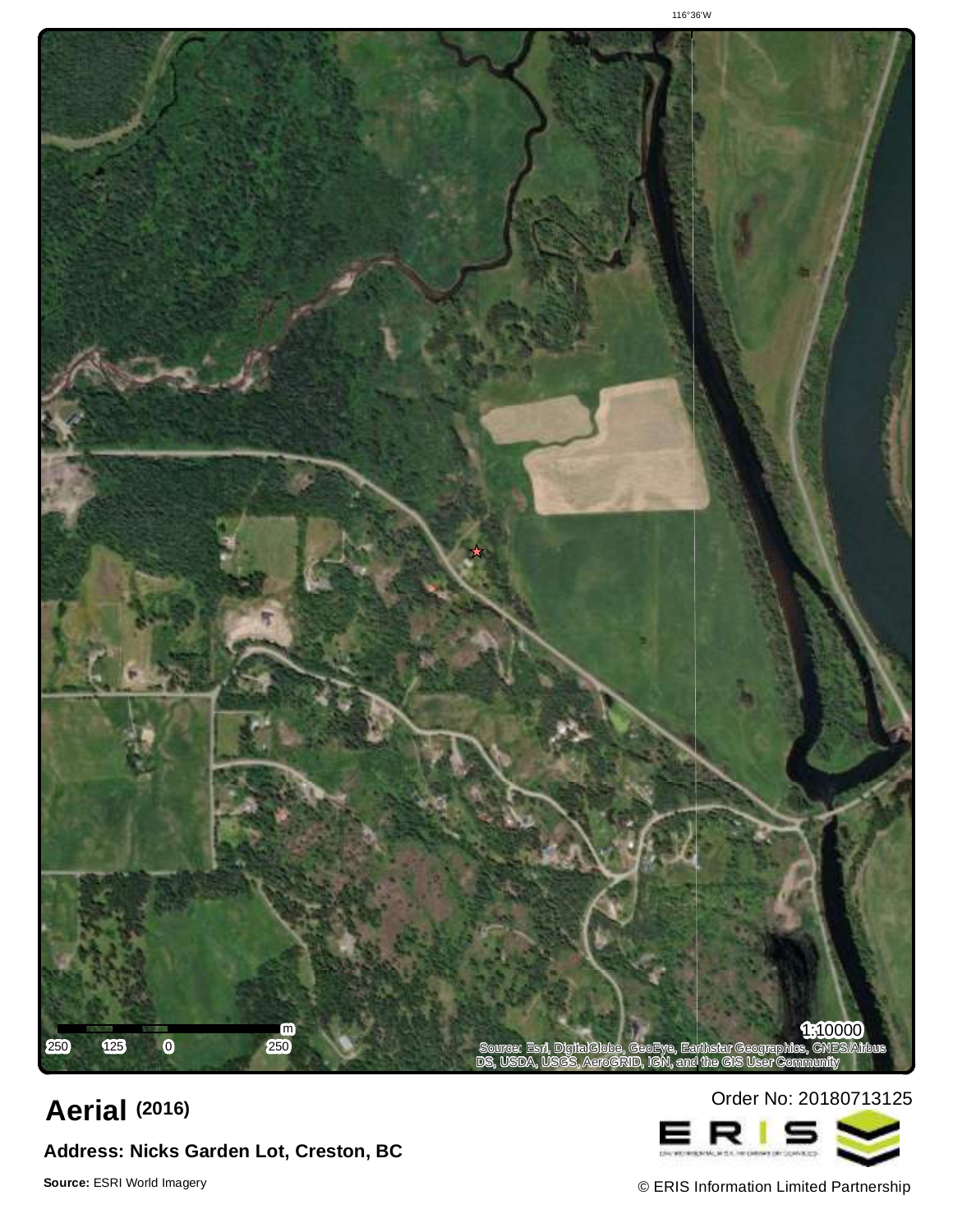116°37'30"W 116°36'W



**Address: Nicks Garden Lot, Creston, BC**



<span id="page-40-0"></span>© ERIS Information Limited Partnership **Source:** ESRI World Topographic Map

49°6'N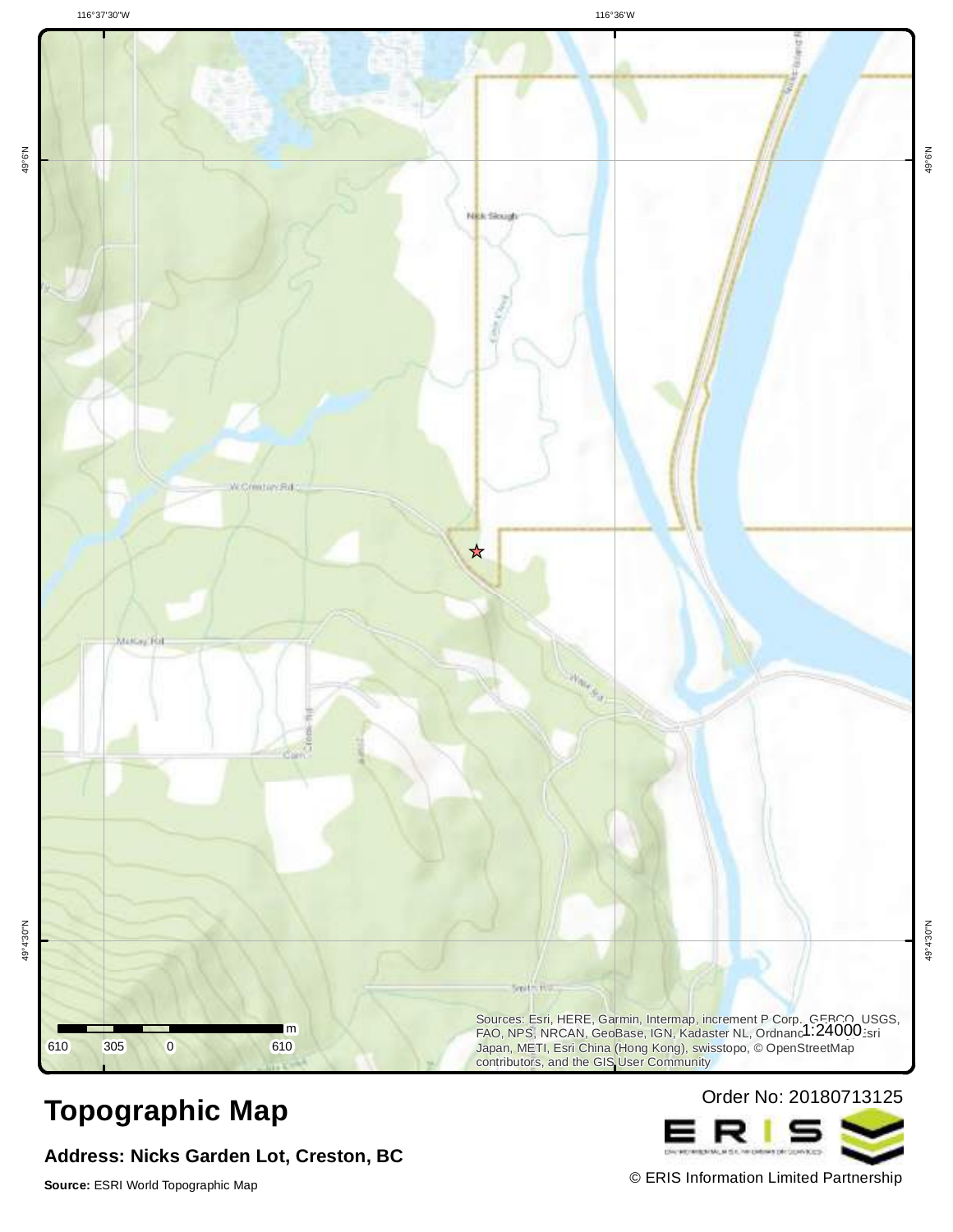## Detail Report

| Map Key | Number of<br><b>Records</b> | Direction/<br>Distance (m) (m) | Elev/Diff | Site | DB |
|---------|-----------------------------|--------------------------------|-----------|------|----|
|         |                             |                                |           |      |    |

<span id="page-41-0"></span>No records found in the selected databases for the project property or surrounding properties.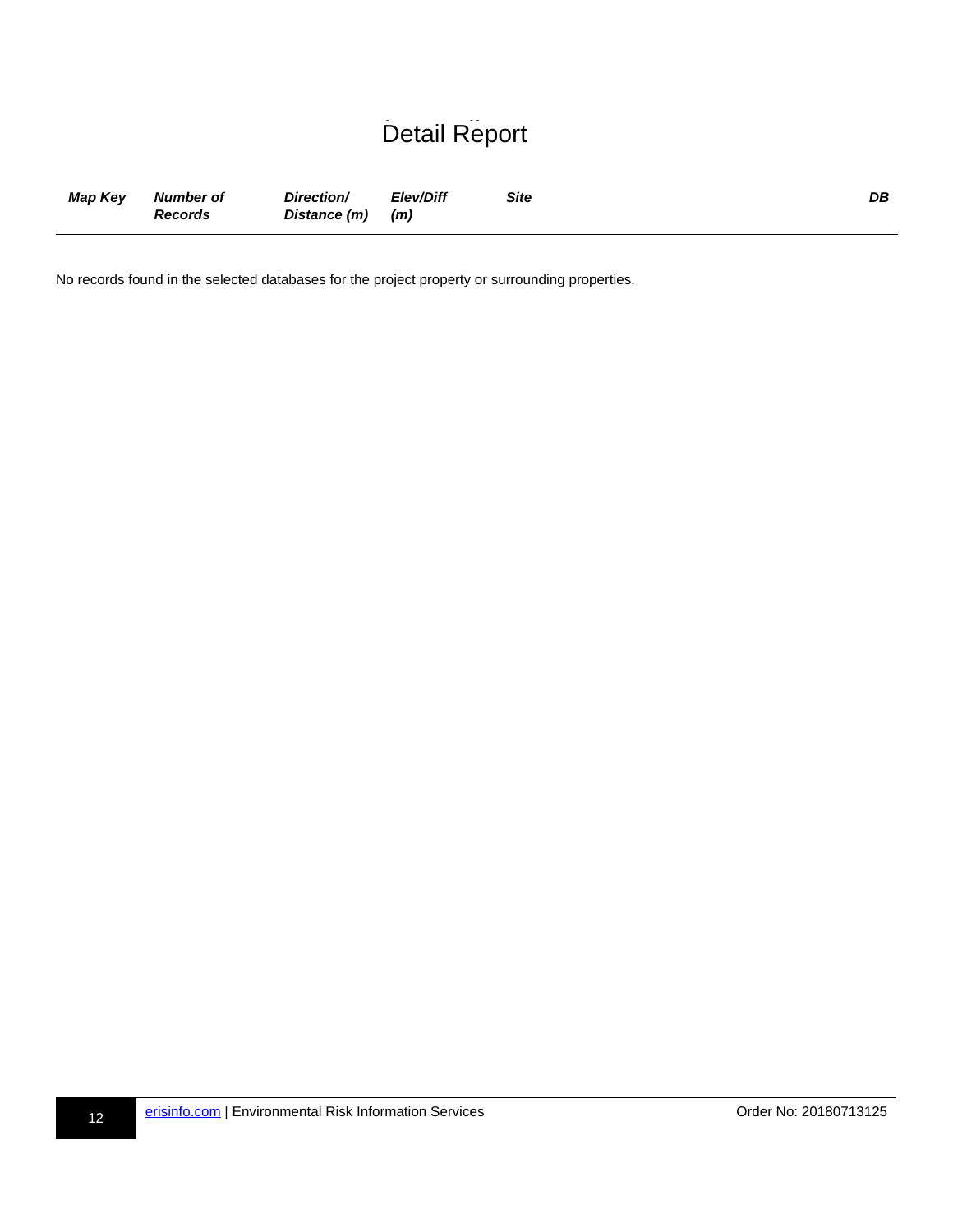## h-Unplottable Summary Unplottable Summary

#### **Total: 3 Unplottable sites**

<span id="page-42-3"></span><span id="page-42-2"></span><span id="page-42-1"></span><span id="page-42-0"></span>

| DB          | <b>Company Name/Site Name</b>              | <b>Address</b> | City              | <b>Postal</b> |
|-------------|--------------------------------------------|----------------|-------------------|---------------|
| <b>EIIS</b> | East Kootney District Regional<br>Landfill |                | KOOTENAY NO. 1 BC |               |
| <b>IAFT</b> | St. Eugene School                          |                | BC                |               |
| <b>IAFT</b> | St. Eugene Mission School                  |                | BC                |               |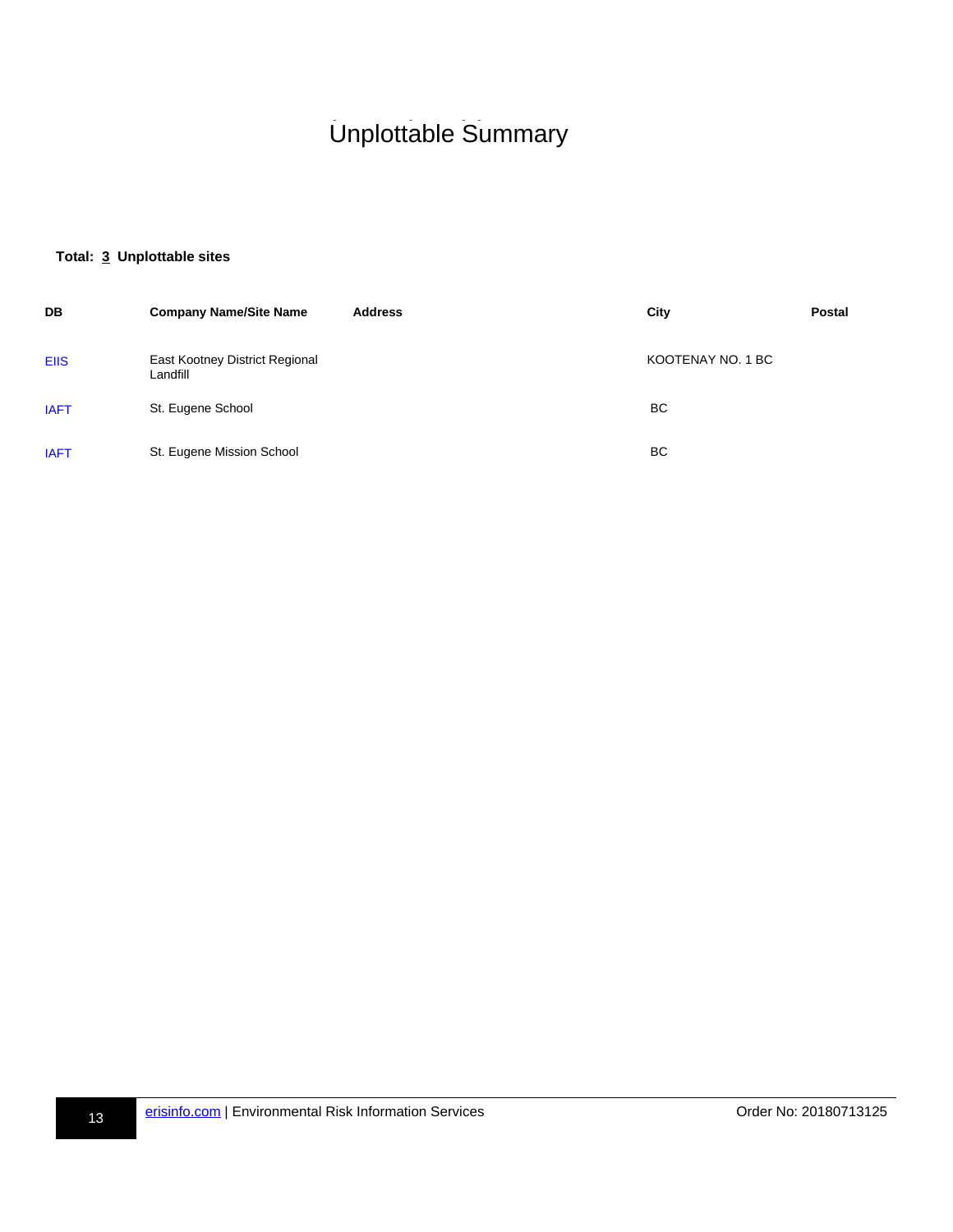## <span id="page-43-3"></span><span id="page-43-2"></span><span id="page-43-1"></span>Unplottable Report

#### **Site: East Kootney District Regional Landfill KOOTENAY NO. 1 BC Database: uu-EIIS-800014967-bb [EIIS](#page-42-1) Inventory Number:** 7000085996 **Band::** ST. MARY'S **Environmental Issue:** WASTE DISPOSAL SITES (ACTIVE) **Reserve::** KOOTENAY NO. 1 **File Closed::** 02/05/00 **--Details-- Funding Site Action:** PHASE III **Fiscal Year:** 1994/1995 **Site: St. Eugene School BC Database: uu-IAFT-800986579-bb [IAFT](#page-42-2) Owner/Operator: RESERVAY NO. 1**<br>07422 **Site No.:** 07422<br> **Facility Type::** School **Facility Type::** School **Installed Date:**<br>Tank Type:: **Underground Tank Desc:: Tank No::** 07422-u-001 **Tank Material::**<br> **Contents::** None **Contents:: Capacity:: Current Status:: Site: St. Eugene Mission School BC Database: UAFT Owner/Operator: Reserve Name:** KOOTENAY NO. 1<br>**Site No.:** 07422 **Site No.:** Facility Type:: School **Installed Date:** 1968<br> **Tank Type::** Unde **Underground Tank Desc::** 07422-u-002<br>None

<span id="page-43-0"></span>**Contents:: Capacity:: Current Status::**

**Tank Material::** None<br> **Contents::** None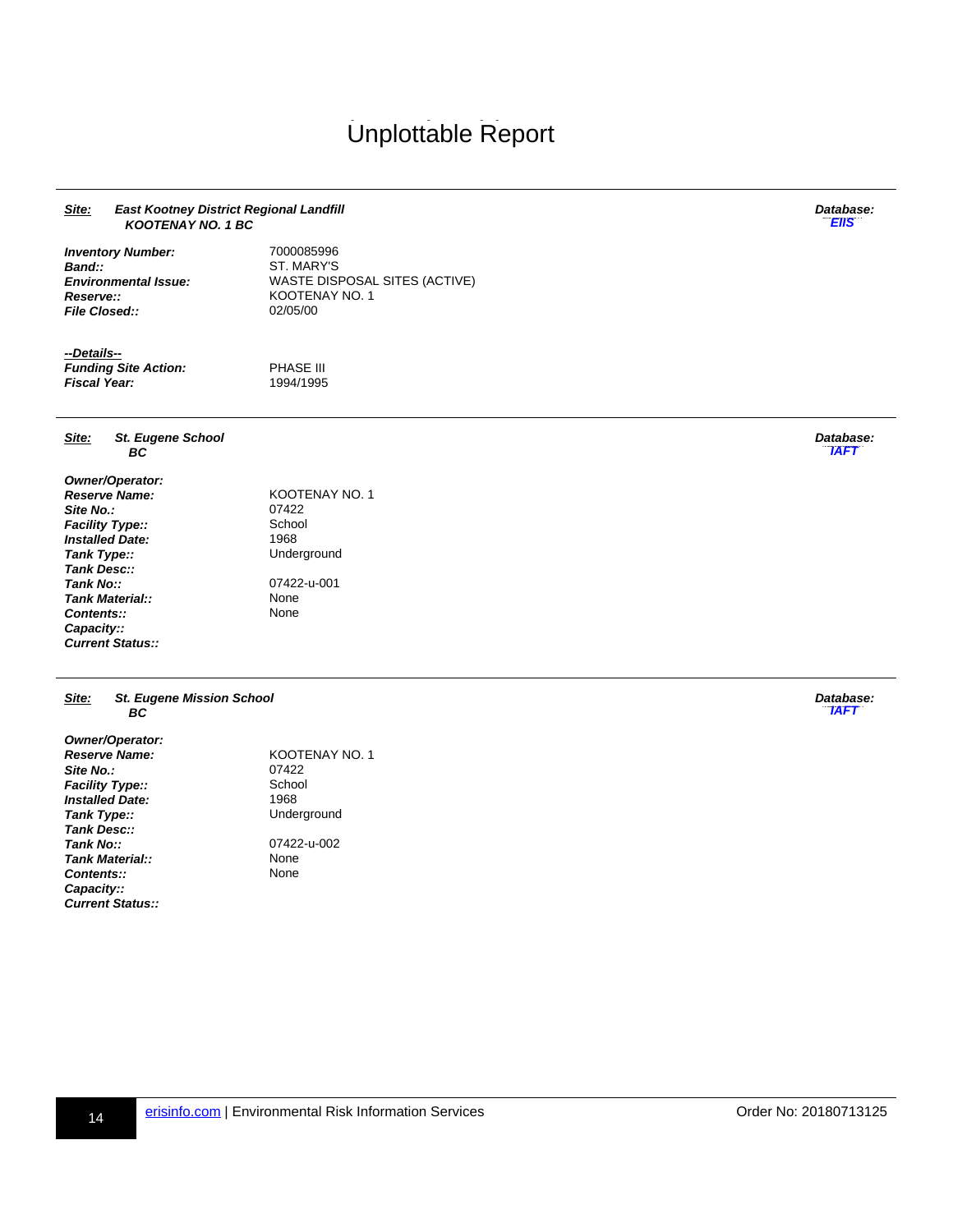h-Appendix: Database Descriptions Appendix: Database Descriptions

Environmental Risk Information Services (ERIS) can search the following databases. The extent of historical information varies with each database and current information is determined by what is publicly available to ERIS at the time of update. **Note:** Databases denoted with " \* " indicates that the database will no longer be updated. See the individual database description for more information.

#### **Authorization Management System (formerly WASTE): Provincial reading the System (formerly WASTE):** Provincial

AMS is the Ministry of Environment's waste permit administration system. It maintains data related to the administration of permits issued under the Environmental Management Act and registrations under various regulations where the regulation requires a discharger to register. It will include information such as companies or individuals permitted to discharge waste; type of business and locations at which waste disposal is permitted; the types, amounts and frequency of waste products that are permitted to be discharged at given locations; issue date and more. This was previously referred to as the "WASTE" database.

**Government Publication Date: 1957-Aug 31, 2017**

#### **Assessment Report Indexing System: Provincial results and results and results and results and results are architected and results and results are provincial results and results are provincial results and results are pro** Within British Columbia, the "Mineral Tenure Act Regulation", requires that results of mineral exploration and development programs be submitted to the

#### British Columbia Ministry of Employment and Investment, where they are then maintained and housed by the Geological Survey Branch. The assessment reports provided by the Geological Survey Branch contain summary information for reports approved to November 1998; on geology, geophysics, geochemistry, drilling, prospecting and physical work. **Government Publication Date: 31MAR2018**

This database provides an inventory of known locations that are involved in the scrap metal, automobile wrecking/recycling, and automobile parts & supplies industry. Information is provided on the company name, location and business type.

regarding well number, well name, operator name, location, depth, status, as well as drill date and type. Please note that this database will not be updated, information on wells drilled after January 2006 can be found in the Oil and Gas Wells (OGW) database under the 'Private Source Database'

**Automobile Wrecking & Supplies: Private Private Private Private Private Private** 

**Government Publication Date: 1999-Jan 31, 2018**

#### **BC Oil and Gas Wells:** Provincial results and the set of the set of the set of the set of the set of the set of the set of the set of the set of the set of the set of the set of the set of the set of the set of the set of

#### section. **Government Publication Date: 1918-Jan 2006\***

**Chemical Register:** Private **Register: Private Private Private Private Private Private Private Private** This database includes a listing of locations of facilities within the Province or Territory that either manufacture and/or distributes chemicals.

**Government Publication Date: 1999-Jan 31, 2018**

#### **Compressed Natural Gas Stations: Private rrange rrange rrange rrange rrange rrange rrange rrange rrange rrange rrange rrange rrange rrange rrange rrange rrange rrange rrange rrange rrange rrange rrange rrange rrange rra**

#### Canada has a network of public access compressed natural gas (CNG) refuelling stations. These stations dispense natural gas in compressed form at 3,000 pounds per square inch (psi), the pressure which is allowed within the current Canadian codes and standards. The majority of natural gas

Canadian Natural Gas Vehicle Alliance.

**Government Publication Date: Dec 31, 2012**

This one-time study is an inventory of all known and historical coal tar sites, identifying sites that produced coal tar and other related tars during the mid 1800's to the mid 1900's.

refuelling is located at existing retail gasoline that have a separate refuelling island for natural gas. This list of stations is made available by the

**Government Publication Date: 1992\***

#### **Compliance and Enforcement Summary: Compliance and Enforcement Summary: Provincial**

This database summarizes orders, tickets and convictions issued by the Ministry of the Environment under applicable ministry and federal legislation. Orders are issued when action is required to prevent or stop actual or potential impact to the environment. Tickets apply to all tickets paid, deemed guilty by non-payment or expiry, or contested in court and found guilty by a judge. Convictions apply to all court convictions of ministry legislation as well as federal legislation where the ministry has taken action. This reporting summary began in January 2006, replacing Non-Compliance Reports by the former Ministry of Water, Land & Air Protection. See the Non-Compliance Reports (NCPL) database below for more information. This database is part of a larger COORS (Conservation Officer On-Line Reporting System) database controlled by the Ministry of Environment in BC. **Government Publication Date: 1990-Dec 2017**

<span id="page-44-1"></span>[ARIS](#page-33-1)

<span id="page-44-0"></span>[AMS](#page-33-0)

<span id="page-44-3"></span><span id="page-44-2"></span>[AUWR](#page-33-2)

The BC Oil and Gas Wells database was collected from the BC Oil and Gas Commission and is a comprehensive database that includes information [BOGW](#page-33-3)

<span id="page-44-4"></span>[CHEM](#page-33-4)

<span id="page-44-5"></span>**[CNG](#page-33-5)** 

<span id="page-44-6"></span>**[COAL](#page-33-6)** 

<span id="page-44-7"></span>**[CONV](#page-33-7)** 

**Coal Tar Sites:** COAL-bbb 2014 **COAL-bbb 2014** COAL-bbb 2014 **COAL-bbb 2014** COAL-bbb 2014 2014 2014 2014 2014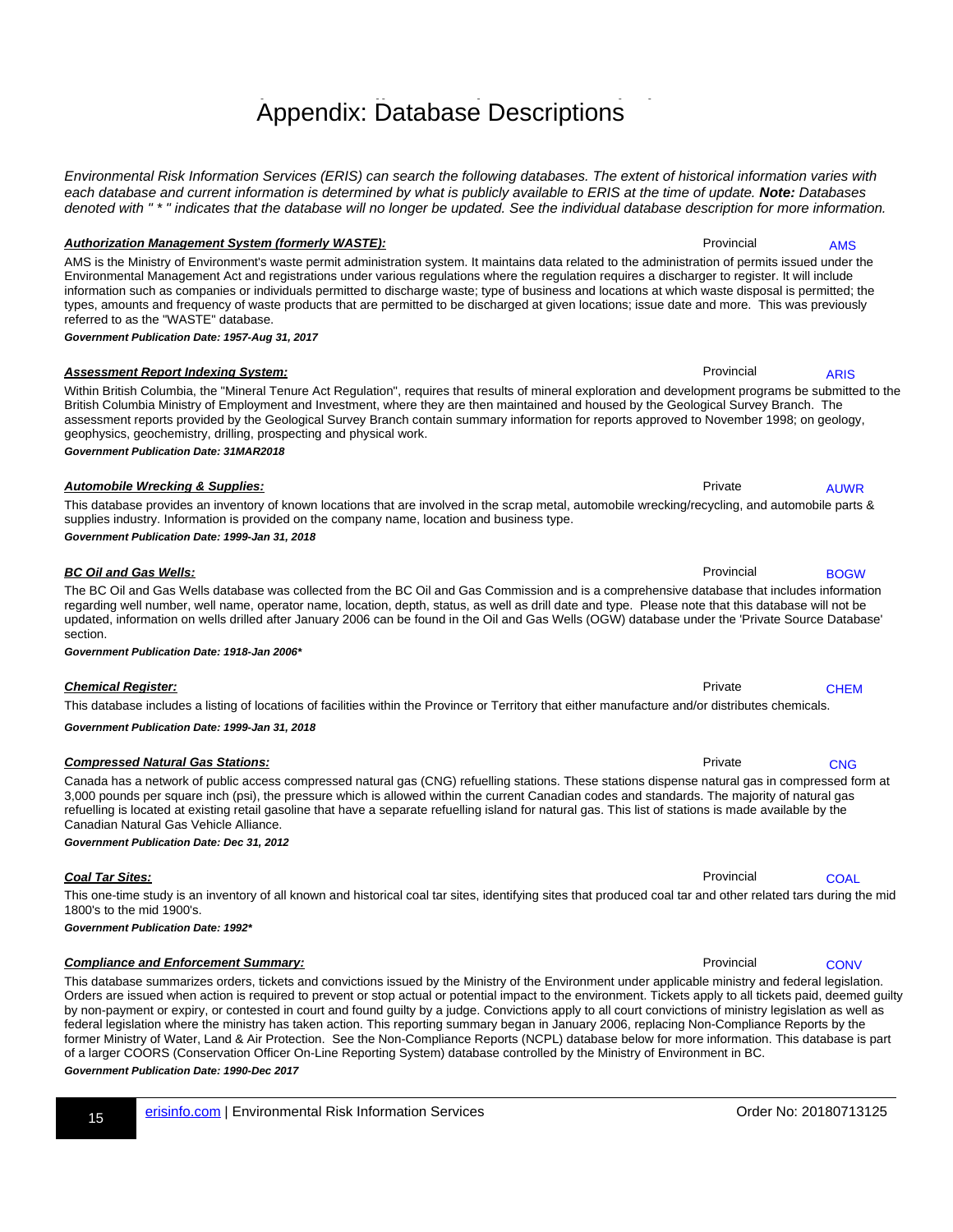#### **Wastewater Discharge Inventory: Provincial results and Security Provincial rrandom in the Provincial results and Provincial results and Provincial results and Provincial results and Provincial results and Provincial res**

#### **Government Publication Date: 1957-1995\***

therefore the database will not be updated.

#### **Dry Cleaning Facilities:** Federal Research Research **Cleaning Facilities:** Federal Research **Federal** Research **Federal**

#### tetrachloroethylene to the environment from dry cleaning facilities. **Government Publication Date: Jan 2004-Dec 2016**

**Environmental Effects Monitoring:** The Control of Control of Control of Control of Control of Control of Control of Control of Control of Control of Control of Control of Control of Control of Control of Control of Contro The Environmental Effects Monitoring program assesses the effects of effluent from industrial or other sources on fish, fish habitat and human usage of fisheries resources. Since 1992, pulp and paper mills have been required to conduct EEM studies under the Pulp and Paper Effluent Regulations. This database provides information on the mill name, geographical location and sub-lethal toxicity data. [EEM](#page-33-10)

This inventory contains information regarding direct dischargers of toxic pollutants for the following operations: Industrial; Commercial; Agricultural; Mining; Municipal; Urban; Aquaculture; and Pulp & Paper, operating under provincial permits. Please note that this program was discontinued and

List of dry cleaning facilities made available by Environment and Climate Change Canada. Environment and Climate Change Canada's Tetrachloroethylene (Use in Dry Cleaning and Reporting Requirements) Regulations (SOR/2003-79) are intended to reduce releases of

**Government Publication Date: 1992-2007\***

#### ERIS has compiled a database of all environmental risk reports completed since March 1999. Available fields for this database include: site location, date of report, type of report, and search radius. As per all other databases, the ERIS database can be referenced on both the map and "Statistical Profile" page.

The Environmental Issues Inventory System was developed through the implementation of the Environmental Issues and Remediation Plan. This plan

**Government Publication Date: 1999-Feb 28, 2018**

#### **Environmental Issues Inventory System:** The Communication of the Communication of Tederal Report of Tederal resolutions of the Communication of Tederal Report of Tederal resolutions of the Communication of Tederal Report

#### was established to determine the location and severity of contaminated sites on inhabited First Nation reserves, and where necessary, to remediate those that posed a risk to health and safety; and to prevent future environmental problems. The EIIS provides information on the reserve under investigation, inventory number, name of site, environmental issue, site action (Remediation, Site Assessment), and date investigation completed. **Government Publication Date: 1992-2001\***

**ERIS Historical Searches:** Private **Private rrange rrange rrange rrange rrange rrange rrange rrange rrange rrange rrange rrange rrange rrange rrange rrange rrange rrange rrange rrange rrange rrange rrange rrange rrange rr** 

**Environmental Monitoring Locations: Provincial rrandom and the environmental Monitoring Locations:** List of environmental monitoring locations included in the Environmental Monitoring System (EMS) maintained by BC's Ministry of the Environment. EMS is the ministry's primary monitoring data repository. The system was designed to capture data covering physical/chemical and biological analyses

performed on water, air, solid waste discharges and ambient monitoring sites throughout the province.

**Government Publication Date: Mar 2011-Jan 31, 2018**

Environment Canada maintains a database referred to as the "Environmental Registry" that details prosecutions under the Canadian Environmental Protection Act (CEPA) and the Fisheries Act (FA). Information is provided on the company name, location, charge date, offence and penalty. **Government Publication Date: 1988-Jun 2007\***

#### The Federal Contaminated Sites Inventory includes information on known federal contaminated sites under the custodianship of departments, agencies and consolidated Crown corporations as well as those that are being or have been investigated to determine whether they have contamination arising from past use that could pose a risk to human health or the environment. The inventory also includes non-federal contaminated sites for which the Government of Canada has accepted some or all financial responsibility. It does not include sites where contamination has been caused by, and which are under the control of, enterprise Crown corporations, private individuals, firms or other levels of government.

**Government Publication Date: Jun 2000-Mar 2018**

**Commercial Fisheries:** Provincial **Commercial Fisheries:** Provincial **Research Commercial Fisheries:** Provincial **Research Commercial Fisheries:** Provincial **Provincial** Provincial **Provincial** Provincial **Provincial** Pro The Fisheries, Aquaculture & Commercial Fisheries Branch of the Ministry of Water, Land & Air Protection maintains a database of fish processing plant approvals, licenses and activities. Each year, licenses need to be renewed.

**Government Publication Date: 1993-2017**

#### **Fisheries & Oceans Fuel Tanks:** Federal Research Research and Research and Research and Research and Research and Research and Research and Research and Research and Research and Research and Research and Research and Res

Fisheries & Oceans Canada maintains an inventory of aboveground & underground fuel storage tanks located on Fisheries & Oceans property or controlled by DFO. Our inventory provides information on the site name, location, tank owner, tank operator, facility type, storage tank location, tank contents & capacity, and date of tank installation.

**Government Publication Date: 1964-Sep 2017**

<span id="page-45-1"></span><span id="page-45-0"></span>[DIS](#page-33-8)

#### [DRYCLEANERS](#page-33-9)

<span id="page-45-2"></span>

<span id="page-45-4"></span>**[EIIS](#page-33-12)** 

<span id="page-45-3"></span>[EHS](#page-33-11)

**Federal Convictions:** Federal **Federal Convictions:** Federal **Research Research Research Research Research Research Research Research Research Research Research Research Research Research Research Research Research Resear** 

**Contaminated Sites on Federal Land: Federal Research Research Research Research Research Research Research Research Research Research Research Research Research Research Research Research Research Research Research Rese** 

<span id="page-45-7"></span>**[FCS](#page-33-15)** 

<span id="page-45-8"></span>[FISH](#page-33-16)

<span id="page-45-9"></span>[FOFT](#page-33-17)

<span id="page-45-6"></span>**[FCON](#page-33-14)** 

<span id="page-45-5"></span>[EM](#page-33-13)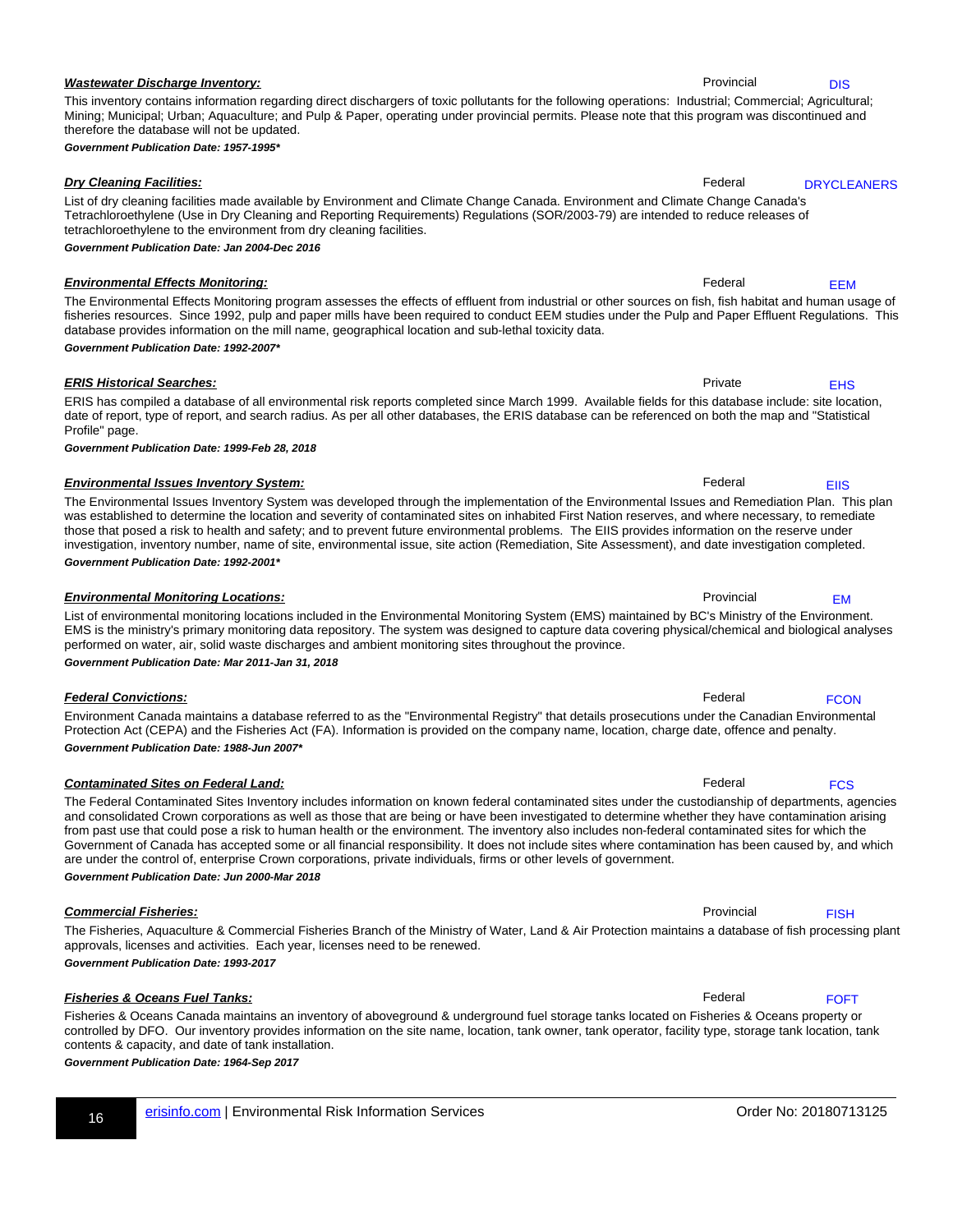17 [erisinfo.com](http://www.erisinfo.com) | Environmental Risk Information Services Communication Services Communication Services Communication Services Communication Services Communication Services Communication Services Communication Services Com

#### **Waste Generators Summary:** Provincial results of the extension of the extension of the extension of the extension of the extension of the extension of the extension of the extension of the extension of the extension of th

#### Within British Columbia, the Special Waste Regulation defines a waste generator as any site, equipment and/or operation involved in the production, collection, handling and/or storage of regulated wastes. A generator of regulated waste is required to register the waste generation site and each waste produced, collected, handled, or stored at the site. This database contains the registration number (BCG#), company name and address of registered generators; including the types of hazardous wastes generated and the form of treatment used in the handling of the waste. Some of "Waste Generators Summary" addresses may represent mailing addresses rather than waste/hazardous sites. This information is a summary of all years from June 1993 to September 2010. Please note that a British Columbia Generator number (BCG#) are not unique to a company. This database is part of a larger SWIS (Special Waste Information System) database controlled by the Ministry of Environment in BC. Waste Generators Summary data are historic and no longer being updated.

transportation of hazardous waste under the Hazardous Waste Regulation. This is a list of waste shipper sites (waste generators) included in hazardous

The Special Waste Information System (SWIS) maintained by the BC Ministry of Environment holds information related to the generation and

**Government Publication Date: 1993-2010\***

#### **Generators - Special Waste Information System (SWIS): Provincial results and results and results and results and results and results and results and results are provincial results and results are provincial results and**

#### waste transport manifests from 2011 - 2014, accompanied by manifest details. **Government Publication Date: Jan 2011-Dec 2014**

#### **Greenhouse Gas Emissions from Large Facilities:** Federal Research Research Research Research Research Research Research Research Research Research Research Research Research Research Research Research Research Research Re List of greenhouse gas emissions from large facilities made available by Environment Canada. Greenhouse gas emissions in kilotonnes of carbon

dioxide equivalents (kt CO2 eq).

**Government Publication Date: 2013-Dec 2016**

#### **Indian & Northern Affairs Fuel Tanks:** Federal Research Research **Federal Research Research Research Research Research Research Research Research Research Research Research Research Research Research Research Research Res**

number, tank contents & capacity, and date of tank installation. **Government Publication Date: 1950-Aug 2003\***

#### This database provides information regarding the general location and estimated annual output capacity of major timber processing facilities within the province of British Columbia.

**Lumber Mills:** Provincial Research of the control of the control of the control of the control of the control of the control of the control of the control of the control of the control of the control of the control of the

The Department of Indian & Northern Affairs Canada (INAC) maintains an inventory of aboveground & underground fuel storage tanks located on both federal and crown land. Our inventory provides information on the reserve name, location, facility type, site/facility name, tank type, material & ID

**Government Publication Date: 1997-2016**

This information is collected from the Canadian & American Mines Handbook. The Mines database is a national database that provides over 290 listings on mines (listed as public companies) dealing primarily with precious metals and hard rocks. Listed are mines that are currently in operation, closed, suspended, or are still being developed (advanced projects). Their locations are provided as geographic coordinates (x, y and/or longitude, latitude). As of 2002, data pertaining to Canadian smelters and refineries has been appended to this database. **Government Publication Date: 1998-2009\***

The Ministry of Energy and Mines maintains a database of more than 12,000 metallic mineral, industrial mineral and coal deposits and occurrences within British Columbia. Information within our report pertains to primary name, elevation, mining division, commodities, and status. Please note that as of January 27, 1999, information included within this database was divided into 2 categories: released and unreleased areas. Records for unreleased areas may contain incomplete, unedited, and/or inaccurate data.

**Government Publication Date: Jul 31, 2017**

#### **National Analysis of Trends in Emergencies System (NATES): Federal research renders** Federal research renderal research renderships and rederal research renderships rederal renderships rederal renderships rederal render

In 1974 Environment Canada established the National Analysis of Trends in Emergencies System (NATES) database, for the voluntary reporting of significant spill incidents. The data was to be used to assist in directing the work of the emergencies program. NATES ran from 1974 to 1994. Extensive information is available within this database including company names, place where the spill occurred, date of spill, cause, reason and source of spill, damage incurred, and amount, concentration, and volume of materials released. **Government Publication Date: 1974-1994\***

From 1990 to March 2001 the Ministry of Water, Land & Air Protection maintained a reporting system that identified any reported concern that pertained to compliance with authorized waste management permits or plans, approvals, orders, operational certificates and regulations, or any other activity under the Waste Management Act. This reporting system was discontinued in April of 2001; therefore there will be no updates to this database. However, beginning in January 2006 the Ministry of the Environment began publishing Compliance and Enforcement Summaries. See the Compliance and Enforcement Summary (CPL) database above for more information.

**Government Publication Date: 1990-Mar 2001\***

**Minerals Deposits Database: Provincial rrange of the Contract of the Contract of the Contract of the Provincial rreducts of the Contract of the Contract of the Contract of the Contract of the Contract of the Contract of** 

**Non-Compliance Reports: Provincial reports:** Provincial reports: **Provincial reports:** Provincial reports: **Provincial reports:** Provincial reports: **Provincial reports:** Provincial reports: **Provincial reports:** Provin

**Canadian Mine Locations: Private Private Private Private Private Private** 

<span id="page-46-1"></span>[GEN2](#page-33-19)

<span id="page-46-2"></span>[GHG](#page-33-20)

<span id="page-46-0"></span>[GEN](#page-33-18)

<span id="page-46-3"></span>[IAFT](#page-33-21)

<span id="page-46-4"></span>[LUM](#page-33-22)

<span id="page-46-5"></span>[MINE](#page-33-23)

<span id="page-46-6"></span>[MNR](#page-33-24)

<span id="page-46-7"></span>**[NATE](#page-33-25)** 

<span id="page-46-8"></span>**[NCPL](#page-33-26)**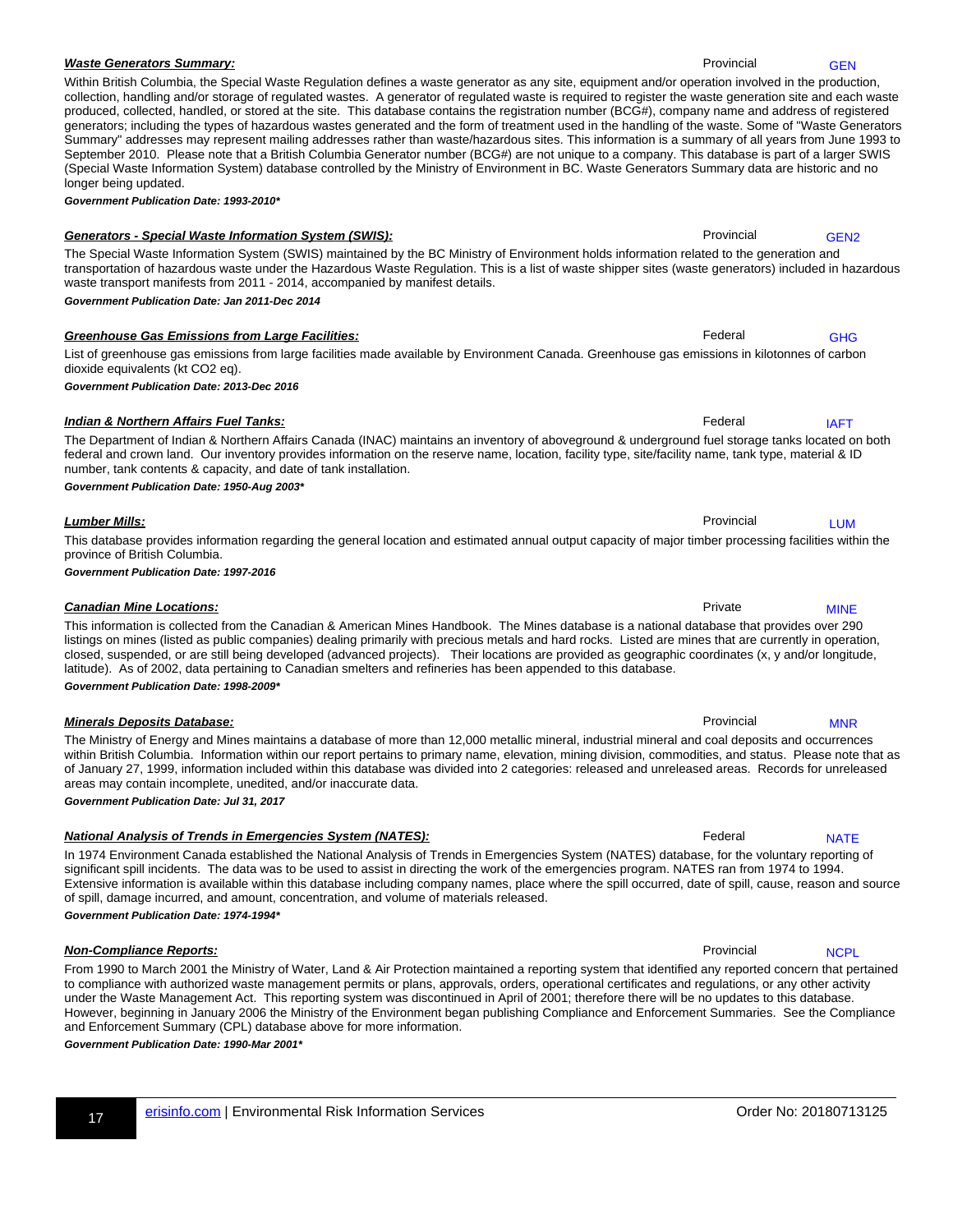### 18 [erisinfo.com](http://www.erisinfo.com) | Environmental Risk Information Services **Conservation Services** Critics Conservation Services

#### **National Defense & Canadian Forces Fuel Tanks:**  $\blacksquare$  **Federal rational resolution of the Canadian Forces Fuel Tanks:**  $\blacksquare$

#### prohibited any release of this database. **Government Publication Date: Up to May 2001\***

#### **National Defense & Canadian Forces Spills: Federal Research Research Research Research Research Research Research Research Research Research Research Research Research Research Research Research Research Research Resear** The Department of National Defense and the Canadian Forces maintains an inventory of spills to land and water. All spill sites have been classified

#### **National Defence & Canadian Forces Waste Disposal Sites:** National Research Rederal rederal rederal rederal rederal rederal rederal rederal rederal rederal rederal rederal rederal rederal rederal rederal rederal rederal r

of spill, as well as the quantity of substance spilled & recovered.

our inventory provides information on the base name, location, type of waste received, area of site, depth of site, year site opened/closed and status. **Government Publication Date: 2001-Apr 2007\***

Locations of pipeline incidents from 2008 to present, made available by the National Energy Board (NEB). Includes incidents reported under the Onshore Pipeline Regulations and the Processing Plant Regulations related to pipelines under federal jurisdiction, does not include incident data related

**National Energy Board Wells: Federal rrange of the Second Properties of the Second Properties of the Second Properties of the Second Properties of the Second Properties of the Second Properties of the Second Properties** 

The Department of National Defense and the Canadian Forces maintains an inventory of all aboveground & underground fuel storage tanks located on DND lands. Our inventory provides information on the base name, location, tank type & capacity, tank contents, tank class, date of tank installation, date tank last used, and status of tank as of May 2001. This database will no longer be updated due to the new National Security protocols which have

under the "Transportation of Dangerous Goods Act - 1992". Our inventory provides information on the facility name, location, spill ID #, spill date, type

The Department of National Defence and the Canadian Forces maintains an inventory of waste disposal sites located on DND lands. Where available,

#### **National Energy Board Pipeline Incidents:** The Communication of the Communication of Tederal resolutions of the Communication of the Communication of Tederal resolutions of the Communication of the Communication of the Co

**Government Publication Date: Mar 1999-Apr 2018**

#### to pipelines under provincial or territorial jurisdiction. **Government Publication Date: 2008-Mar 31, 2018**

The NEBW database contains information on onshore & offshore oil and gas wells that are outside provincial jurisdiction(s) and are thereby regulated by the National Energy Board. Data is provided regarding the operator, well name, well ID No./UWI, status, classification, well depth, spud and release date.

**Government Publication Date: 1920-Feb 2003\***

#### **National Environmental Emergencies System (NEES): Federal Report of American Report Federal report of America**

In 2000, the Emergencies program implemented NEES, a reporting system for spills of hazardous substances. For the most part, this system only captured data from the Atlantic Provinces, some from Quebec and Ontario and a portion from British Columbia. Data for Alberta, Saskatchewan, Manitoba and the Territories was not captured. However, NEES is also a repository for previous Environment Canada spill datasets. NEES is composed of the historic datasets ' or Trends ' which dates from approximately 1974 to present. NEES Trends is a compilation of historic databases, which were merged and includes data from NATES (National Analysis of Trends in Emergencies System), ARTS (Atlantic Regional Trends System), and NEES. In 2001, the Emergencies Program determined that variations in reporting regimes and requirements between federal and provincial agencies made national spill reporting and trend analysis difficult to achieve. As a consequence, the department has focused efforts on capturing data on spills of substances which fall under its legislative authority only (CEPA and FA). As such, the NEES database will be decommissioned in December 2004.

**Government Publication Date: 1974-2003\***

#### Environment Canada's National PCB inventory includes information on in-use PCB containing equipment in Canada including federal, provincial and private facilities. Federal out-of-service PCB containing equipment and PCB waste owned by the federal government or by federally regulated industries such as airlines, railway companies, broadcasting companies, telephone and telecommunications companies, pipeline companies, etc. are also listed. Although it is not Environment Canada's mandate to collect data on non-federal PCB waste, the National PCB inventory includes some information on provincial and private PCB waste and storage sites. Some addresses provided may be Head Office addresses and are not necessarily the location of where the waste is being used or stored. [NPCB](#page-33-33)

**Government Publication Date: 1988-2008\***

#### **National Pollutant Release Inventory:** The control of the control of the control of the control of the control of the control of the control of the control of the control of the control of the control of the control of th Environment Canada has defined the National Pollutant Release Inventory ("NPRI") as a federal government initiative designed to collect

### comprehensive national data regarding releases to air, water, or land, and waste transfers for recycling for more than 300 listed substances. **Government Publication Date: 1993-May 2017**

The Nickle's Energy Group (publisher of the Daily Oil Bulletin) collects information on drilling activity including operator and well statistics. The well information database includes name, location, class, status and depth. The main Nickle's database is updated on a daily basis, however, this database is updated on a monthly basis. More information is available at www.nickles.com.

**Government Publication Date: 1988-April 30, 2018**

<span id="page-47-0"></span>**[NDFT](#page-33-27)** 

<span id="page-47-1"></span>**[NDSP](#page-33-28)** 

<span id="page-47-2"></span>[NDWD](#page-33-29)

<span id="page-47-3"></span>**[NEBI](#page-33-30)** 

<span id="page-47-5"></span>**[NEES](#page-33-32)** 

<span id="page-47-4"></span>**[NEBW](#page-33-31)** 

**National PCB Inventory:** The contract of the contract of the contract of the contract of the contract of the contract of the contract of the contract of the contract of the contract of the contract of the contract of the

**Oil and Gas Wells:** Private **results:** Private **results: Private Private Private Private Private Private** 

<span id="page-47-8"></span>**[OGW](#page-34-2)** 

<span id="page-47-7"></span><span id="page-47-6"></span>[NPRI](#page-34-1)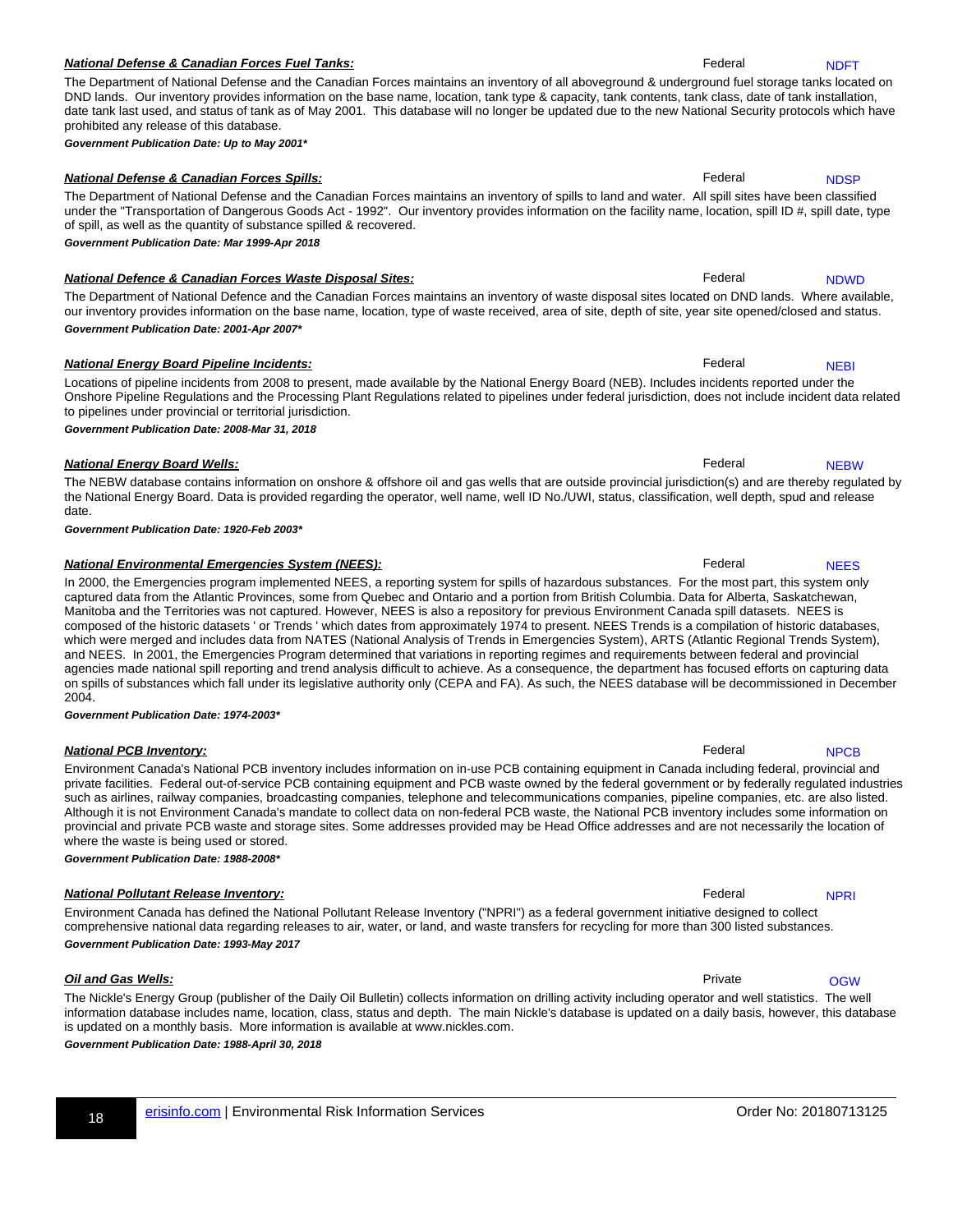This information is part of the Pulp and Paper Canada Directory. The Directory provides a comprehensive listing of the locations of pulp and paper mills and the products that they produce.

Waste Information System. Please note that there is no requirement to maintain an accurate listing of all inactive PCB waste storage equipment and/or disposal sites. The records within this database provide information regarding site name, location, an inventory of stored wastes and quantities, and status date (when site first active/inactive). Previous to May 1993, data was collected from a different source and is only available for 1989. Inventory of

**Government Publication Date: 1999, 2002, 2004, 2005, 2009-2014**

#### **Inventory of PCB Storage Sites: Provincial results and Structure Provincial rrange of PCB Storage Sites:** Provincial results and provincial results and provincial results are provincial results and provincial results an

#### The Ministry of Water, Land & Air Protection maintains a database of all active Polychlorinated Biphenyls (PCB) waste storage sites within the Special

#### PCB Storage Sites data are historic and no longer being updated. **Government Publication Date: 1989, May 1993-2010\***

Canadian Heritage maintains an inventory of known fuel storage tanks operated by Parks Canada, in both National Parks and at National Historic Sites. The database details information on site name, location, tank install/removal date, capacity, fuel type, facility type, tank design and owner/operator. **Government Publication Date: 1920-Jan 2005\***

This is a database of individuals who apply for a service or vendor license for the use of registered pesticides. A service license is denoted by an "S" in the license number, likewise, a vendor license by a "V" in the license number. **Government Publication Date: 1989-Sep 2016**

**Private Aggregate Inventory: Provincial rrange in the Contract of Provincial rrange in the Provincial rrange in the Provincial rrange in the Provincial rrange in the Provincial rrange in the Provincial rrange in the Pro** Within British Columbia, aggregate pits are designated as mines; and as such, the Ministry of Energy and Mines is responsible for their planning, management and regulation, including permitting, health, safety and reclamation. Owners or operators of all private aggregate pits must file Notices of Work as part of the permitting and reclamation process. In 1994, the Geological Survey Branch initiated the Aggregate Program, in order to establish an inventory of natural and crushed aggregate pits. Information about each pit in the database file includes its location, NTS map sheet number, Notice of Work file number and status (active/inactive) and the type of landform hosting the pit. This database was a one-time inventory and will not be updated. **Government Publication Date: 1975-1996\***

Information about public aggregate pits in British Columbia is collected and managed by the Ministry of Transportation and Highways. Data has been gathered on more than 2000 pits, in respect to pit name, type and geographical location. [PUAI](#page-34-8)

The Special Waste Regulation defines the disposal of regulated waste through an operating waste management system or a waste disposal site operated or used pursuant to the terms and conditions of a Certificate of Approval or a Provisional Certificate of Approval. A waste receiving location is any site or facility to which waste is transferred through a waste carrier. A receiver of regulated waste is required to register the waste receiving facility. This database represents registered receivers of regulated wastes, identified by registration number, company name and address. Some of "Waste Receivers Summary" addresses may represent mailing addresses rather than waste/hazardous sites. This database is part of a larger SWIS (Special Waste Information System) database controlled by the Ministry of Environment in BC. Waste Receivers Summary data are historic and no longer being updated.

**Government Publication Date: 1992-2010\***

**Government Publication Date: 1960-2001\***

#### **Receivers - Special Waste Information System (SWIS): Provincial Receivers - Special Provincial Record System (SWIS):**

transportation of hazardous waste under the Hazardous Waste Regulation. This is a list of waste receiver sites included in hazardous waste transport manifests from 2011 - 2014, accompanied by manifest details. **Government Publication Date: Jan 2011-Dec 2014**

**Retail Fuel Storage Tanks: Private rrange rrange rrange rrange rrange rrange rrange rrange rrange rrange rrange rrange rrange rrange rrange rrange rrange rrange rrange rrange rrange rrange rrange rrange rrange rrange rr** This database includes an inventory of retail fuel outlet locations (including marinas) that have on their property gasoline, oil, waste oil, natural gas and / or propane storage tanks. **[RST](#page-34-11)** 

**Government Publication Date: 1999-Jan 31, 2018**

#### **Scott's Manufacturing Directory:** Private research of the state research of the state research of the state research of the state research of the state research of the state research of the state research of the state res

Scott's Directories is a data bank containing information on over 200,000 manufacturers across Canada. Even though Scott's listings are voluntary, it is the most comprehensive database of Canadian manufacturers available. Information concerning a company's address, plant size, and main products are included in this database.

The Special Waste Information System (SWIS) maintained by the BC Ministry of Environment holds information related to the generation and

**Government Publication Date: 1992-Mar 2011\***

**Parks Canada Fuel Storage Tanks: Federal rrange of the Storage Tanks: Federal** research and **repCFT-bb**  $\overline{P}$ 

**Pesticide Register:** Provincial register: **Pesticide Register:** Provincial register: **Provincial rrange of the Provincial rrange of the Provincial rrange of the Provincial register: <b>Provincial register:** Provincial regis [PES](#page-34-6)

<span id="page-48-0"></span>[PAP](#page-34-3)

<span id="page-48-1"></span>**[PCB](#page-34-4)** 

<span id="page-48-3"></span><span id="page-48-2"></span>[PCFT](#page-34-5)

<span id="page-48-6"></span><span id="page-48-5"></span>[REC](#page-34-9)

<span id="page-48-8"></span><span id="page-48-7"></span>[REC SWIS](#page-34-10)

<span id="page-48-4"></span>[PRAI](#page-34-7)

**Public Aggregate Inventory: Public Aggregate Inventory: Provincial results** 

**Waste Receivers Summary: Provincial Receivers Summary: Provincial rrange in the contract of the C-bbs and REC-bbs and REC-bbs and REC-bbs and REC-bbs and REC-bbs and REC-bbs and REC-bbs and REC-bbs and REC-bbs and REC** 

<span id="page-48-9"></span>**[SCT](#page-34-12)**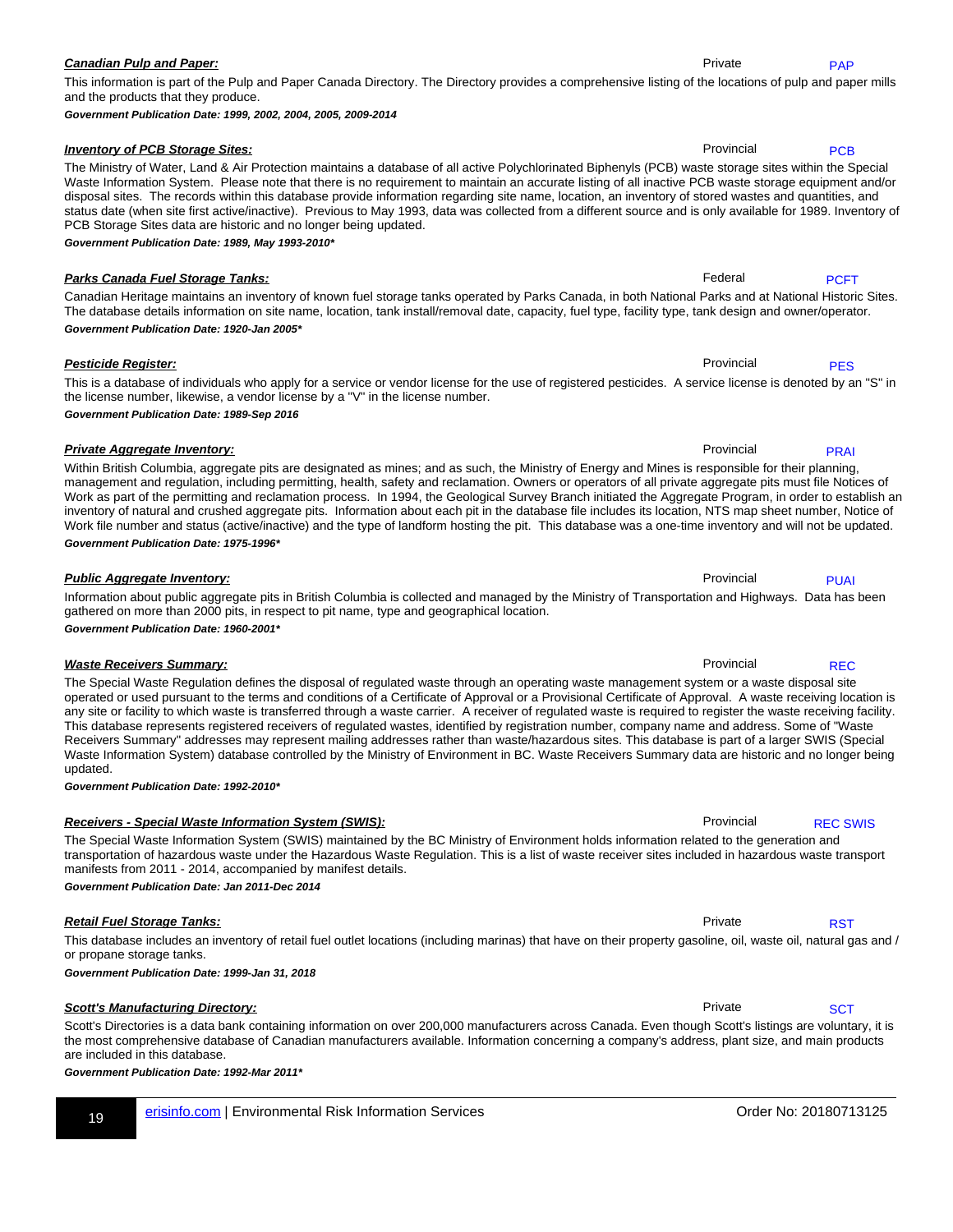This information is collected from the Ministry of Environment's Site Registry. It is not a registry of contaminated sites, although some sites on the registry are contaminated. Most sites have already been investigated and require minor remediation, or have already been cleaned up to government requirements. The Registry also stores environmentally relevant historic information about sites including: names of participants, legal and administrative notations, references to pertinent documents submitted to the ministry, associations with other sites, and much more. 1. Please note the information provided in the Detail Reports have been updated to the best of our ability as provided by the source, BC Government. For more information, please contact your ERIS sales representative. **Government Publication Date: May 31, 2018**

**Vancouver Heating Oil Underground Storage Tanks:** Provincial Research Research Provincial Research Provincial Research Provincial Research Provincial Research Provincial Research Provincial Research Provincial Research Pr A list of heating oil Underground Storage Tanks made available by the City of Vancouver. The City of Vancouver maintains records of UST removals, abandonments, and installations for heating oil storage tanks. [TANK VAN](#page-34-14)

**Government Publication Date: Jun 1995 - Feb 2018**

#### **Transport Canada Fuel Storage Tanks:** Federal Research 1999 and 1999 and 1999 and 1999 and 1999 and 1999 and 199

List of fuel storage tanks currently or previously owned or operated by Transport Canada. This inventory also includes tanks on The Pickering Lands, which refers to 7,530 hectares (18,600 acres) of land in Pickering, Markham, and Uxbridge owned by the Government of Canada since 1972; properties on this land has been leased by the government since 1975, and falls under the Site Management Policy of Transport Canada, but is administered by Public Works and Government Services Canada. This inventory provides information on the site name, location, tank age, capacity and fuel type. **Government Publication Date: 1970-Aug 2017**

This inventory pertains to active, regulated waste disposal sites within the province of British Columbia. Registered companies may hold a permit or certificate for release of the following waste types: Effluent, Refuse, Air and Special Waste Storage. Information on Waste Disposal Sites after 1998 is contained within the Authorizations (AUTH) database.

**Government Publication Date: 1980-1998\***

#### **Water Well Information System: Provincial results and the US** control of the US control of the Provincial results and the Provincial results and the Provincial results are provincial results and the US control of the US

This database was collected from the Groundwater Information Center of the Ministry of Water, Land & Air Protection and contains over 90,000 records. Comprehensive information is available for each well including: well location (address/site area), latitude/longitude, legal description (section, lot, plan, district lot, range, township), BCGS Mapsheet No., depth of well, construction dates, well status and lithology. The accuracy of well locations is also provided, as well as the reference source for obtaining geographic coordinates.

<span id="page-49-0"></span>**Government Publication Date: Jan 31, 2018**

**Site Registry:** State Registry: **Site Registry:** Provincial SREG-bbs 2014 and 2014 and 2014 and 2014 and 2014 and 2014 and 2014 and 2014 and 2014 and 2014 and 2014 and 2014 and 2014 and 2014 and 2014 and 2014 and 2014 and

<span id="page-49-1"></span>**[SREG](#page-34-13)** 

**Waste Disposal Site Inventory: Provincial results and Site Inventory:** Provincial results and provincial results and provincial results and provincial results are provincial results and provincial results and provincial

<span id="page-49-5"></span>[WWIS](#page-34-17)

<span id="page-49-4"></span>**[WDS](#page-34-16)** 

<span id="page-49-3"></span><span id="page-49-2"></span>[TCFT](#page-34-15)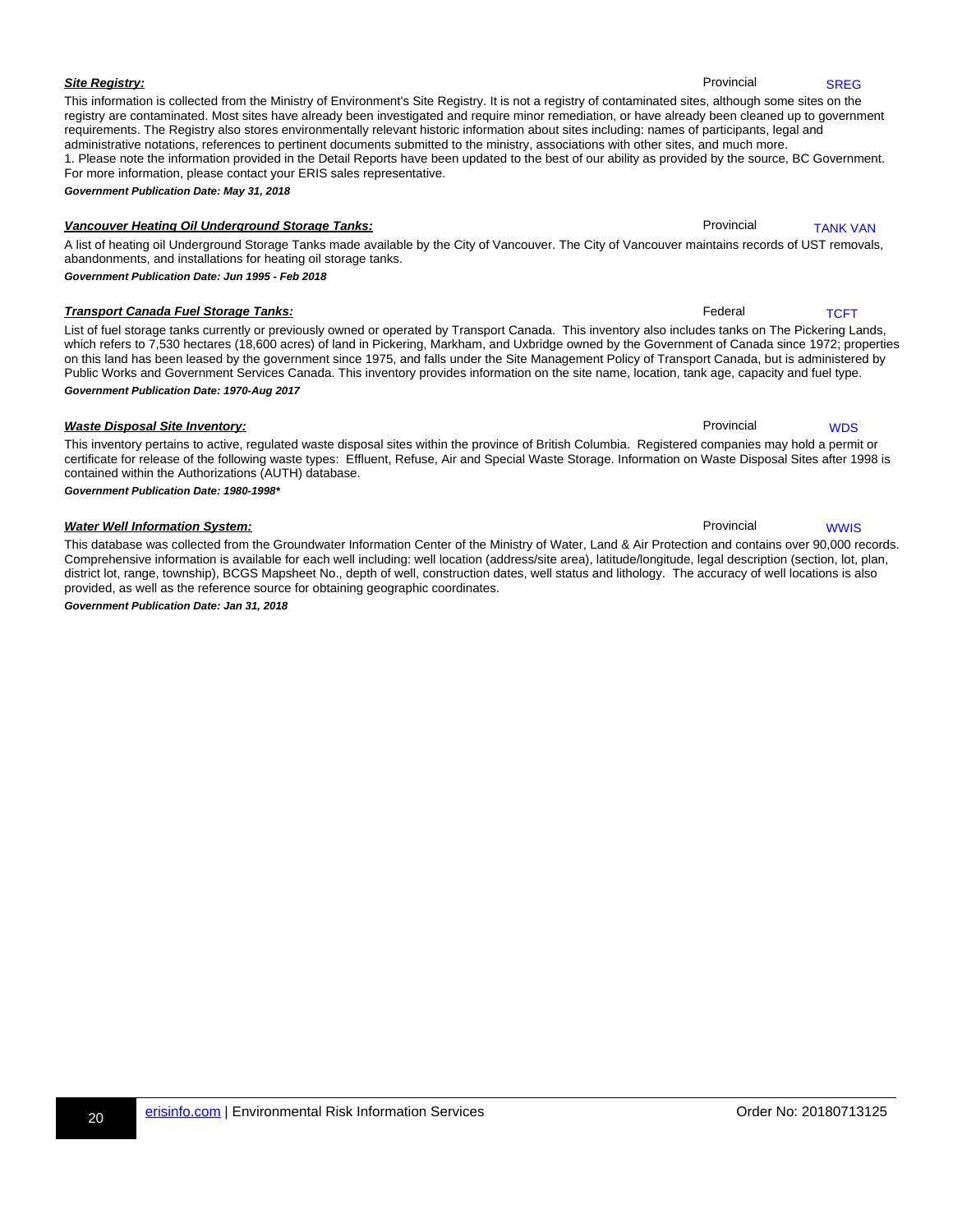## **Definitions**

**Database Descriptions:** This section provides a detailed explanation for each database including: source, information available, time coverage, and acronyms used. They are listed in alphabetic order.

**Detail Report**: This is the section of the report which provides the most detail for each individual record. Records are summarized by location, starting with the project property followed by records in closest proximity.

**Distance:** The distance value is the distance between plotted points, not necessarily the distance between the sites' boundaries. All values are an approximation.

**Direction:** The direction value is the compass direction of the site in respect to the project property and/or center point of the report.

**Elevation:** The elevation value is taken from the location at which the records for the site address have been plotted. All values are an approximation. Source: Google Elevation API.

**Executive Summary:** This portion of the report is divided into 3 sections:

'Report Summary'- Displays a chart indicating how many records fall on the project property and, within the report search radii.

'Site Report Summary'-Project Property'- This section lists all the records which fall on the project property. For more details, see the 'Detail Report' section.

'Site Report Summary-Surrounding Properties'- This section summarizes all records on adjacent properties, listing them in order of proximity from the project property. For more details, see the 'Detail Report' section.

**Map Key:** The map key number is assigned according to closest proximity from the project property. Map Key numbers always start at #1. The project property will always have a map key of '1' if records are available. If there is a number in brackets beside the main number, this will indicate the number of records on that specific property. If there is no number in brackets, there is only one record for that property.

The symbol and colour used indicates 'elevation': the red inverted triangle will dictate 'ERIS Sites with Lower Elevation', the yellow triangle will dictate 'ERIS Sites with Higher Elevation' and the orange square will dictate 'ERIS Sites with Same Elevation.'

**Unplottables:** These are records that could not be mapped due to various reasons, including limited geographic information. These records may or may not be in your study area, and are included as reference.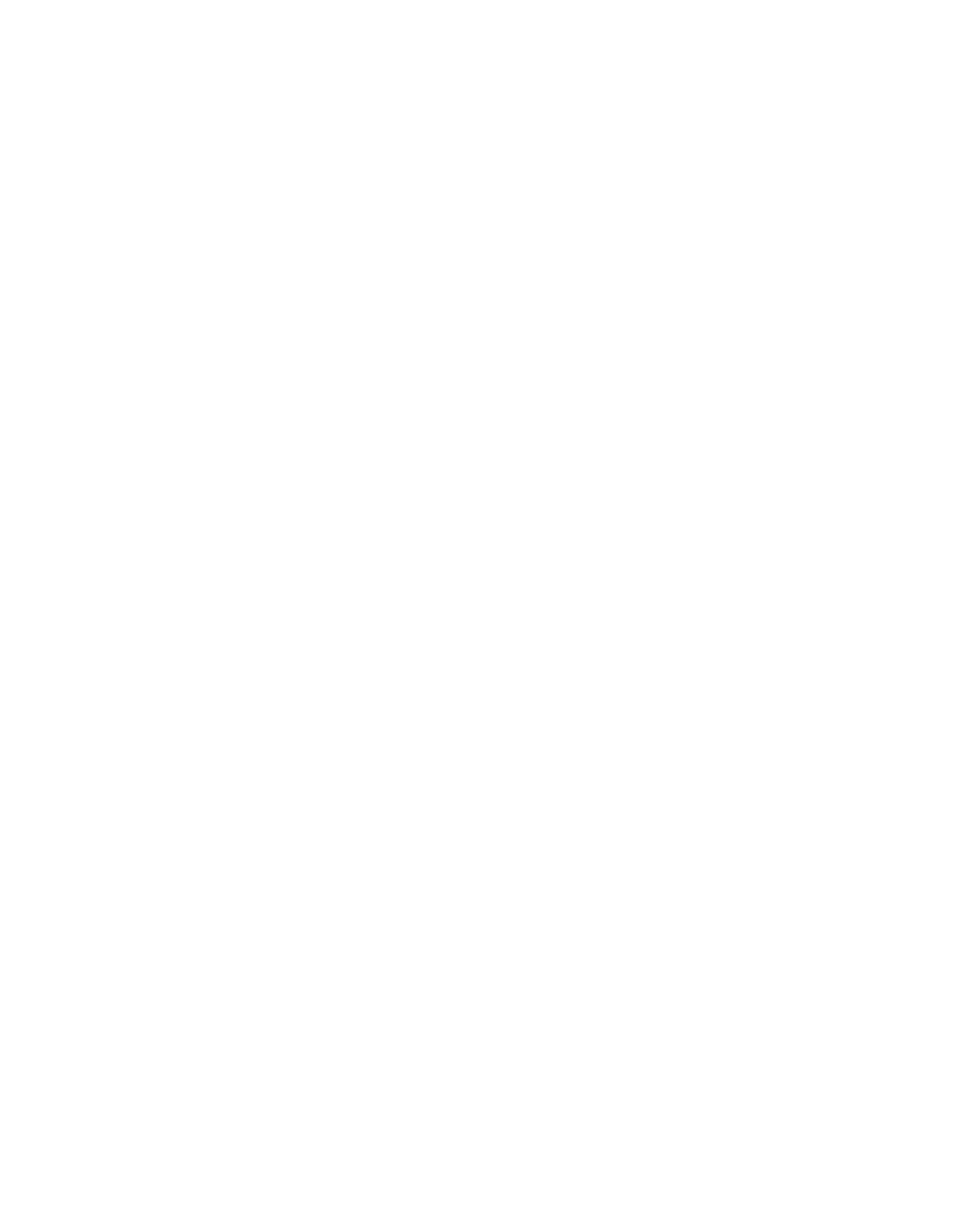**Appendix E** Photo Documentation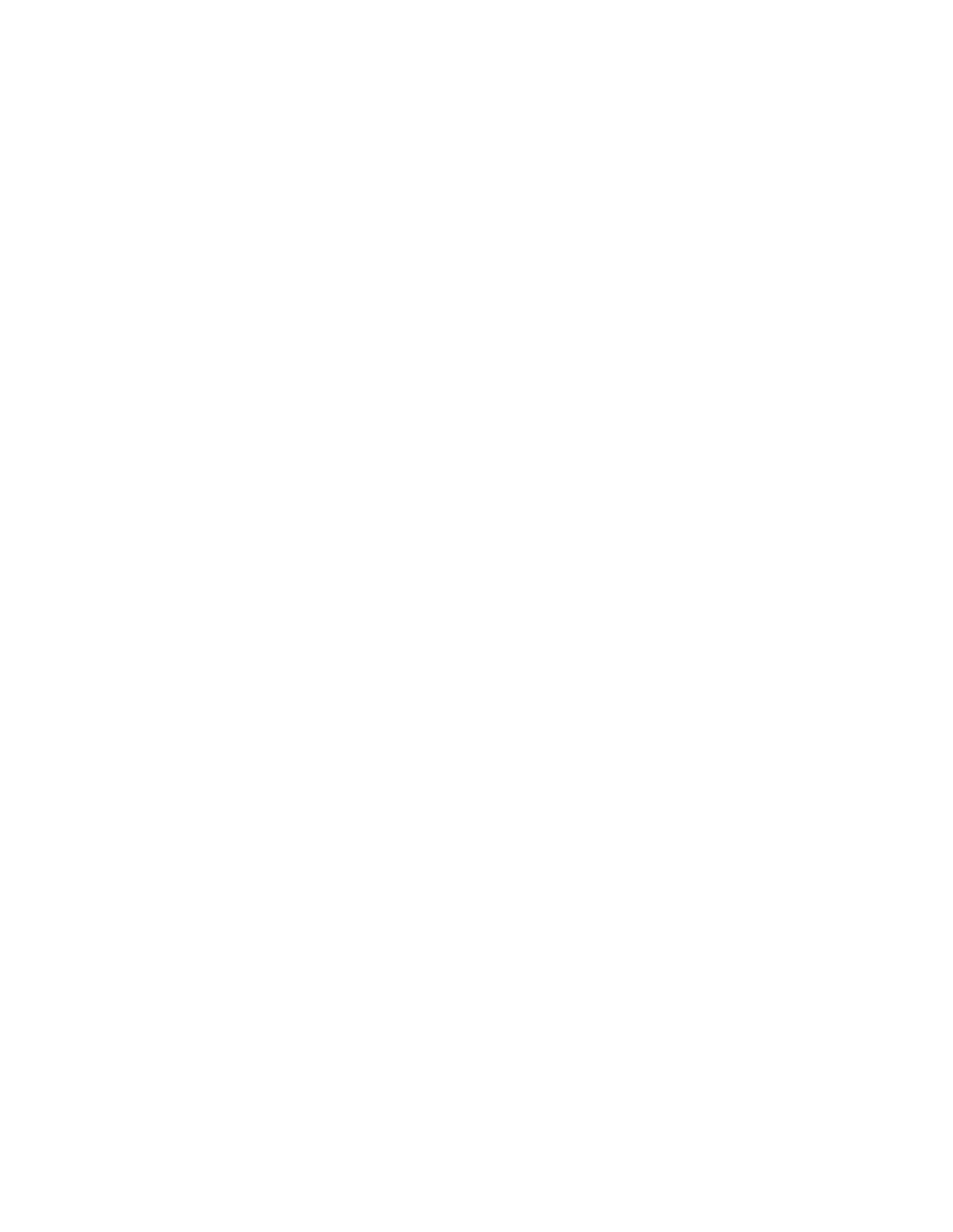

<span id="page-54-0"></span>

Photo 3. Looking southeast from IR 1C at Photo 4. West Creston Road, located immediately pastures north through east of Site.

<span id="page-54-2"></span>

grasses and invasive weeds.



Photo 1. View of single-family residence. Photo 2. Shed and garden behind residence.

<span id="page-54-3"></span><span id="page-54-1"></span>

southwest of Site.

<span id="page-54-5"></span><span id="page-54-4"></span>

Photo 5. Majority of Site covered with agronomic Photo 6. Mixed forest in northwest corner of Site.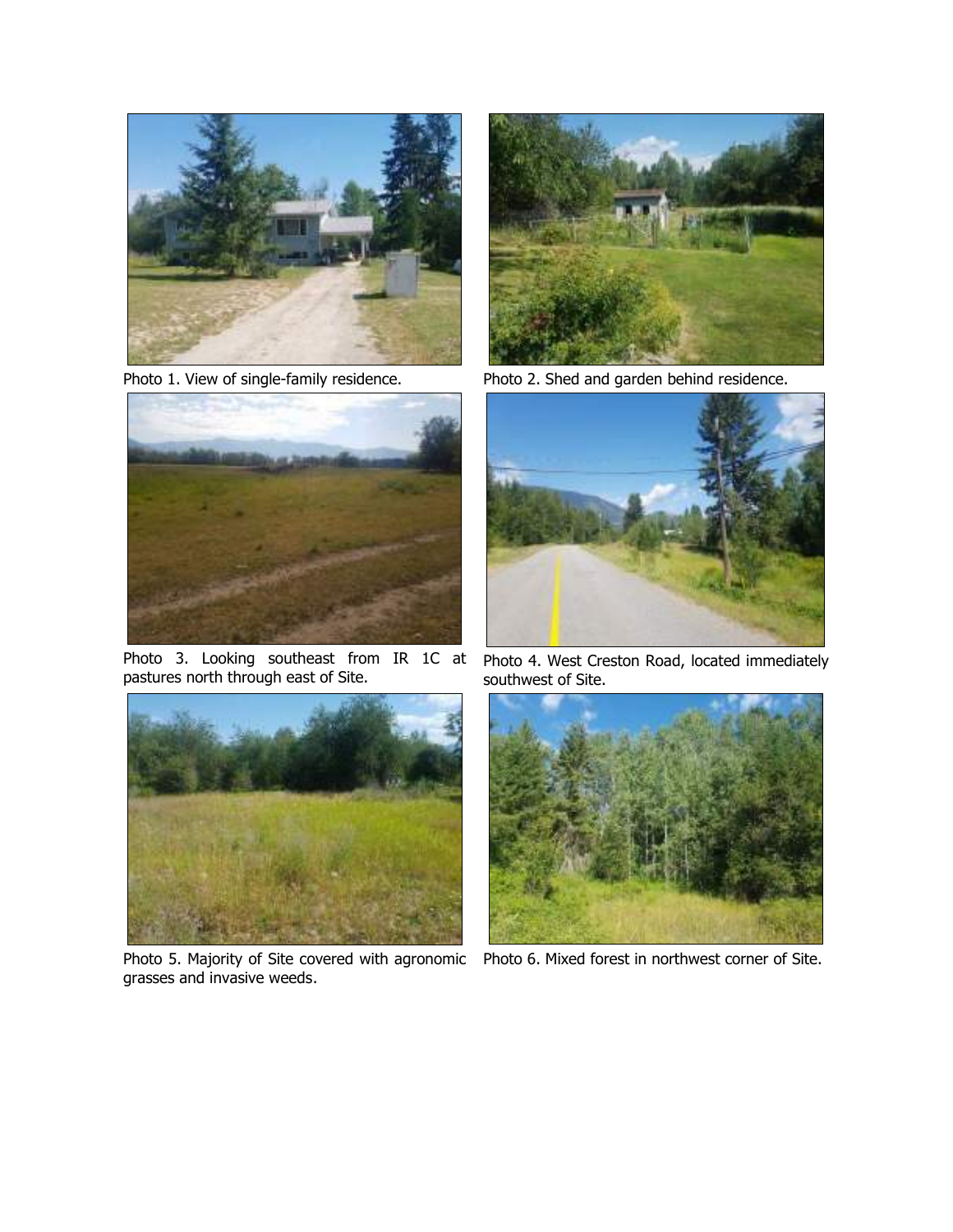

Photo 7. Open poplar stand located east and<br>southeast of residence, along margin of residence, along margin neighbouring agricultural field.

<span id="page-55-0"></span>

Photo 9. Residential area of the Site fenced. Photo 10. Water supply well onsite.

<span id="page-55-2"></span>



Photo 8. Split-level residence showing carport and raised deck.

<span id="page-55-3"></span><span id="page-55-1"></span>

<span id="page-55-5"></span><span id="page-55-4"></span>

Photo 11. Septic tank located behind house. <br>Photo 12. Waste bin observed adjacent to gravel driveway.